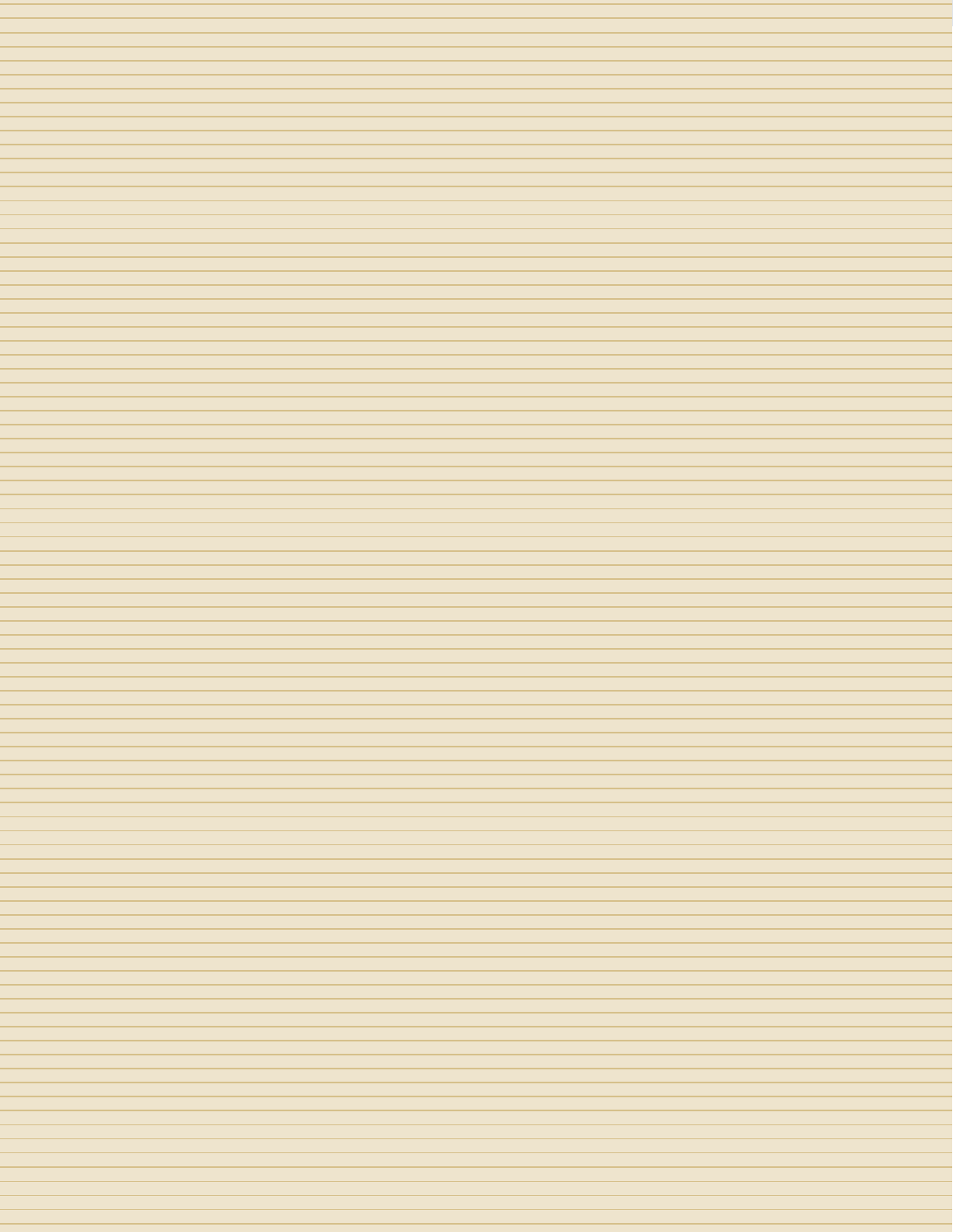UCSUR University Center for Social and Urban Research

# Annual Report July 1, 2012–June 30, 2013

3343 Forbes Avenue Pittsburgh, PA 15260

412-624-5442 Fax: 412-624-4810 E-mail: ucsur@pitt.edu www.ucsur.pitt.edu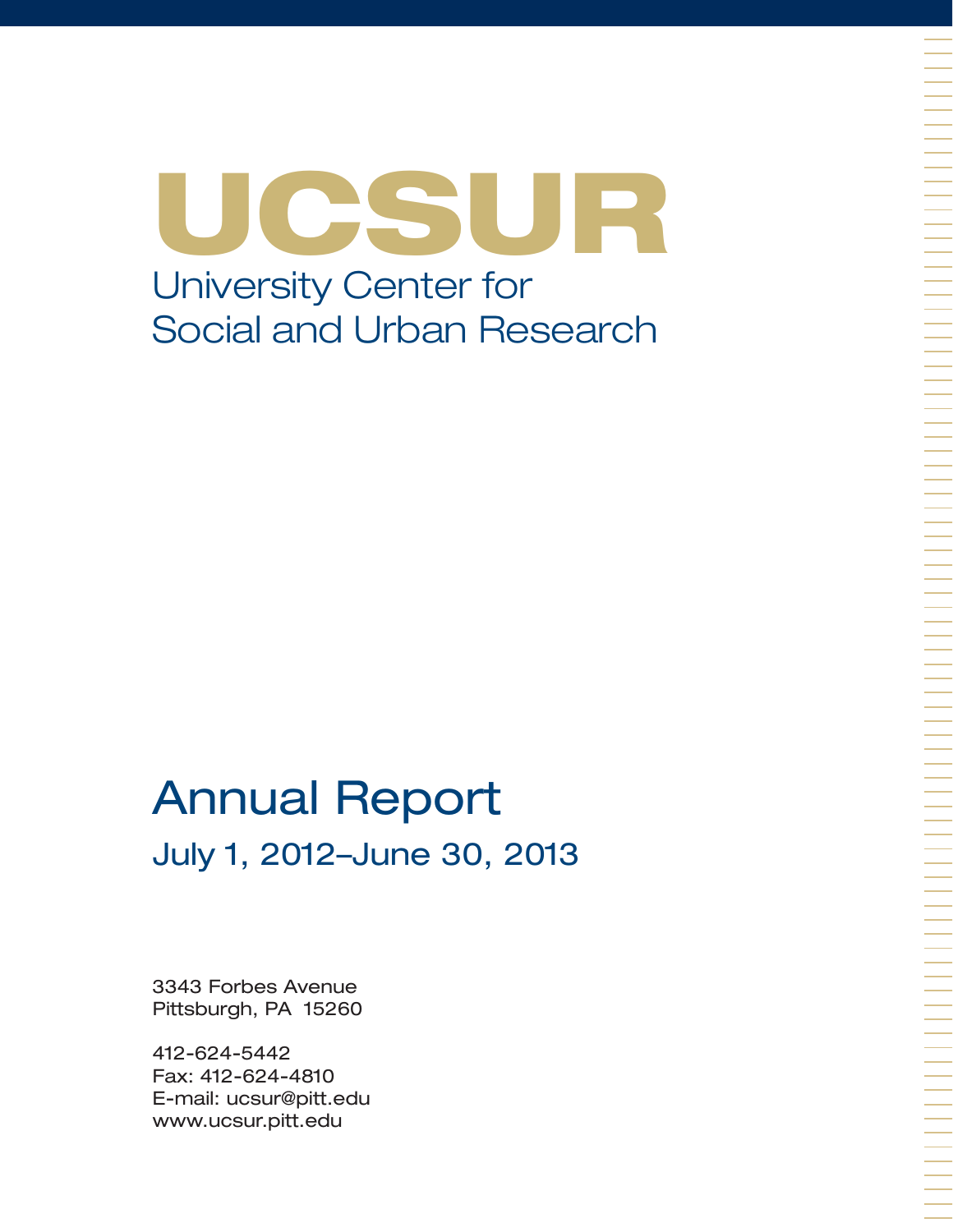# Table of Contents

N 1999 - PARTIE DE LA PRODUCTION DE LA PRODUCTION DE LA PRODUCTION DE LA PRODUCTION DE LA PRODUCTION DE LA PRO

| ➤ |                                      |
|---|--------------------------------------|
|   |                                      |
|   |                                      |
|   |                                      |
|   |                                      |
|   |                                      |
|   |                                      |
|   | Geographical Information Systems and |
|   |                                      |
|   |                                      |
|   |                                      |
|   |                                      |
|   |                                      |
|   |                                      |
| ➤ |                                      |
|   |                                      |
|   |                                      |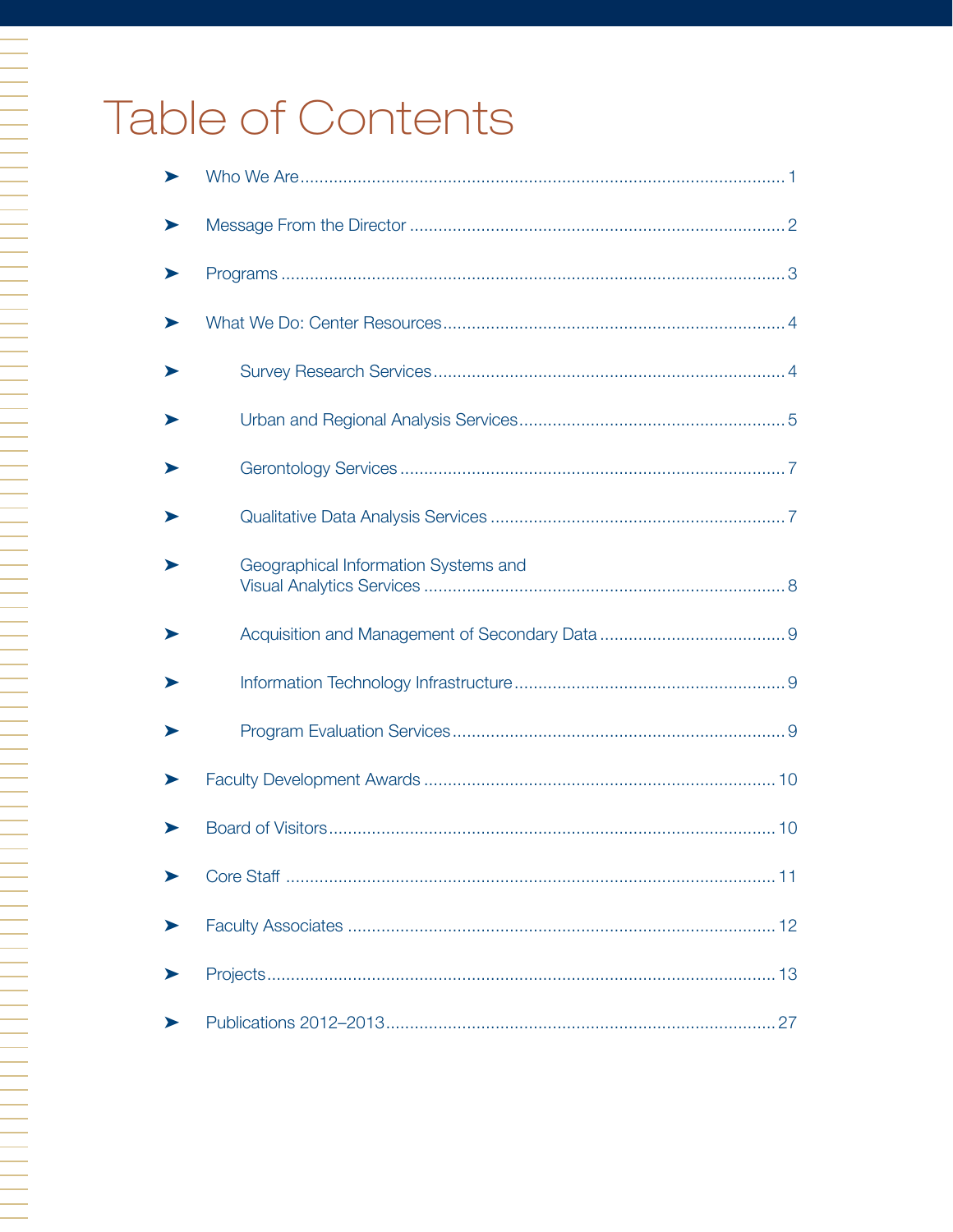# Who We Are

# University Center for Social and Urban Research

The University Center for Social and Urban Research (UCSUR) was established in 1972 to serve as a resource for researchers and educators interested in the basic and applied social and behavioral sciences. As a hub for interdisciplinary research and collaboration, UCSUR promotes a research agenda focused on the social, economic and health issues most relevant to our society. UCSUR maintains a permanent research infrastructure available to faculty and the community with the capacity to

- Conduct all types of survey research, including complex Web surveys
- Carry out regional econometric modeling
- Analyze qualitative data using state-of-the-art computer methods
- Obtain, format, and analyze spatial data
- Acquire, manage, and analyze large secondary and administrative data sets including Census data
- Design and carry out descriptive, evaluation, and intervention studies
- Provide information technology services for the collection, management, and analysis of sensitive research data to assure the highest levels of security and privacy.

The long-term goals of UCSUR fall into three broad domains:

- 1. Provide state-of-the-art research and support services for investigators interested in interdisciplinary research in the behavioral, social, and clinical sciences;
- 2. Develop nationally recognized research programs within the center in a few selected areas; and
- 3. Support the teaching mission of the University through graduate student, postdoctoral, and junior faculty mentoring, teaching courses on research methods in the social sciences, and providing research internships to undergraduate and graduate students.

Achieving these goals requires that we continually upgrade and improve the research infrastructure of the center, and that we recruit, develop, and maintain a core staff of investigators capable of being leaders in their fields.

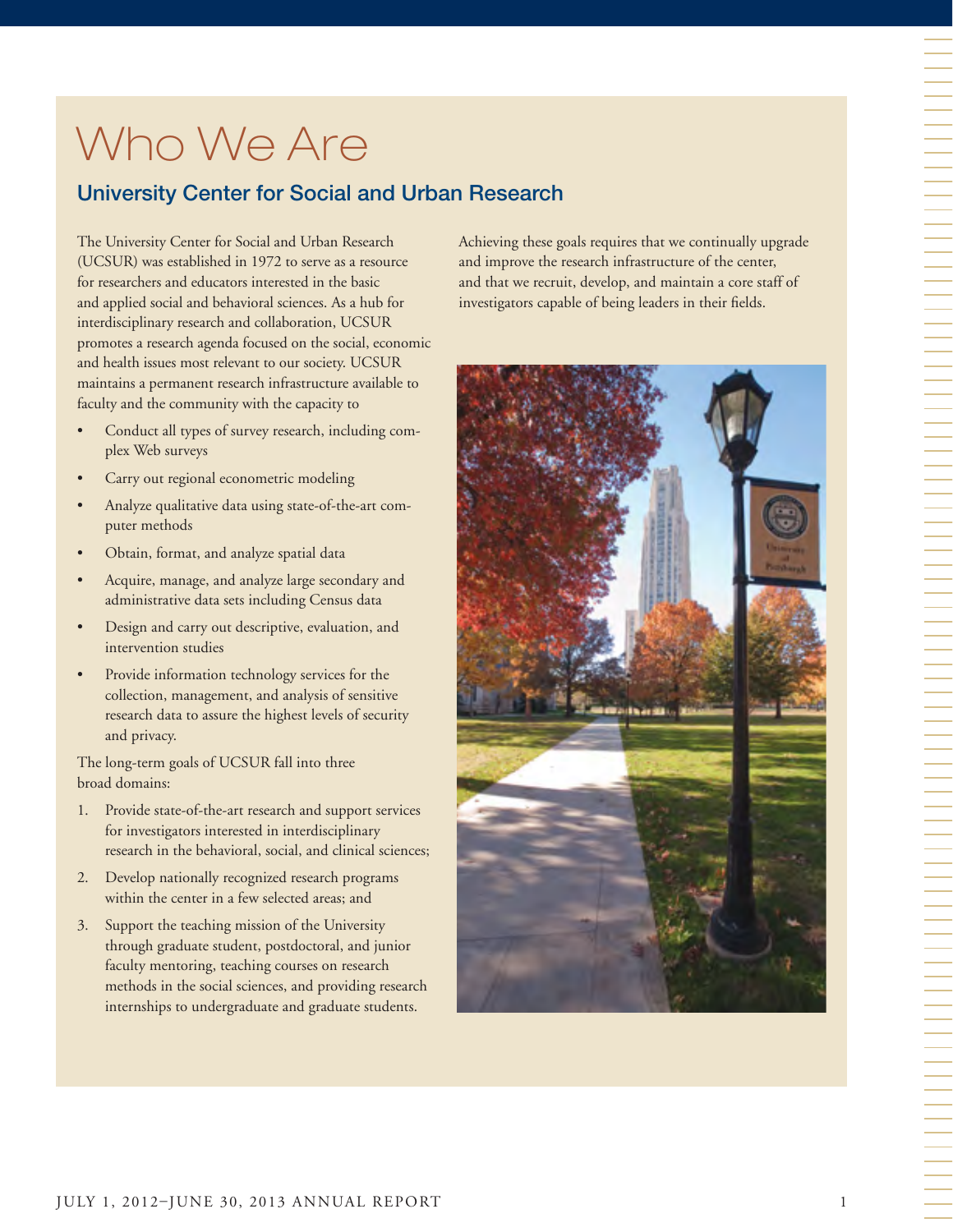# Message from the Director



*Richard Schulz*

A major achievement of the last decade has been to put in place a permanent research infrastructure with the capacity to conduct all types of survey research; carry out regional econometric modeling; obtain, format, and analyze spatial data; acquire, manage, and analyze large secondary and primary data sets; and carry out computer-based qualitative analyses. These services are used by faculty from every school of the University and provide a platform for training graduate students and postdoctoral fellows, mentoring junior faculty, and serving

the community. How do these services translate into metrics important for the status of major research universities? Each year we submit to the Planning and Budget Committee of the University a report detailing center performance on multiple indicators. A synopsis of accomplishments for the most recent year is presented below.

#### **Publications**

- 42 peer reviewed publications
- Quality of Life Technology Handbook published in 2013
- 17 book chapters published
- Using Google Scholar search, number of citations to center publications since 2009 is 12,942
- 24 conference presentations
- 15 invited addresses worldwide

#### **Research**

• 73 funded grants on which center faculty/staff served as PI, Co-I, or staff, generating more than \$19 million

#### **Mentoring**

- 3 junior faculty
- 6 postdoctoral fellows
- 142 students (133 graduate students enrolled in Gerontology Certificate Program, 9 undergraduate)

#### **Community Service**

- 7 funded projects completed for local nonprofit/public sector clients: Urban Redevelopment Authority of Pittsburgh (2); Pittsburgh Public Schools; Pittsburgh Regional Alliance (2); Neighborworks; Heinz Endowments
- 5 major technical reports focused on Pittsburgh communities and conditions: Pittsburgh Region Quality of Life Survey; Pittsburgh Young Adults Survey; 2010 City of Pittsburgh Neighborhood Census Profiles; Hazelwood Community Profile; Lawrenceville migration study

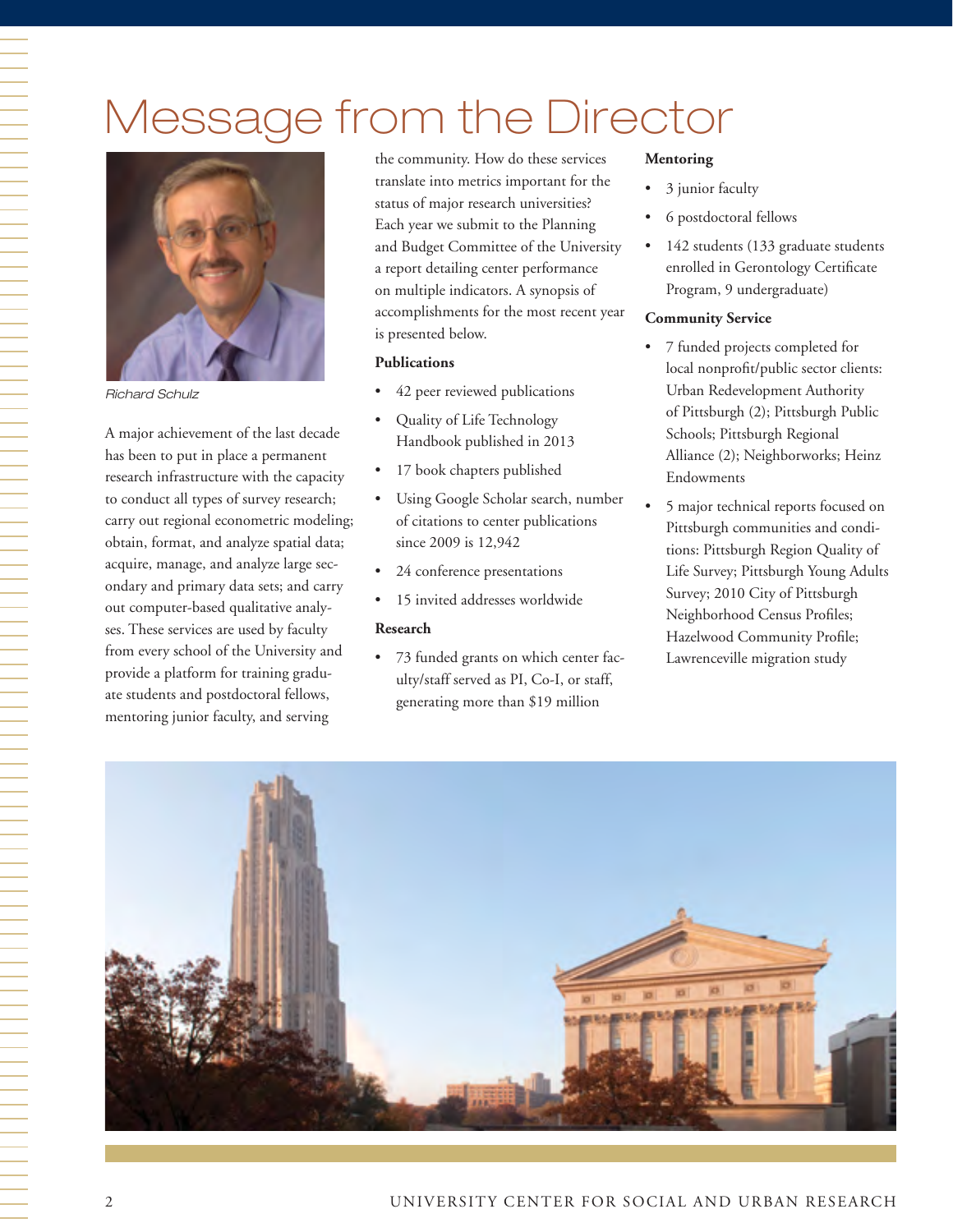# Programs

In response to faculty interests and current domestic policy issues, UCSUR develops interdisciplinary research programs that address regional and national policy issues. The resources described in the previous section are provided by one or more of these programs. As new policy issues emerge, UCSUR is prepared to facilitate and coordinate the development of additional programs identified by interested faculty. Existing research programs include:

#### Survey Research Program (SRP) Program Director **Scott Beach**

Maintains a highly experienced staff of survey professionals, trained interviewers, and data management specialists. Services are available to faculty, staff, and students throughout the University and to local, state, and federal agencies and others working in the public interest. Offers the capability to execute any or all phases of a survey research project, including sample design, questionnaire construction, data collection, data processing, statistical analysis, and reporting.

# Urban and Regional Analysis (URA)

Program Director **Sabina Deitrick**

#### Associate Program Director **Ralph Bangs**

Promotes scholarly analysis of urban and regional development through multidisciplinary research and technical assistance in local, national, and international issues. Furthers our understanding of the causes and consequences of regional economic development and social

change, enhances the analytic basis for public policy decisions and civic engagement, and aids in the evaluation of policy alternatives.

# **Gerontology**

Program Director **Richard Schulz** Associate Program Director **Judith Matthews**

Initiates, coordinates, and facilitates research on aging. In collaboration with faculty in more than a dozen different disciplines (e.g., psychiatry, anesthesiology, rheumatology, nursing, epidemiology, engineering, computer science), Program faculty and staff play an active role in developing proposals for research focused on psychosocial, behavioral, cognitive, and physical aspects of aging.



# Qualitative Data Analysis Program (QDAP)

#### Program Director **Donald Musa**

Offers a rigorous approach to qualitative data collection and analysis including focus group facilitation, interviewing, analysis of textual or Web site information; audio and video transcription and analysis; data preparation, cleaning, and management; codebook development and testing, coding and multi-coder adjudication; reliability and validity reporting; and results analysis and expression.

*Projects conducted in all these areas illustrate the center's commitment to enhancing scientific understanding of social phenomena while generating information for improved policymaking in both the public and private sectors.*

# **Geographical** Information Systems and Visual Analytics Program Program Director

**Ken Sochats**

Provides analytical services relating to mapping and visual display. Program staff has expertise in creating sophisticated maps and the analysis and mining of extremely large databases. The staff has expertise in applying these techniques to a wide variety of disciplines including education, medicine and health, crime, and emergency management.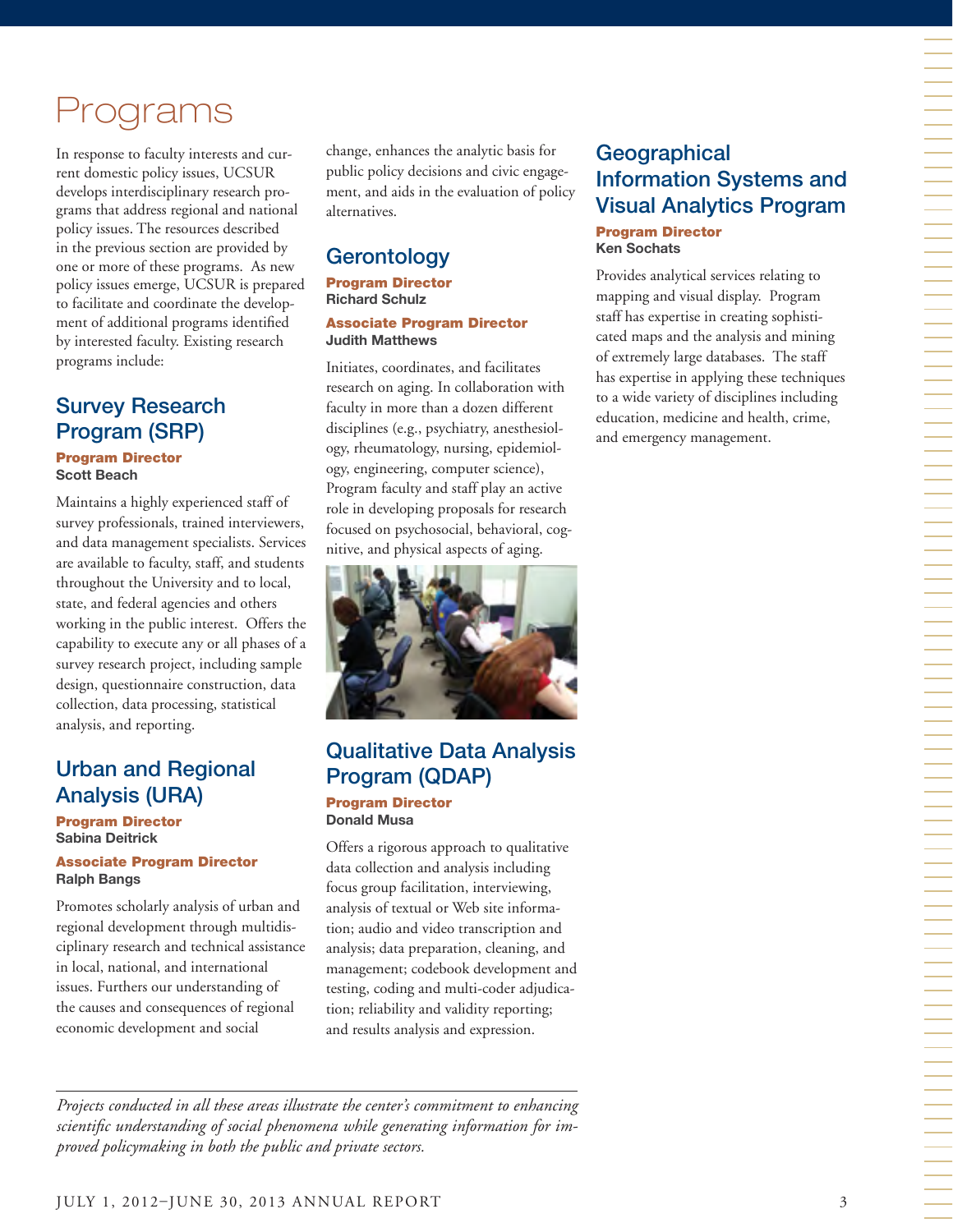# What We Do: Center Resources

# Survey Research **Services**

UCSUR provides survey research services through the Survey Research Program (SRP). SRP maintains a highly experienced staff of survey professionals, trained interviewers, and data management specialists. SRP services are available to faculty, staff, and students throughout the University and to local, state, and federal agencies and others working in the public interest.

SRP is able to carry out any or all phases of a survey research project, including sample design, questionnaire design, data collection, data processing, statistical analysis, and reporting. SRP staff have the training and experience to design scientifically valid studies customized to client research needs. SRP can help clarify study objectives, and provide advice on how to obtain the highest quality data within available resource constraints. More specifically, SRP provides assistance in the following areas:

#### Sample Design

SRP staff provide advice on sampling methodology and sample size to meet study objectives and budget. Services include in-house development of specialized sample frames, or consultation with commercial sampling firms to obtain an appropriate sample. Examples of the types of samples provided include:

- **• Random digit dialing (RDD) samples**: particularly suited for telephone surveys of the general population, computer-generated telephone numbers are used to target specific geographic areas, including both listed and unlisted phone numbers. RDD sampling for any region of the United States is available.
- **• Targeted/listed samples**: samples to reach specific subgroups or rare populations. These are useful for telephone recruitment of participants for larger studies. They are also used for supplementing RDD samples with oversamples of rare populations.

#### Data Collection Methodology SRP staff can provide:

- Advice on the most productive and cost-effective method of data collection (mail, telephone, in-person, or Internet/Web-based), and the effective use of technology for surveys.
- Specification of procedures for maximizing response rates within the framework of available resources. For example, recommended number of attempts to contact respondents, securing initial cooperation, followingup incomplete interviews, converting refusals into acceptances, and use of mixed-mode designs.

#### Questionnaire Development

SRP staff can provide assistance with all aspects of the development of a reliable and valid instrument, including:

- Writing, formatting, and ordering questions
- Asking sensitive questions
- Instrument pre-testing



#### Interviewing and Data **Collection**

SRP conducts local, regional, and national telephone and mail surveys with both general and special populations, as well as in-person surveys in the Southwestern Pennsylvania region. SRP also conducts Internet/Web-based surveys.

SRP relies on a pool of experienced interviewers for telephone and in-person surveys. These include both undergraduate and graduate students, as well as nonstudents under the management of senior fieldwork supervisors.

#### **Interviewer training and quality**

**control:** Interviewers are trained in general and project-specific interviewing techniques, such as maintaining objectivity, reading questions as written, and securing respondent cooperation. Training involves a combination of lecture, written hand-outs, video instruction, and role-playing. Interviewers are continuously monitored during data collection for quality assurance, and periodic re-training sessions occur as necessary.

#### **Computer-assisted telephone**

**interviewing (CATI):** A 45 line phone bank at UCSUR is dedicated to a computer-assisted telephone interviewing (CATI) system. Interviewers read questions as they appear on the screen and enter the respondents' answers directly into the computer. CATI allows complex question contingencies, sample management, and call scheduling to be handled automatically.

**RDD cell phone surveys**: UCSUR has experience conducting random digit dialing (RDD) cell phone surveys in order to supplement traditional landline RDD telephone surveys. This methodology insures inclusion of cell-phone only households, estimated at 40 percent of the U.S. population (and growing). Cell phone only households are typically younger, more likely to be employed, and more ethnically diverse, and their exclusion can result in significant biases in landline only surveys.

#### **Computer-assisted personal**

**interviewing (CAPI):** With this type of interview an interviewer, using a laptop computer, reads questions to the respondent and then enters the answers directly into a database on the laptop computer. CAPI is programmed similar to Computer-Assisted Telephone Interviewing (CATI), and provides the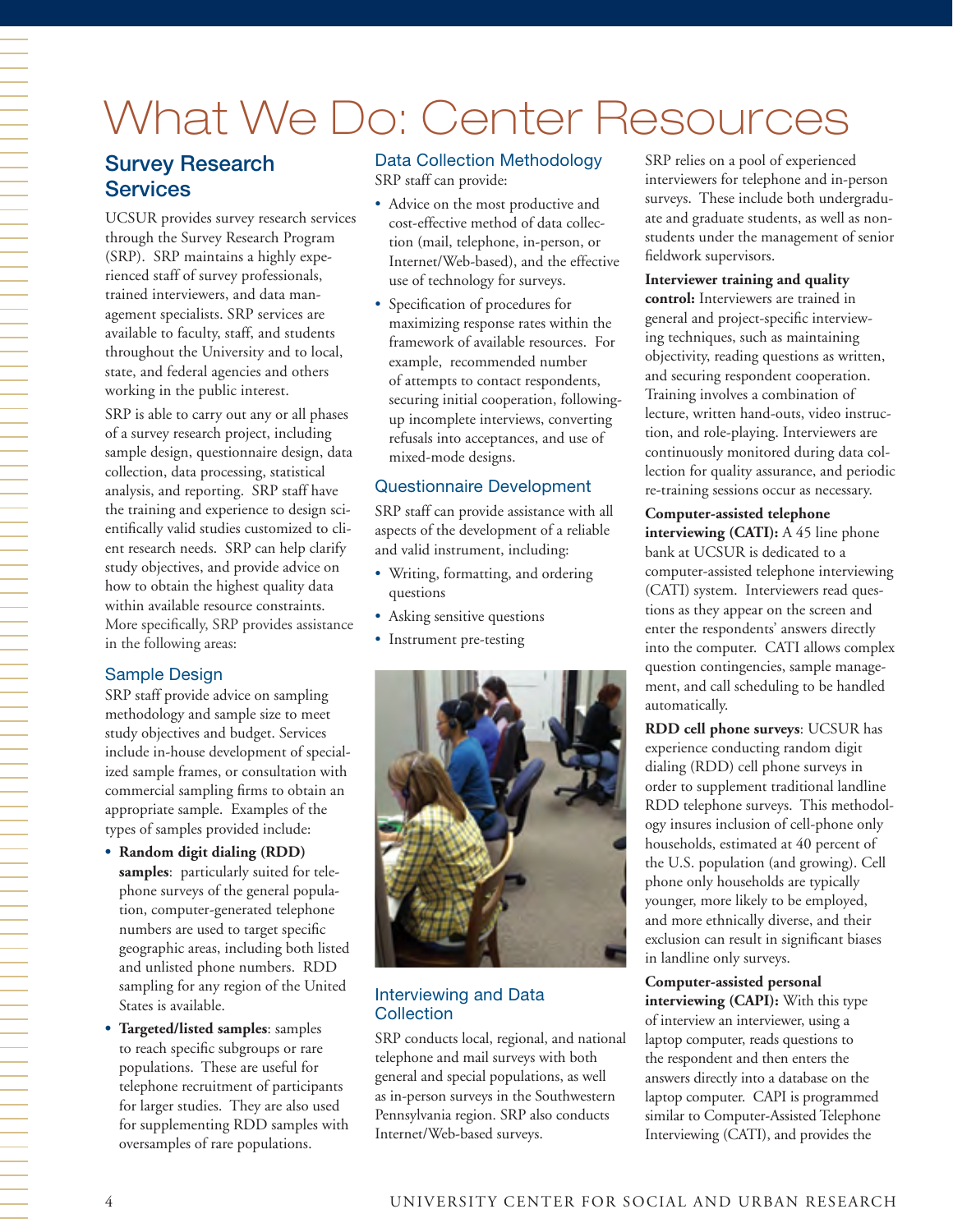same advantages (automated skips, randomized experiments, etc.).

**Audio computer-assisted self interviewing (ACASI):** With this application a respondent operates a computer, the computer displays the questions on screen and plays recordings of the questions to the respondent who enters answers directly into a database on the computer. A respondent typically uses headphones with our Audio CASI solutions in order to maintain response privacy. ACASI enhances perceived privacy for sensitive questions and is ideal for less literate populations. ACASI is similar to CATI, CAPI, and CASI in programming requirements and function.

**Interactive voice response (IVR):** IVR is an automated system where a recorded voice administers survey questions/scripts and detects voice and keypad inputs from a home phone or cell phone. Privacy is enhanced by switching to IVR from a live interviewer for the administration of sensitive questions. IVR is also ideal for ecological momentary assessment (EMA).

**Web-based data collection:** SRP has the capability to conduct Web-based surveys and other online data collection and management. UCSUR operates secure servers that host such activities.

**Additional data collection services:** Telephone surveys using paper/pencil methodology, mail surveys, and in-person surveys in the Southwestern Pennsylvania region, are also available.



## Surveys of Special and Hard-to-reach Populations

UCSUR has conducted numerous surveys of special, hard-to-reach populations, including numerous clinical populations, children, and ethnically and linguistically diverse samples. UCSUR has conducted

interviews in Spanish, Chinese, and Korean and has the capability to conduct international surveys.

#### Research Registry

UCSUR has developed and maintains an IRB-approved research registry currently containing more than 2,000 local residents who have agreed to be contacted for possible surveys and other research studies. The participants are recruited to the registry on an ongoing basis from the pool of respondents to UCSURconducted population-based telephone surveys. The registry includes detailed contact information and demographic information including age, gender, race, education level, marital status, household composition, employment status, and income. This allows for targeting of participants for studies with specific eligibility requirements. External investigators can contract with SRP to access the registry for study recruitment.

#### Data Management

Using a variety of computer programs, languages, database management software, and operating systems, SRP staff are available to perform a number of data management functions, including data base development, editing, coding, and survey data processing. SRP staff also have the capability to integrate survey respondent data with GIS-based spatial data, and with other secondary data sources.

#### Statistical Analysis of Survey Data

SRP staff can perform statistical analyses of survey data, ranging from simple tabulations to relatively complex statistical modeling using a variety of statistical packages. Analytic capabilities include:

- Descriptive statistical analyses of survey responses, including calculations of sampling error, and statistical adjustments for unequal selection probabilities and non-response
- Cross-classification analyses with demographic or other predictive factors
- Multivariate analyses, including ANOVA, factor analysis, linear and non-linear regression, logistic

regression, categorical methods, and structural equation modeling

• Longitudinal analyses

#### Report Preparation and Presentation

SRP staff have experience in the production of a variety of reports, including:

- Simple tabulations
- Executive summaries
- In-depth narrative reports
- Oral presentations of results to interested parties

# Urban and Regional Analysis Services

UCSUR's Urban and Regional Analysis Program (URA) analyzes major economic and demographic trends in the Pittsburgh region in national and international contexts. URA brings together faculty, research staff, and graduate students to examine important urban and regional issues, with the results disseminated widely to state and regional policymakers, local officials, and community and economic development organizations. URA also partners with other researchers and organizations across the globe to advance urban and regional knowledge. URA's research extends from regional development to community change and examines their consequences for regional restructuring, equity implications, and policy analysis. In addition to the performance of the regional economy, specific strategic economic sectors are examined through in-depth studies and their implications for workforce development and job creation. The program also fosters the development of new methods of data collection and analysis. URA research is published in scholarly journals and technical reports and has been an important element of UCSUR's commitment to providing regional economic development analysis to both the academic community and the Pittsburgh region. Through URA's work, UCSUR is one of two research affiliates of the Pennsylvania State Data Center, the official source of demographic and economic data for the state. UCSUR maintains a repository for electronic and printed Census data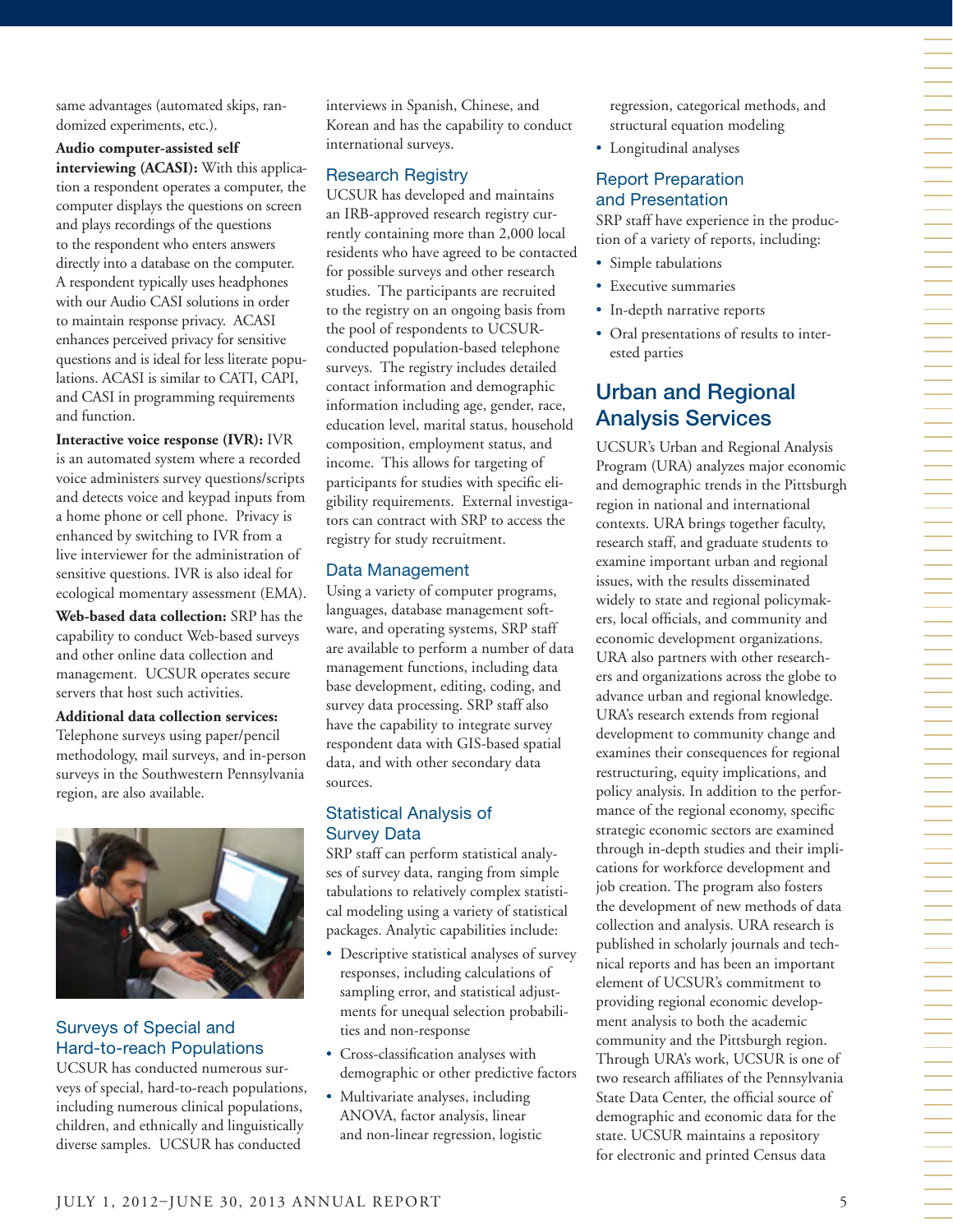# What We Do: Center Resources, continued

and publications. For the latest urban and regional developments, visit The Pittsburgh Urban Blog (The PUB) at www.ucsur.pitt.edu/thepub.php.

#### The Pittsburgh Regional Economic Model

The Pittsburgh Regional Economic model is a large-scale regional econometric model developed by Regional Economic Models Inc. (REMI) and supported by UCSUR in partnership with the Southwestern Pennsylvania Commission. The REMI model provides a powerful framework for economic analysis related to structural change in the Pittsburgh region and complements a variety of activities undertaken by the center. The center continues to maintain this model and provide support to local agencies as needed as part of the need for quality regional economic forecasting and impact analysis in the region.

UCSUR staff calibrates the Pittsburgh REMI model based on local conditions and our 12 years of experience applying the model to the Pittsburgh region. This capability to forecast future regional economic conditions and conduct detailed impact analysis of potential changes in the regional economy is unique in the region.

The model includes the seven county Metropolitan Statistical Area (Allegheny, Armstrong, Beaver, Butler, Fayette, Washington, and Westmoreland) plus Greene and Indiana counties. This model enables us to analyze economic and demographic impacts across the SWPA region. Recently, the REMI model was used for projects for the University of Pittsburgh Cancer Institute, Allegheny Places - The Allegheny County Comprehensive Plan, and the Taxpayer Return on Investment in Pennsylvania Public Libraries Study.

#### Support of the Southwestern Planning Commission (SPC)

UCSUR continues to support the Southwestern Planning Commission (SPC) in developing its forecast of regional population and employment for the region for SPC's long range planning. This is a primary function of the REMI model, which is essential to regional planning because of its extensive demographic modeling capabilities. UCSUR staff provides both technical and research consulting to SPC through the use of the REMI model and its applications to produce an accurate forecast for the region. SPC uses these baseline forecasts from the REMI model to evaluate a range of long term transportation projects for the region and decide on funding priorities. SPC is also required by federal mandate to provide 30-year projections of population and employment to the U.S. Department of Transportation as part of their planning process.

#### Pittsburgh Economic Quarterly

UCSUR publishes the Pittsburgh Economic Quarterly (PEQ) to support organizations and staff involved with economic development throughout the region. PEQ highlights important economic and demographic trends that impact the regional economy and the competitiveness of the regional economy. PEQ is an extension of the continuing work done at UCSUR. Each issue includes the latest data on regional employment and economic conditions. Feature articles cover a variety of issues relating to the regional economy and how it is changing, along with analyses of other economic and social factors that directly impact the future of the region. Significant positive response to PEQ has resulted in substantial press coverage and has filled a major need in the region for ongoing study of current economic trends. Recent issues of PEQ addressed these key topics:

- Characteristics of the Unemployed in Pittsburgh in 2012
- Profile of the Foreign-Born Population in the Pittsburgh Region
- Migration and Employment in the Pittsburgh Region
- Brownfield, Greenfield: Remediation and Redevelopment at Nine Mile Run
- Projecting the Impact of Demographic Change in Pittsburgh's Labor Force
- Who Moves to Lawrenceville and Why?
- Foreclosure, Vacancy and Crime
- Transit and Commuting Patterns in Southwestern Pennsylvania
- Demographic Features of Neighborhood Change in Pittsburgh
- Keep Pennsylvania Beautiful Illegal Dump Survey Program Results
- Foreclosures in Pittsburgh's Hilltop Neighborhoods



#### Pittsburgh Neighborhood and Community Information System (PNCIS)

The Pittsburgh Neighborhood and Community Information System (PNCIS) is a property-based information system that has collected, curated, and shared over one hundred indicators from more than twenty data sets vital to community planning and revitalization efforts in Allegheny County and the City of Pittsburgh. Data available through the PNCIS include land use, vacancy, property ownership, crime, foreclosure, tax delinquency, and real estate sales. The data are made available to over 800 trained users representing 200 different organizations through the PNCIS Web site. Training is also provided in-class to students at local universities, many of whom have continued to use PNCIS in their careers. PNCIS promotes and assists in neighborhood development and revitalization through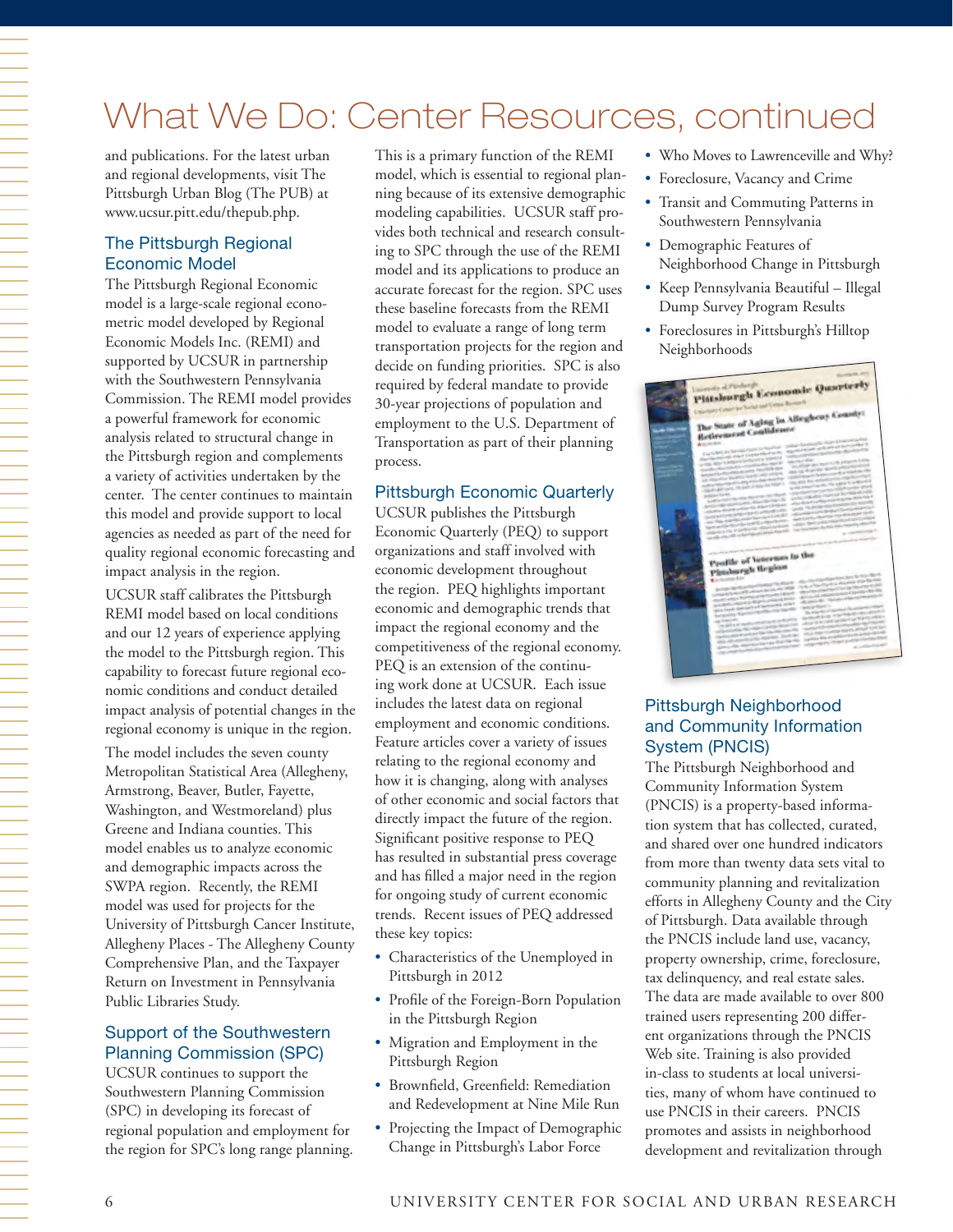research and analysis to reduce blight, promote neighborhood investment, and improve communities. UCSUR operates PNCIS in agreement with the Pittsburgh Partnership for Neighborhood Development (PPND) and the City of Pittsburgh. PNCIS is also a partner in the National Neighborhood Indicators Partnership, a consortium of over 35 local partners across the USA, based at the Urban Institute in Washington, D.C. Pittsburgh Indicators Project:

# PittsburghTODAY.org

PittsburghTODAY.org is an in-depth journalism and regional indicators program that compares Greater Pittsburgh with 14 other regions on hundreds of measures. The statistical indicators provide reliable and timely information that shows this region's strengths and weaknesses and how it compares with other regions. Additionally, PittsburghTODAY.org undertakes indepth journalistic projects in subjects that are important to the region's future.

In 2012, projects included the Pittsburgh Regional Quality of Life Survey, the most detailed survey of life in the region that has been performed in decades. We surveyed more than 1,800 residents of the 32-county "Power of 32" region to determine residents' attitudes and behaviors. We have also produced several major journalistic reports and series in 2012 on immigrants in Pittsburgh, entrepreneurial Pittsburgh, the Marcellus Shale, and young adults in the region.

# Gerontology Services

#### Gerontology Research Registry

The Gerontology Program at the University of Pittsburgh has been conducting federally funded research on critical issues related to health, aging, and family caregiving for the past 20 years. Much of what is known about living with different illnesses has resulted from medical and psychological research such as that conducted in our program. This program is recognized as one of the leading social gerontology research programs in the nation.

As part of our mission, we have created the Gerontology Program Research Registry, made up of individuals who are willing to be contacted for participation in future research studies on various issues.

#### Graduate Certificate in Gerontology

This program is designed to serve individuals from diverse educational, employment, and professional backgrounds who are interested in acquiring basic knowledge about gerontology and geriatrics and specialized knowledge of aging and aging processes. Students may focus broadly on a course of study in a general multidisciplinary track, or they may select a track focused on prevention and healthy aging. They may instead choose to concentrate in areas of specialization including dentistry, gerontechnology, law, mental health, nursing, occupational therapy/rehabilitation, public health, and social work.

Whether to gain credentials and skills for a competitive advantage in the marketplace or to enhance understanding of aging to inform the delivery of services, programs, or products, students may solely enroll in this certificate program or they may pursue the certificate in conjunction with a degree program. Credits earned for the certificate may often be applied toward a degree program.

The general multidisciplinary track is also available through Pitt Online (visit www.online.pitt.edu), and more information about this Graduate Certificate in Gerontology can be found at www.ucsur. pitt.edu/gerontology\_certificate.php.

#### Technology and Aging

Several projects within the Gerontology Program are examining the utility and acceptability of emerging technologies intended to enable older adults to live as independently as possible and to support family caregivers. With input from potential end-users and other stakeholders, social scientists and health professionals are partnering with technology developers to ensure the usability of intelligent systems and devices for these target populations. This effort is supported by

the Quality of Life Technology Center, an engineering research center funded by the National Science Foundation which involves multidisciplinary collaboration among a cadre of researchers from the University of Pittsburgh and Carnegie Mellon University.

In addition to privacy concerns and policy issues related to collection of personal data and technology adoption, our team investigates how target users interact with novel hardware and software for monitoring safety, health, and functional status as a basis for intervention. Technologies being studied include a multi-user health kiosk for community-residing older adults with limited access to personal computers for health monitoring and information, computer vision technology that enables in-home assessment of functional capabilities and caregiving quality, and a virtual coaching system to promote adherence to recommended health behaviors.

# Qualitative Data Analysis Services

The Qualitative Data Analysis Program (QDAP) at UCSUR provides a resource to the University community in all aspects of qualitative data collection and analysis. Experienced QDAP staff can carry out or assist with all phases of a qualitative research project including study design, project management and coordination, data collection utilizing interviews, focus groups, and document or website analysis, audio and video transcription, data coding and analysis, and results reporting.

#### Data Collection and Management

QDAP staff has the expertise to collect and manage a range of qualitative data utilizing a variety of methods and sources. This includes conducting in-depth interviews, facilitating focus groups, and collecting qualitative data from both traditional and innovative sources such as document and textual material, videos, images and other visual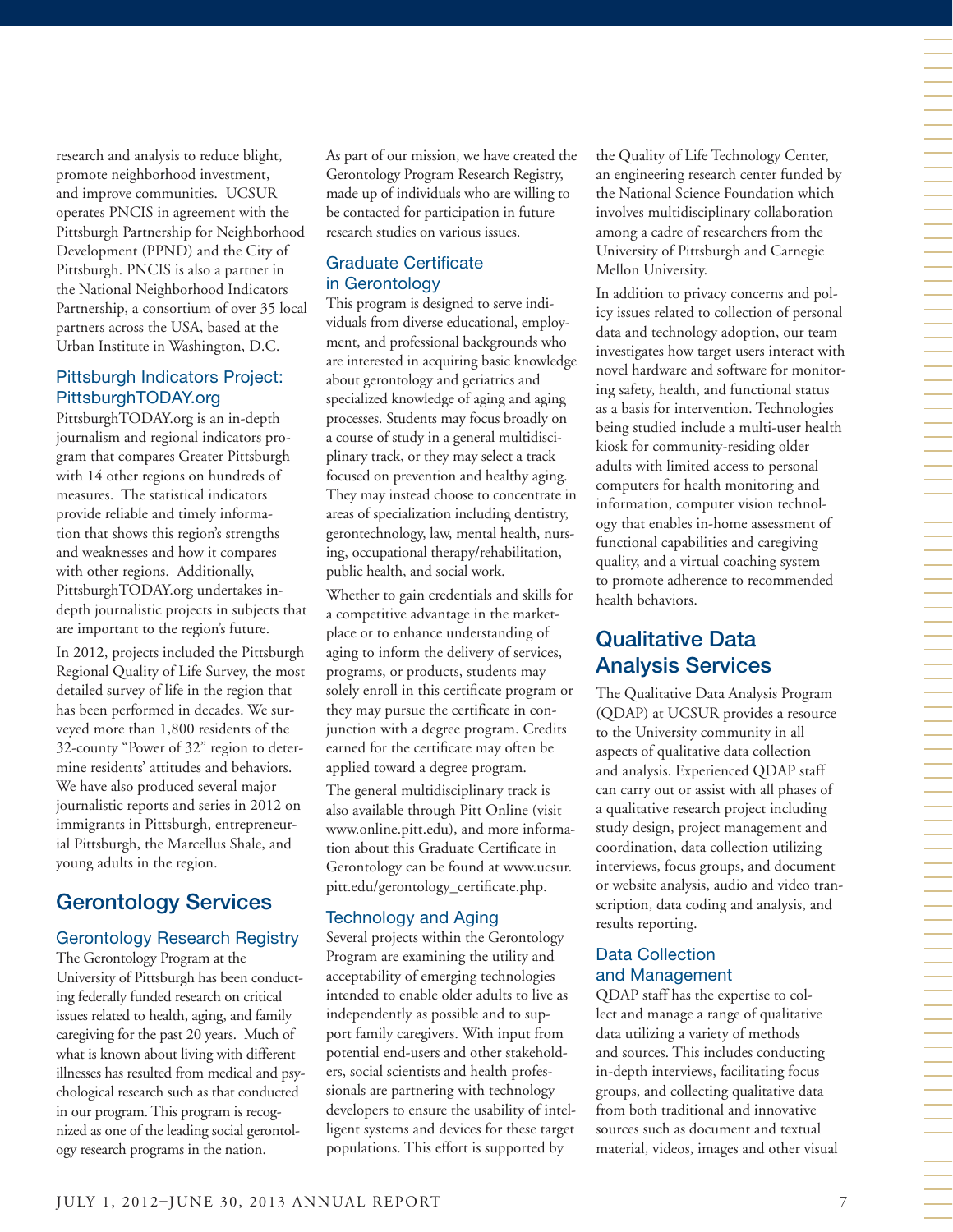# 一个人,我们就是一个人,我们就是一个人,我们就是一个人,我们就是一个人,我们就是一个人,我们就是一个人,我们就是一个人,我们就是一个人,我们就是一个人,我们就是一 tion for analysis.

# What We Do: Center Resources, continued

material, and web sources such as websites, blogs and emails. QDAP provides high quality transcription of audio and video recordings for further analysis. QDAP staff can provide management services ranging from full project management to assistance in the management of data collection including recruitment, screening and scheduling of participants, depending on project needs. Using qualitative data analysis and management software, QDAP staff can also organize and manage qualitative data in prepara-

#### Value-Added Coding

Accurate and reliable coding is central to qualitative and mixed methods analysis. QDAP offers a rigorous approach to analyzing a variety of qualitative materials. Experienced coders deliver the data you need in a timely and expert manner from a wide variety of sources. Original material for analysis might include in-depth interviews, open-ended survey answers, field notes, transcripts from focus groups, Web blogs, e-mails, Web site content, videos and images, results from database searches (such as LexisNexis™), congressional testimony, historical texts, and a host of other unstructured but digitized data sets. QDAP staff works with your research team to craft an analysis plan and codebook with a tailored methodology designed to code the material for key concepts and relationships. Multiple coders can quickly and reliably extract the data you need to reach valid inferences. QDAP employs University of Pittsburgh students and UCSUR professional staff trained in data collection and in using qualitative analysis software. We maintain a 15-station transcription and qualitative data coding lab which utilizes Olympus transcription software; ATLAS.ti, a widely used qualitative data analysis software package that supports project management, enables multiple coders to collaborate on a single project, and generates output that facilitates the analysis process; Transana, a video coding software package; and a specialized, in-house program for quality control

which calculates inter-coder reliability statistics and simplifies adjudication of coder disagreement. On the QDAP Web site, we support the Coding Analysis Toolkit (CAT), a Web-based suite of tools which facilitates post-coding analysis of qualitative data. In addition, we offer training seminars and one-on-one training sessions for faculty, staff and students in using ATLAS.ti, Transana, and other qualitative data analysis software.

#### Services Provided

- Study design, management, and coordination
- Interviewer training and management
- Participant recruitment
- Data collection including focus group facilitation, in-depth interviewing, and document analysis
- Transcription of audio and video recordings
- Data preparation, cleaning, and management
- Codebook development and testing
- Coding and coding adjudication
- Coder reliability and validity reporting
- Results analysis and expression
- Software training for qualitative data analysis software (ATLAS.ti, Transana, Coding Analysis Toolkit)

# Geographical Information Systems and Visual Analytics Services

#### Geographic Information **Services**

A Geographic Information System (GIS) is an information system designed to work with data referenced by spatial or geographic coordinates. GIS technology has proven to be invaluable in many areas of application, including municipal and federal government operations, health care, business management, and the social and natural sciences. It is a complex technology with many subtle nuances that requires considerable training, tools, and experience to fully exploit.

#### Visual Analytics

Visual Analytics (VA) is the use of graphical, image, and other pictographic techniques to display and navigate large sets of data for the purpose of discovering relationships among the data. Analysts are quickly overwhelmed by large listings or tables of data. Through visualization techniques, millions of data points can be summarized in displays such as dashboards, maps, and diagrams. Color, size, position, orientation, and other features are used to represent characteristics of the data. Specialized tools have been developed to highlight relationships and changes in relationships. Anomalies are easily detectable. Real time and varying data can be shown by animation.



*Sample analytic map showing where impoverished students reside.*

#### Services Provided

- GIS needs analysis
- GIS system design and implementation
- Custom GIS programming
- Digital spatial database design, development, and maintenance
- Network analysis
- Global positioning systems
- Web-based systems
- Spatial and simulation modeling
- Integration of artificial intelligence techniques
- Consulting
- Training
- Education
- Satellite and aerial imagery
- System integration
- Real time GIS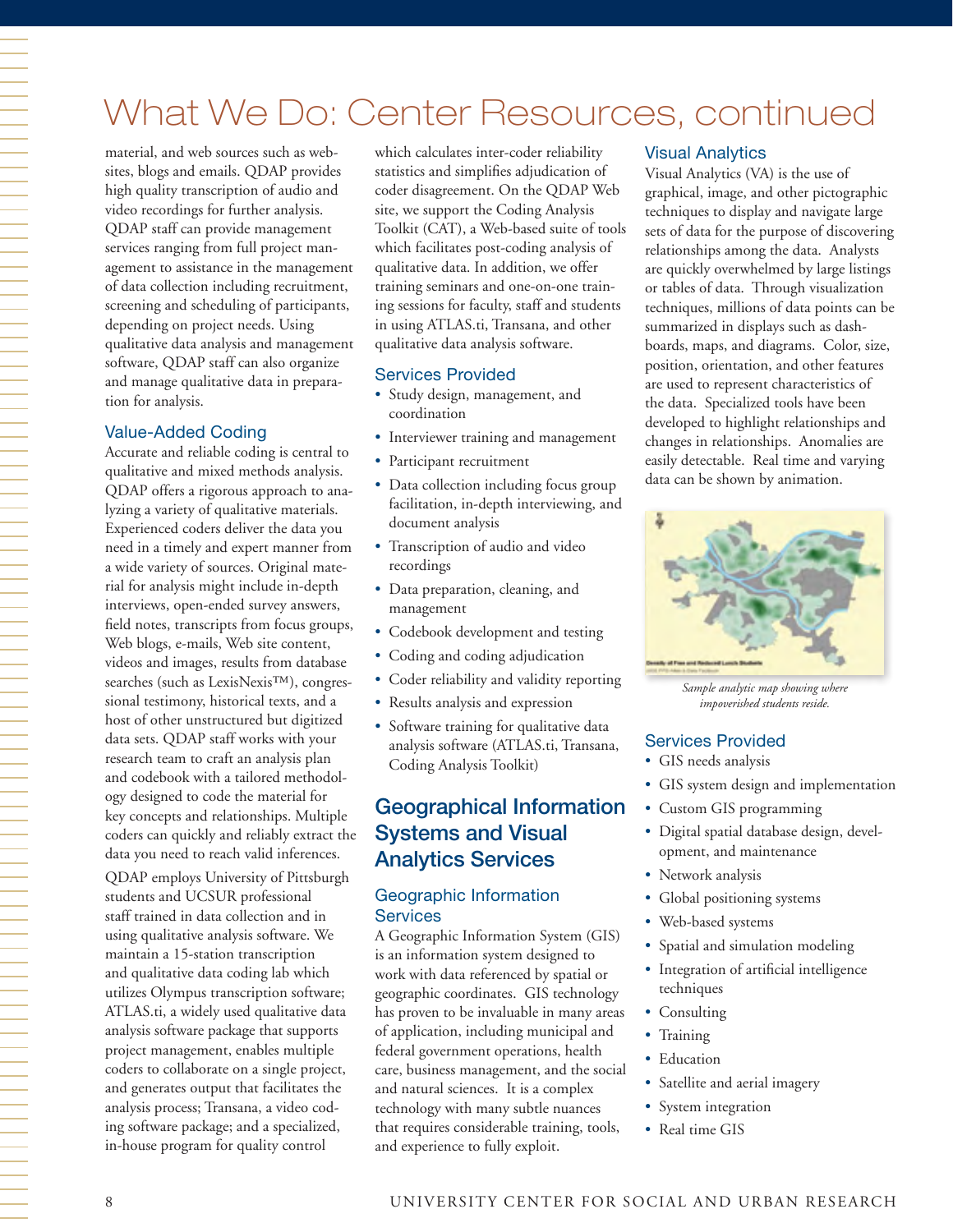#### **Experience**

UCSUR has decades of experience in applying GIS technology to many situations. Our efforts have consistently withstood the test of time and post-project scrutiny. Refer to Web site for specific examples: www.ucsur.pitt.edu.

# Acquisition and Management of Secondary Data

UCSUR provides assistance for secondary data acquisition and management to the academic community and to the Pittsburgh region as a whole. As an affiliate of the Pennsylvania State Data Center, the official source of demographic and economic data for the state, UCSUR is a repository for electronic and printed Census information, including Census 2010 data. UCSUR also acquires and maintains a variety of government statistics, economic and labor market data, and other types of secondary information on a regular basis. This information is available to the academic community and to the general public.

The data acquisition and management services UCSUR provides include:

- Assistance in acquiring secondary data stored at UCSUR to interested individuals and organizations
- Assistance in locating and acquiring a variety of other types of secondary information
- Expertise and consultation in the appropriate use and understanding of various secondary data sources
- Evaluation and interpretation of policy relevant secondary information data for government, business, labor, media and other organizations

UCSUR also conducts demographic, economic and policy research and analysis and reports on secondary data and data trends relevant to the Pittsburgh region, both alone and in combination with various primary data sources. This research is reported through a number of venues,

including research reports and newsletters, such as the *Pittsburgh Economic Quarterly*, and up-to-date neighborhood information on the UCSUR Web site (www.ucsur.pitt.edu).

# Information Technology **Infrastructure**

In 2009 UCSUR invested over \$200,000 in its Information Technology (IT) infrastructure. UCSUR provides a robust data management system that focuses on security and data integrity for the programs housed at UCSUR.

Utilizing the latest technology, UCSUR provides its staff and researchers the tools needed to meet cutting-edge information technology standards. Our systems are redundant, reliable, and secure. The technology that UCSUR uses to support its mission is enterprise level software. UCSUR uses the latest techniques in data storage, virtualization, and remote access, enabling the center to cut costs, increase security, and provide the greatest flexibility to continue to support research in a fluid environment.

Relying on the University of Pittsburgh's infrastructure provided by Computing Services & Systems Development (CSSD), UCSUR's IT infrastructure works closely with its CSSD counterpart to ensure that the latest security and network standards are met.

## Program Evaluation **Services**

UCSUR can assist faculty at the University of Pittsburgh and community agencies with their program evaluation needs. We provide assistance in developing and designing evaluation plans, collecting and analyzing data, and writing evaluation reports. Depending on the focus of the project, these services can be provided by the Survey Research Program, Qualitative Data Analysis Program, Urban and Regional Analysis Program, or Gerontology Program. UCSUR's interdisciplinary staff has

evaluation experience in a wide range of content areas, including social service programs, behavioral and mental health services, public health programs, and educational services. UCSUR has conducted evaluations on family support, home visiting, after school and youth development, conflict resolution, developmental disabilities, maternal and child health, fatherhood, and parent education programs, among many others.

In addition, UCSUR has expertise in developing and implementing management information systems and needs assessments. UCSUR provides training and technical assistance to increase the capacity of staff to carry out evaluations, either independently or in collaboration with program evaluation specialists.

Specific evaluation services offered include:

- Development of evaluation designs, including process and outcome evaluations
- Assistance with program design, focusing on connecting program activities to expected outcomes (program logic models)
- Needs assessments
- Selection of appropriate outcomes and measurement methods
- Identification of assessment instruments
- Development of surveys for program evaluation
- Data analysis consultation and research design
- Referral to evaluation consultants with expertise in specific content areas. in specific content areas

一个人,我们就是一个人,我们就是一个人,我们就是一个人,我们就是一个人,我们就是一个人,我们就是一个人,我们就是一个人,我们就是一个人,我们就是一个人,我们就是一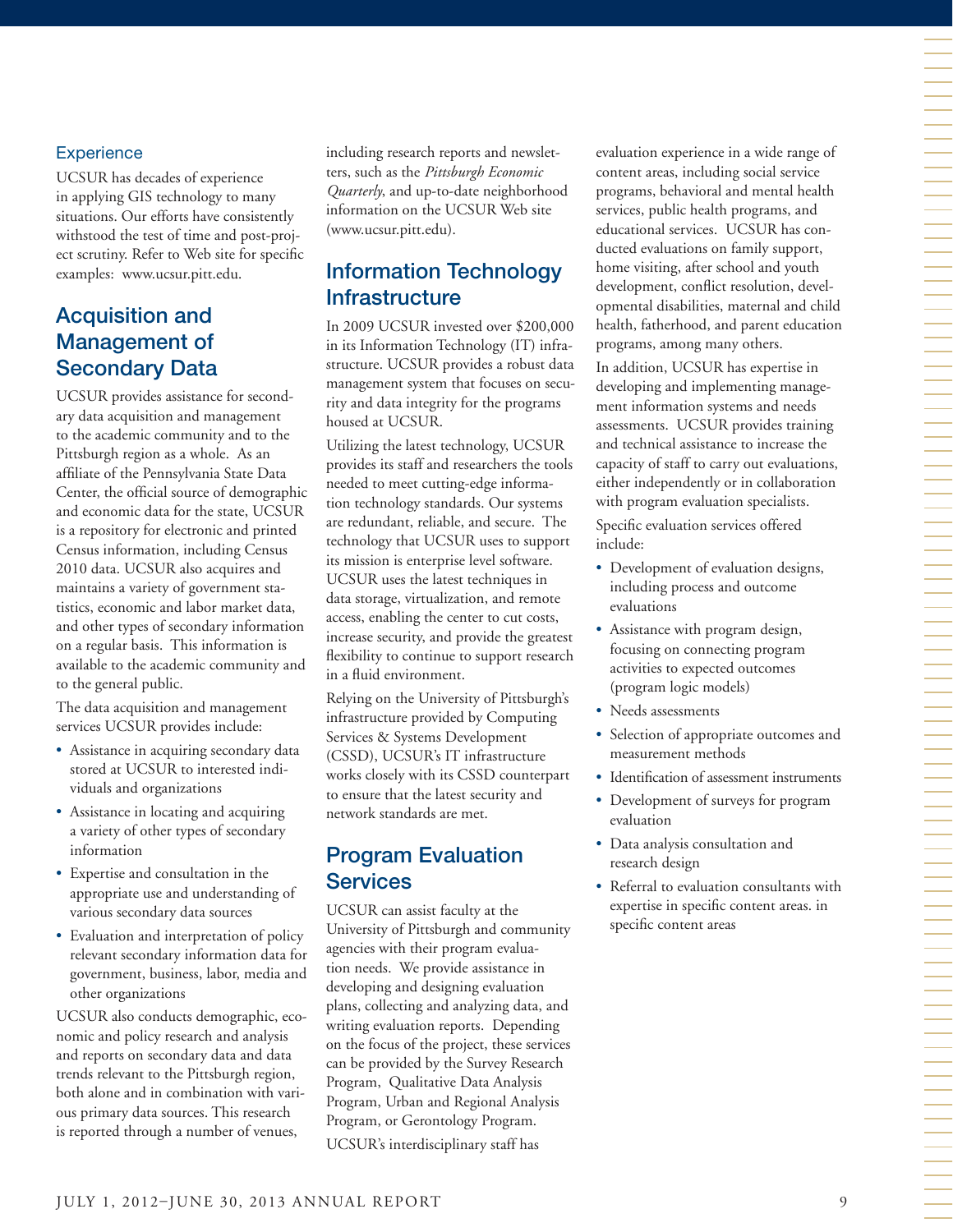# Faculty Development Awards



*Steven D. Manners*

In memory of Steven D. Manners, who began working at the center in 1974 and served as its assistant director from 1989 until his death in September 2000, UCSUR initiated a Faculty Development Awards program in recognition of Mr. Manners' contributions to the center and the University community. UCSUR offers annually two awards of up to \$10,000 each. Faculty may apply for awards in two categories: (1) Research Development Grants to support pilot research in the social, behavioral and policy sciences; and (2) Infrastructure Development Awards aimed at enhancing faculty capabilities to carry out interdisciplinary research in the social, behavioral and policy sciences.

• 2013 awaardees: Brian Beaton and Rosta Farzan, School of Information Sciences; Kathryn Monahan, Psychiatry; Ming-Te Wang, School of Education

- 2012 awardee: Nicholas Castle, Graduate School of Public Health
- 2011 awardees: Jane Clougherty, Graduate School of Public Health; Fengyan Tang, School of Social Work
- 2010 awardees: Shanti Gamper-Rabindran, Graduate School of Public and International Affairs; Jennifer H. Lingler, School of Nursing; Werner Troesken and Randall Walsh, Economics; Jennifer Nicoll Victor, Political Science
- 2009 awardees: Irina Murtazashvili, Economics; Brian A. Primack, Medicine and Pediatrics
- 2008 awardees: Peter J. Gianaros and J. Richard Jennings, Psychiatry; Keith Morgenlander, Medicine
- 2007 awardees: Patricia Isabel Documet, Behavioral and Community Health Sciences; Jeffrey Shook and Michael Vaughn, School of Social Work
- 2006 awardees: Shanti Gamper-Rabindran and Aaron Swoboda, Graduate School of Public and International Affairs; Larissa Myaskovsky, VA Pittsburgh Healthcare System
- 2005 awardees: Charlotte Brown, Center on Race and Social Problems; Bruce S. Ling, Institute for Doctor-Patient Communication; Eva Marie Shivers, School of Education
- 2004 awardees: Ellen Olshansky, School of Nursing; Seung-Hyun Yoo, Graduate School of Public Health; Susan Zickmund, Medicine
- Due to the large number of 2003 applications, UCSUR funded six awards: Pamela Peele, Health Economics; William Klein, Psychology; Daniel Rosen, School of Social Work; Lisa Brush, Sociology; Audrey Murrell, Joseph M. Katz Graduate School of Business; Jeannette Trauth, Graduate School of Public Health
- 2002 awardees: Maureen Porter, Administrative and Policy Studies; Scott F. Kiesling, Linguistics
- 2001 awardees: Miriam Hertz, Health Information Management; Paul E. Griffiths, History and Philosophy

# Board of Visitors

#### Mr. Michael A. Bryson

Chair, UCSUR's Board of Visitors Trustee, University of Pittsburgh Pittsburgh, PA

#### Anderson Dodd Smith, PhD

Georgia Institute of Technology Atlanta, GA

#### Mr. Earl F. Hord

EmeritusTrustee University of Pittsburgh Queen Creek, AZ

#### James House, PhD

ISR, University of Michigan Ann Arbor, MI

Larry C. Ledebur, PhD Cleveland State University

#### Cleveland, OH

#### Ms. Cynthia L. Roth

Vice Chancellor University of Pittsburgh Pittsburgh, PA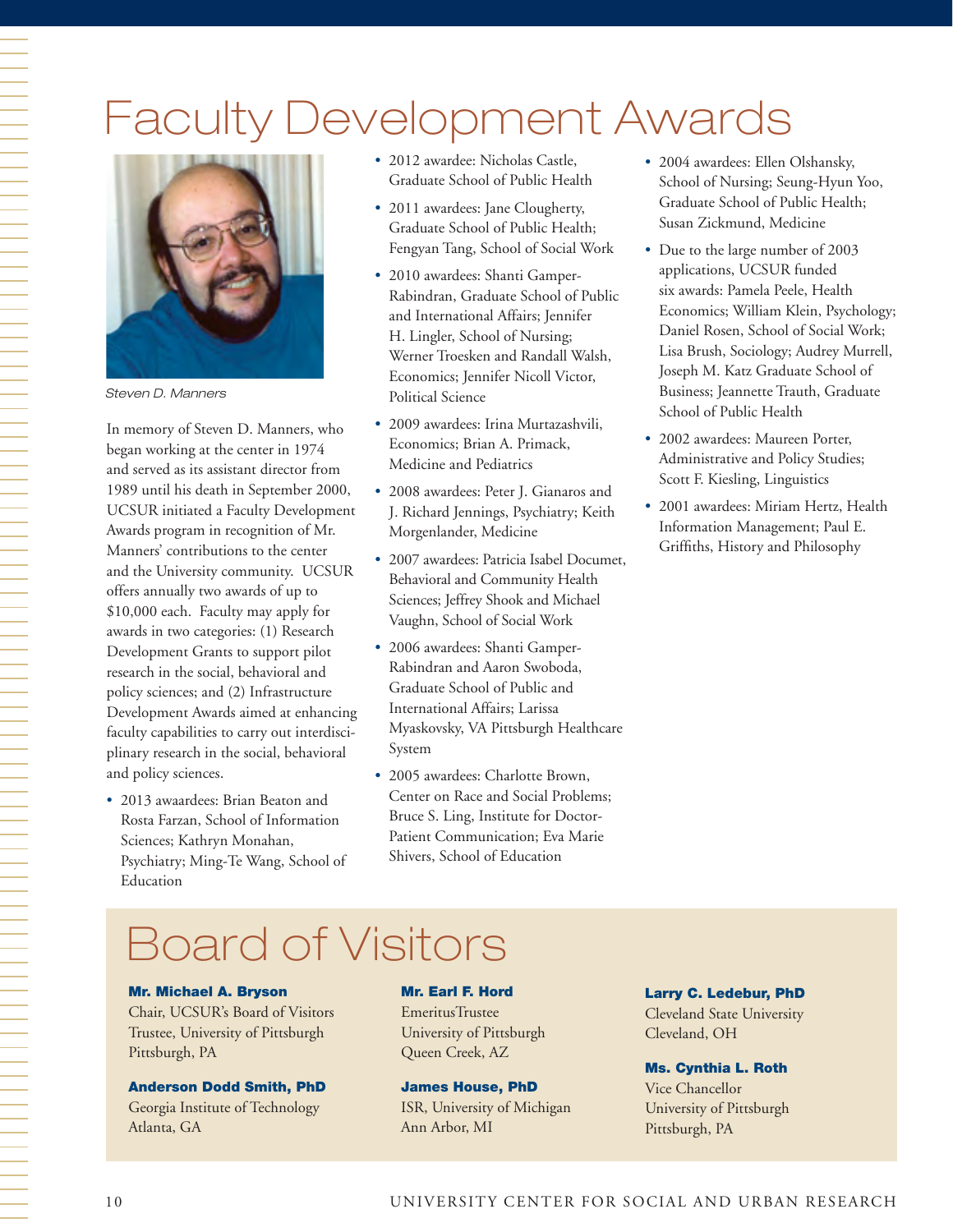# Core Staff

# **Administration**

**Director Richard Schulz** 

Associate Director **Scott Beach**

Business Manager **Greg Six** 

Administrators **Anna Aivaliotis, Donna M. King** 

Administrative Assistants **Philip Crain, Carrie Rodzwicz**

Systems Administrators **Robert Keene, Eric Wolfe**

# Survey Research

Program Director **Scott Beach**

Research Associate **Donald Musa** 

Senior Research Specialists **Janet Schlarb, Stephen Strotmeyer**

Database Programmer/Database Administrator **Robert Keene**

Senior Fieldwork Supervisor **Lynda Connelly**

Fieldwork Supervisors **Olivia Kirsch, Olivia Wilson**

Fieldwork Supervisor/Research **Specialist Amber Barton**

#### Research Specialists

**Brian Alley, Emily Baehr, Christine Byerly, Kendra King, Patricia Lietz, Elizabeth Scott**

# **Urban and Regional Analysis**

Program Director **Sabina Deitrick\*\***

Associate Program Director **Ralph Bangs\*\***

Regional Economist **Christopher Briem**

Research Specialist **Robert Gradek**

#### PittsburghTODAY Director **Douglas Heuck**

PittsburghTODAY Research Staff **Emily Craig, Julia Fraser, Isabel Orozco**

# **Gerontology**

Program Director **Richard Schulz**

Associate Program Director **Judith Matthews**

Associate Program Director, Geriatric Education Center **John Hennon** 

Project Coordinators **Amber Barton, Jennifer Bissell, Sally Hostein, Julie Klinger**

# **Qualitative Data Analysis**

Program Director **Donald Musa**

Program Assistant Director **Laurel Person Mecca**

Research Specialists **David Halpern, Kevan Schultz**

# **Geographical Information Systems and Visual Analytics Program**

Program Director **Ken Sochats\*\***

# **Generations Together**

Emeritus Director/Journal Editor **Sally Newman**

*\*\* Indicates participating faculty, not UCSUR staff* 

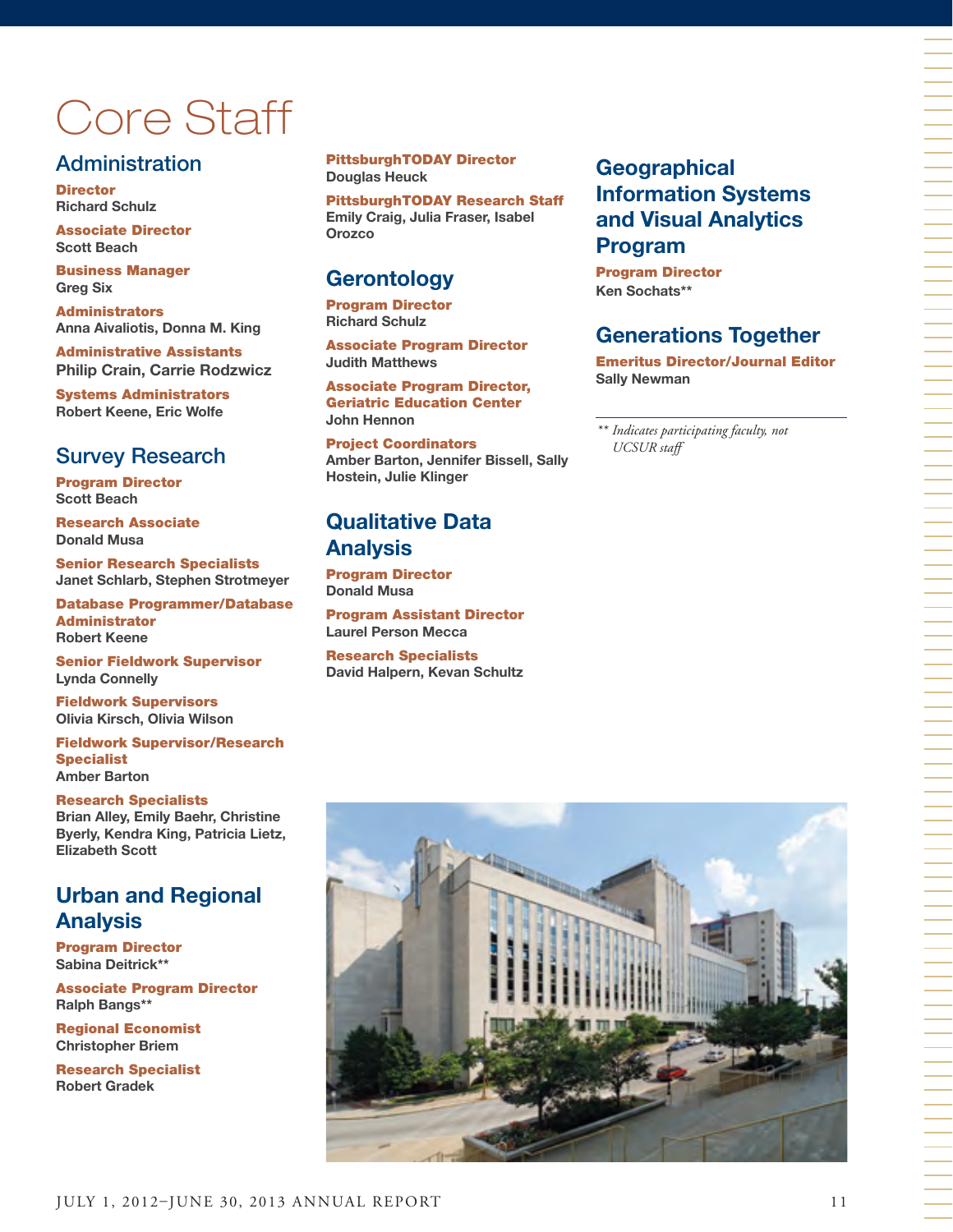# Faculty Associates

*The following individuals serve as faculty associates, representing numerous schools, departments, institutes, and centers.*

Mark Redfern *Bioengineering* Gary M. Marsh *Biostatistics* Rami Melhem *Computer Science* Taieb Znati *Computer Science* Douglas White *Critical Care Medicine* James Guggenheimer *Dental Medicine* Mary Marazita *Dental Medicine* Titus Schleyer *Dental Medicine* Robert Weyant *Dental Medicine* Frank Giarratani *Economics* Gene Gruver *Economics* Carl I. Fertman *Education* Michael Gunzenhauser *Education* Meryl K. Lazar *Education* Steven R. Lyon *Education* Maureen Porter *Education* Joan I. Vondra *Education* Vince N. Mosesso Jr. *Emergency Medicine* Paul M. Paris *Emergency Medicine* Marcia Landy *English*

Steven H. Belle *Epidemiology* Joyce T. Bromberger *Epidemiology* Jane A. Cauley *Epidemiology* Andrea Kriska *Epidemiology*

William B. Kory *Geography*

Beaufort B. Longest Jr *Health Policy and Management*  Margaret Potter *Health Policy and Management*  Seymour Drescher *History*

Charles David Boucek *Anesthesiology* John P. Williams *Anesthesiology* **Richard Scaglion** *Anthropology*<br>**Steven Albert** *Behavioral an* Behavioral and Community Health *Sciences* Jessica Griffin Burke *Behavioral and Community Health Sciences* Mary Hawk *Behavioral and Community Health Sciences* Edmund Ricci *Behavioral and Community Health Sciences* Ravi Sharma *Behavioral and Community Health Sciences* Stanley J. Kabala *Center for Environmental Research and Education* Melissa Bilec *Civil and Environmental Engineering* Amy Landis *Civil and Environmental Engineering* **Civil and Environmental Engineering** Catherine V. Palmer *Communication Science and Disorders* Connie A. Tompkins *Communication Science and Disorders* J. Scott Yaruss *Communication Science and Disorders* Computer Science Jane Clougherty *Environmental and Occupational Health* Joel L. Weissfeld *Epidemiology* Jonathon Erlen *Falk Library/Public Health* Carolyn Ban *Graduate School of Public and International Affairs*  Louise Comfort *Graduate School of Public and International Affairs* Sabina Deitrick *Graduate School of Public and International Affairs* David Y. Miller *Graduate School of Public and International Affairs* Jennifer Brach *Health and Rehabilitation Sciences* Dan Ding *Health and Rehabilitation Sciences* **Health Policy and Management** Howard B. Degenholtz *Health Policy and Management* Judith R. Lave *Health Policy and Management* 

Edward K. Muller *History* Lisa S. Parker *Human Genetics* Mary Besterfield-Sacre *Industrial Engineering* Kenneth Sochats *Information Sciences* Terry Miller *Institute of Politics* Ronald A. Brand *Law* Mary Crossley *Law* Vivian Curran *Law* Lawrence A. Frolik *Law* David Herring *Law* Alan Meisel *Law* Mary Kay Stein *Learning Research and*  Derek C. Angus *Medicine* Robert M. Arnold *Medicine* Amber Barnato *Medicine* Sonya Borrero *Medicine* Cindy L. Bryce *Medicine* Michael Fine *Medicine* John Kellum Jr. *Medicine* Ateev Mehrotra *Medicine* Anne B. Newman *Medicine* Jill Radtke Demirci *Medicine* P. Sudhakar Reddy *Medicine* Linda Robertson *Medicine* **Eric Rodriguez** Robert E. Schoen *Medicine* Stephanie Studenski *Medicine* Galen Switzer *Medicine* Mark Unruh *Medicine* Debra K. Weiner *Medicine* Susan Zickmund *Medicine* Andrew N. Weintraub *Music* Edward Stricker *Neuroscience* Catherine Bender *Nursing* Denise Charron-Prochownik *Nursing* Eileen Chasens *Nursing* Annette DeVito Dabbs *Nursing* Heidi Donovan *Nursing* Susan Sereika *Nursing* JiYeon Choi *Nursing* Rose E. Constantino *Nursing* Willa M. Doswell *Nursing* Jacqueline Dunbar-Jacob *Nursing* Judith A. Erlen *Nursing* Jennifer Lingler *Nursing* Faith Luyster *Nursing* Ann M. Mitchell *Nursing* Elizabeth A. Schlenk *Nursing* Paula Sherwood *Nursing* Joan C. Rogers *Occupational Therapy* Pam Toto *Occupational Therapy* Patricia Beeson *Office of the Provost* Juan Manfredi *Office of the Provost* Alberta Sbragia *Office of the Provost* James J. Irrgang *Orthodpedic Surgery* Bruce S. Rabin *Pathology* Parmjeet Randhawa *Pathology* Raymond Pitetti *Pediatrics* Dianna Ploof *Pediatrics* Abhay Vats *Pediatrics*

Laurence A. Glasco *History* Anthony J. Silvestre *Infectious Diseases/Microbiology* Christine Kush *Katz Graduate School of Business* Carrie R. Leana *Katz Graduate School of Business* Marick F. Masters *Katz Graduate School of Business* Katz Graduate School of Business Learning Research and *Development Center* **Development Center** James M. Roberts *Magee-Womens Research Institute* Aletha Akers *Obstetrics, Gynecology and Reproductive Services*

Selma F. Witchel *Pediatrics* Pouran Famili *Periodontics* **Roberta Farrah** *Pharmacy*<br>Jessie VanSwearingen *Physical Therapy* **Jessie VanSwearingen** John Hurwitz *Political Science* **Boris Birmaher** David Brent *Psychiatry* Charlotte Brown *Psychiatry* Tammy Chung *Psychiatry* Duncan Clark *Psychiatry* Patricia Cluss *Psychiatry* Ronald Dahl *Psychiatry* Mary Amanda Dew *Psychiatry* Andrea Dimartini *Psychiatry* Linda J. Ewing *Psychiatry* Amy Herschell *Psychiatry* Jordan Karp *Psychiatry* Robert S. Marin *Psychiatry* Karen A. Matthews *Psychiatry* Timothy Monk *Psychiatry* Lisa A. Morrow *Psychiatry* Richard Morycz *Psychiatry* Edward P. Mulvey *Psychiatry* Vishwajit Nimgaonkar *Psychiatry* Paul Pilkonis *Psychiatry* Bruce Pollock *Psychiatry* Charles F. Reynolds III *Psychiatry* Neal Ryan *Psychiatry* Magda Stouthamer-Loeber *Psychiatry* Peter Gianaros *Psychology* Christina Groark *Psychology* Thomas Kamarck *Psychology* William Klein *Psychology* John Levine *Psychology* Robert McCall *Psychology* Kathryn Roecklein *Psychology* Daniel Shaw *Psychology* Katherine Wisner *Psychology* Steven E. Stern *Psychology-Johnstown* Ralph Bangs *Social Work* Larry E. Davis *Social Work* Rafael J. Engel *Social Work* Rachel Fusco *Social Work* **Catherine Greeno** *Social Work*<br> **Lovie Jackson** *Social Work* **Lovie Jackson** Lambert Maguire *Social Work* Helen Petracchi *Social Work* Mary Rauktis *Social Work*  Tracy M. Soska *Social Work* Hide Yamatani *Social Work* Joyce Bell *Sociology* Kathleen M. Blee *Sociology* Lisa D. Brush *Sociology* Waverly Duck *Sociology* Akiko Hashimoto *Sociology* Vijai P. Singh *Sociology* Daniel Hall *Surgery* James D. Luketich *Surgery* **Ron Shapiro** 

Mary Goldberg *Rehabilitation Science and Technology* Nancy Condee *Slavic Languages and Literatures* Vladimir Padunov *Slavic Languages and Literatures* Larry Feick *University Center for International Studies* Carolyn J. Carson *Urban Studies Program*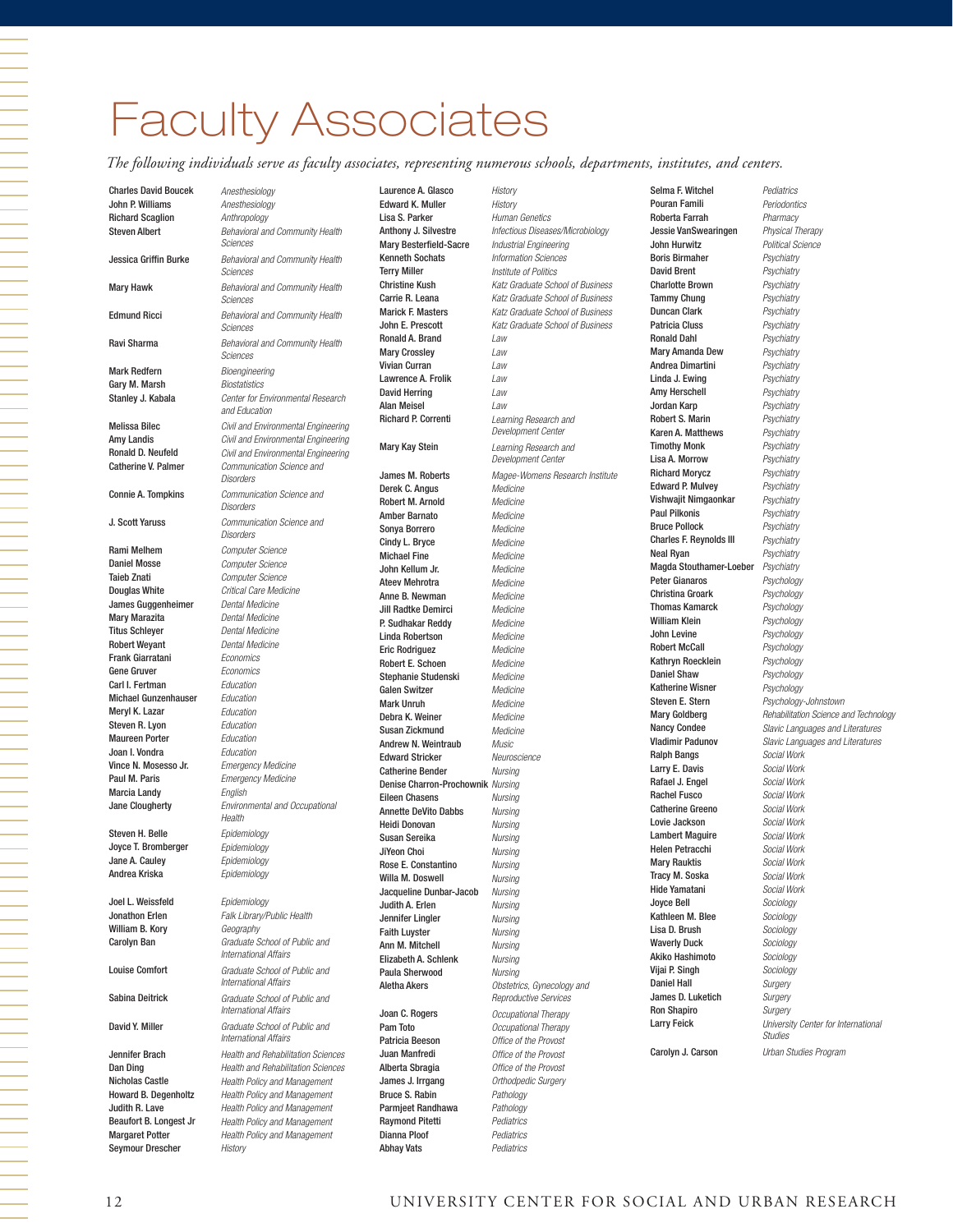# Projects\*

#### A Multi-Institutional Study of Hematopoietic Stem Cell Donor Safety **Principal**

Investigators: **Scott Beach,** *SRP, UCSUR* **Janet Schlarb,** *SRP, UCSUR*

**Galen Switzer,** *Medicine Funder: National Institutes of Health Period: 12/08-11/13*

Telephone surveys of 400 adult and child stem cell donors before and after donation to assess quality of life and other donationrelated outcomes.

## Adult to Adult Living Donor Liver (A2ALL) Transplantation Study: Health-Related Quality of Life Sub-Study

**Principal** Investigators: **Scott Beach,** *SRP, UCSUR* **Janet Schlarb,** *SRP, UCSUR* **Mary Amanda Dew,** *Psychiatry* **Andrea Dimartini,** *Psychiatry Funder: National Institutes of Health Period: 09/10-08/14*

Telephone interviews of 900 liver donors to explore health-related quality-of-life outcomes associated with donation over three years.

## An Examination of Residential Abuse in Assisted Living Facilities

**Principal** 

Investigators: **Scott Beach,** *SRP, UCSUR* **Nicholas Castle,** *Health Policy and Management Funder: Department of Justice Period: 01/11-12/12*

Consultation on a national study of resident-to-resident abuse in assisted living facilities.

#### Antibiotic Prescribing for Acute Respiratory Infections: Impact of Shifts in Care Principal

Investigators: **Scott Beach,** *SRP, UCSUR* **Stephen Strotmeyer,** *SRP, UCSUR* **Ateev Mehrotra,** *Medicine Funder: National Institutes of Health Period: 03/12-02/14*

Web surveys of 160 nurse practitioners and phsysicians from UPMC and retail clinics using a vignette methodology to examine antibiotic prescribing behaviors.

#### Assessing Instructional Content and Interaction at Scale **Principal**

Investigators: **Scott Beach,** *SRP, UCSUR* **Stephen Strotmeyer,** *SRP, UCSUR* **Richard P. Correnti,** *LRDC Funder: National Institutes of Health*

*Period: 06/08-08/12*

Assist in the development and administration of web-based data collection tools for 120 K-12 teachers to assess instructional activities and the nature of interaction with students.

#### Community Stressors and Susceptibility to Air Pollution in Urban Asthma **Principal**

Investigators: **Scott Beach,** *SRP, UCSUR*

**Janet Schlarb,** *SRP, UCSUR*

**Jane Clougherty,** *Environmental and Occupational Health*

*Funder: EPA STAR Period: 03/11-02/15*

Telephone interviews with 700 residents of New York City to study relationships between stressors (individual and community) and health-related outcomes.

#### Developing a GIS-based Survey Instrument to Examine Multiple Exposures in Neighborhood Health Research

Principal Investigators: **Scott Beach,** *SRP, UCSUR*

**Robert Keene,** *SRP, UCSUR* **Jane Clougherty,** *Environmental and Occupational Health Funder: Graduate School of Public Health*

*Period: 07/11-12/12* 

Web survey of 200 individuals from Pittsburgh, Pa, and New York City, N.Y. designed to help researchers better understand how people perceive the size and shape of their neighborhoods and how perceived "neighborhood scale" may differ across each city.

#### Does a New Supermarket Improve Dietary Behaviors of Low-Income African Americans? **Principal**

Investigators: **Scott Beach,** *SRP, UCSUR*

**Stephen Strotmeyer,** *SRP, UCSUR* **Tamara Dubowitz,** *RAND Corporation Funder: National Institutes of Health*

*Period: 05/10-04/14*

Interviewer training, data management, and collection of 24-hour dietary recall telephone data in a study of the impact of a new grocery store on dietary behavior in 1,600 residents of low-income neighborhoods.

*\*In alphabetical order by UCSUR principal investigator*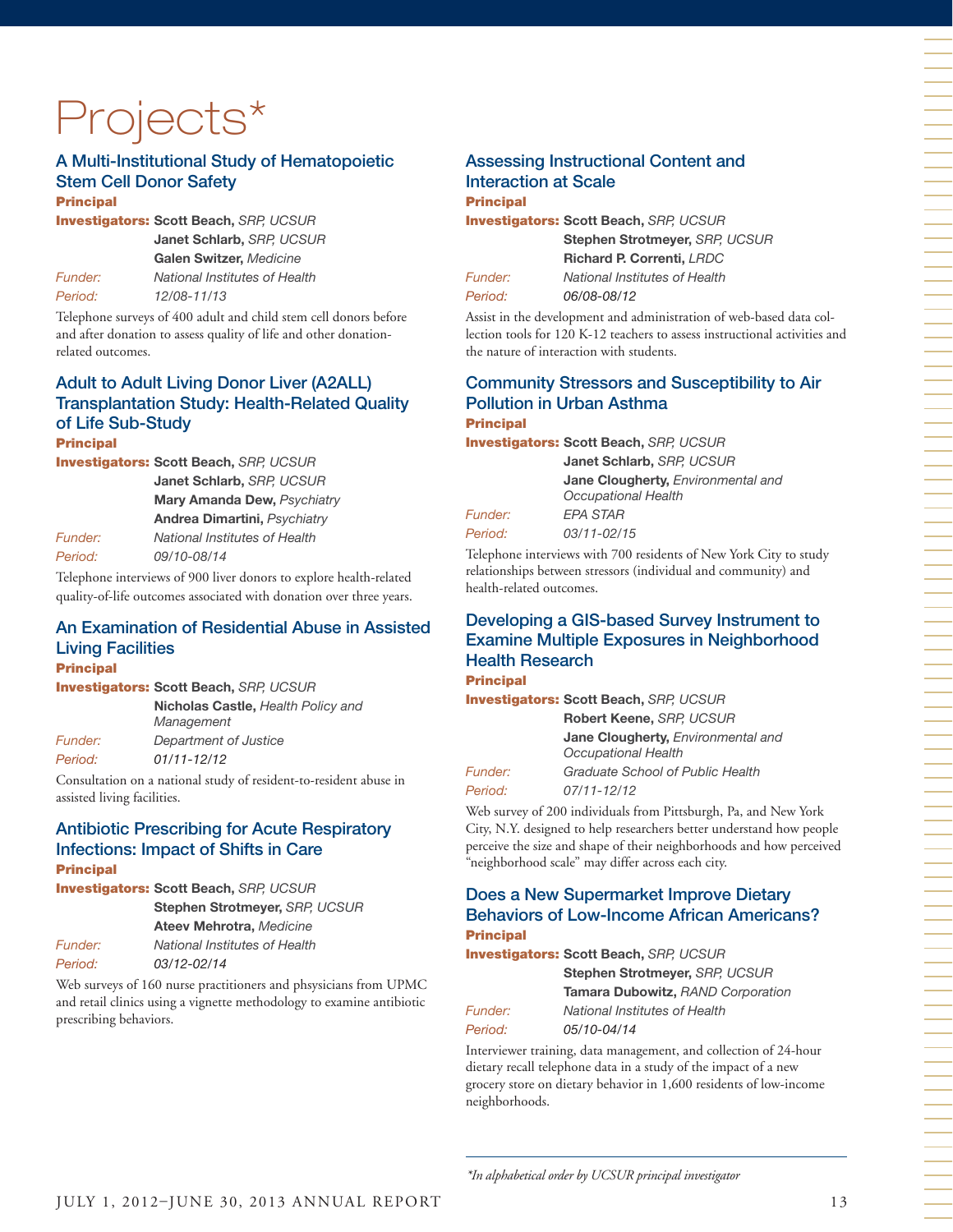#### EFRI-SEED: BUILD - Barriers, Understanding, Integration - Life Cycle Development **Principal**

Investigators: **Scott Beach,** *SRP, UCSUR*

**Robert Keene,** *SRP, UCSUR*

**Melissa Bilec,** *Civil and Environmental Engineering Funder: National Science Foundation*

*Period: 08/10-07/14*

Design and conduct of a web-based survey of 2,000 architects, engineers, and construction professionals focused on knowledge and attitudes toward Life Cycle Assessment methodology as a tool for sustainable design.

#### Examining Contraceptive Use and Unmet Need Among Women Veterans **Principal**

Investigators: **Scott Beach,** *SRP, UCSUR* **Stephen Strotmeyer,** *SRP, UCSUR*

**Sonya Borrero,** *Medicine Funder: Department of Veterans Affairs (VA Merit Grant) Period: 01/13-12/15*

Telephone interviews with 2300 female veterans to examine contraceptive use patterns among women veterans using the VA for primary care; determine which subpopulations of women veterans are at particularly high risk for unintended pregnancy; and identify key barriers to contraceptive use by various subpopulations.

## Factors Contributing to Oral Health Disparities in Appalachia

Principal

Investigators: **Scott Beach,** *SRP, UCSUR*

**Stephen Strotmeyer,** *SRP, UCSUR*

**Mary Marazita,** *Dental Medicine Funder: National Institutes of Health*

*Period: 04/11-03/15*

Conduct prenatal and five post-birth follow-up telephone interviews of 1,000 new mothers—500 in Pittsburgh and 500 in West Virginia—to explore factors related to childhood oral health disparities.

#### Health Literacy Consumer Survey **Principal**

Investigators: **Scott Beach,** *SRP, UCSUR* **Janet Schlarb,** *SRP, UCSUR* **Terry Miller,** *Institute of Politics Funder: Hospital Council of Western Pennsylvania and Highmark Period: 10/11-09/12*

Telephone interviews of 1000 residents of Southwestern Pennsylvania to determine the level of health literacy in the region and ascertain preferred sources of health information.

#### Impact of Greenspace Improvement on Physical Activity in a Low-Income Community **Principal**

Investigators: **Scott Beach,** *SRP, UCSUR*

| <i>Funder:</i> |  |
|----------------|--|
| Period:        |  |

**Stephen Strotmeyer,** *SRP, UCSUR* **Tamara Dubowitz,** *RAND Corporation Funder: National Institutes of Health Period: 07/12-04/17* 

Interviewer training, data management, and technical support in a study of the impact of neighborhood greenspace renovation and other sustainable development on physical activity in 1600 residents of lowincome neighborhoods.

## International Comparisons of the Role of Race and Ethnicity in HSC Donation Decisions - US & UK

**Principal** 

Investigators: **Scott Beach,** *SRP, UCSUR* **Janet Schlarb,** *SRP, UCSUR* **Galen Switzer,** *Medicine*

*Funder: Anthony Nolan Trust Period: 02/13-01/16*

Telephone interviews with up to 500 potential stem cell donors to explore the role of culturally-based traditions/beliefs (e.g., medical mistrust, religious beliefs) in potential donors' decisions of whether or not to donate.

# IVR Falls Intervention

#### **Principal**

Investigators: **Scott Beach,** *SRP, UCSUR*

|         | Robert Keene, SRP, UCSUR                                                 |
|---------|--------------------------------------------------------------------------|
|         | <b>Steven Albert, Behavioral and Community</b><br><b>Health Sciences</b> |
| Funder: | Centers for Disease Control                                              |
| Period: | 10/10-01/13                                                              |

Monthly Interactive Voice Response (IVR) telephone interviews over two years with 100 older adults participating in a falls prevention trial.

# National Consortium on Alcohol and NeuroDevelopment in Adolescence: Pittsburgh

#### Principal

Investigators: **Scott Beach,** *SRP, UCSUR* **Janet Schlarb,** *SRP, UCSUR*

**Duncan Clark,** *Psychiatry Funder: National Institutes of Health Period: 09/12-06/17*

Recruitment of 160 community families (a parent and adolescent) to study the effects of alcohol use on brain development.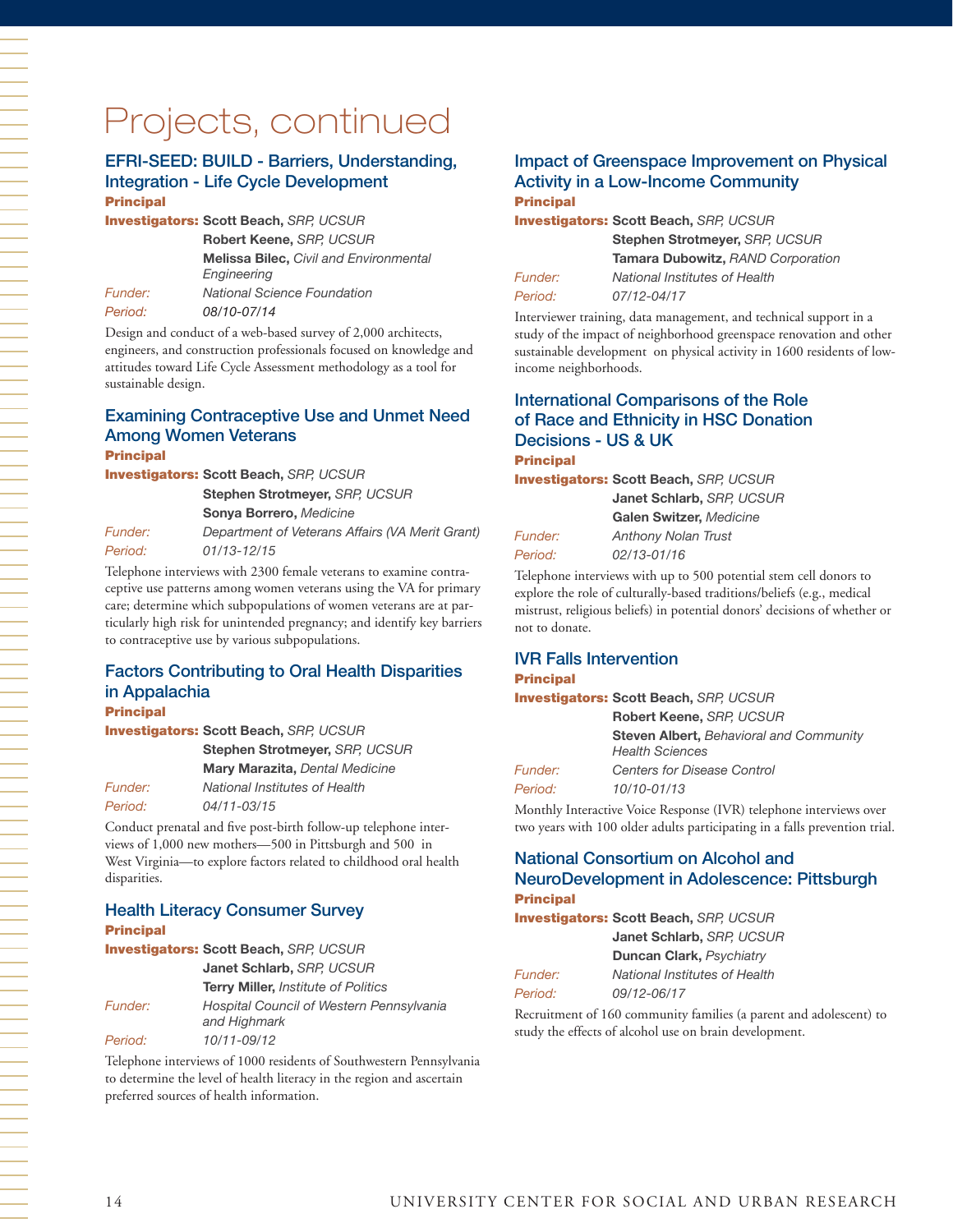#### Phase Shift Tolerance in the Elderly Principal

Investigators: **Scott Beach,** *SRP, UCSUR* **Janet Schlarb,** *SRP, UCSUR* **Timothy Monk,** *Psychiatry Funder: National Institute on Aging Period: 04/07-03/13*

Telephone interviews with 1600 Allegheny County residents age 65 and older over four years to study the impact of former shift work on long-term sleep quality and health outcomes.

## Pittsburgh Project on Brain Pathways to Heart **Health**

#### Principal

Investigators: **Scott Beach,** *SRP, UCSUR*

**Stephen Strotmeyer,** *SRP, UCSUR* **Peter Gianaros,** *Psychology Funder: National Institutes of Health Period: 02/12-01/17*

Recruitment of 120 community controls for a study on blood pressure reactivity to psychological stress and greater preclinical carotid atherosclerosis.

## Racial and Ethnic Disparities in Satisfaction with VA Care

#### **Principal**

Investigators: **Scott Beach,** *SRP, UCSUR*

*Period: 11/11-10/14*

**Stephen Strotmeyer,** *SRP, UCSUR* **Susan Zickmund,** *Medicine Funder: VA Health Services Research and Development* 

Telephone surveys of 1350 veterans from a national sample focused on racial disparities in satisfaction with care received through the VA Health Care System.

#### Social Behaviors and Health in Older Adulthood: A Secure Base from which to Thrive **Principal**

Investigators: **Scott Beach,** *SRP, UCSUR* **Janet Schlarb,** *SRP, UCSUR* **Brooke Feeney,** *Carnegie Mellon University Funder: National Institutes of Health*

*Period: 04/11-03/13*  Telephone recruitment of 250 older couples over two years for a study of specific social behaviors that are responsible for the effects of social

relations on health and well-being in older adulthood.

The Pittsburgh Regional Environment Survey **Principal** 

Investigators: **Scott Beach,** *SRP, UCSUR*

*Period: 05/13-present*

**Richard Schulz,** *Gerontology, UCSUR* **Douglas Heuck,** *PittsburghToday, UCSUR Funder: PittsburghToday, UCSUR*

Random digit dial telephone survey of 805 residents in the sevencounty Pittsburgh metropolitan statistical area about environmentrelated attitudes and behaviors.

#### The Pittsburgh Regional Quality of Life Survey **Principal**

Investigators: **Scott Beach,** *SRP, UCSUR*

**Richard Schulz,** *Gerontology, UCSUR* **Douglas Heuck,** *PittsburghToday, UCSUR Funder: PittsburghToday, UCSUR Period: 07/11-present*

Telephone interviews of 2200 residents in the 32-county region surrounding Pittsburgh about a variety of topics to assess quality of life.

## Tropman Soundings

#### Principal

Investigators: **Scott Beach,** *SRP, UCSUR*

|                | Janet Schlarb, SRP, UCSUR           |
|----------------|-------------------------------------|
|                | <b>Diana Bucco, The Forbes Fund</b> |
| <b>Funder:</b> | The Forbes Fund                     |
| Period:        | 01/12-12/12                         |
|                |                                     |

Web-based surveys of 200 Pittsburgh area human service organizations about topics relevant to the non-profit sector.

#### Undergraduate Student Satisfaction and Retention Study Principal

Investigators: **Scott Beach,** *SRP, UCSUR*

**Donald Musa,** *QDAP, UCSUR* **Juan Manfredi,** *Office of the Provost Funder: Office of the Provost Period: 09/97-present*

Conduct telephone and Web-based surveys of University of Pittsburgh undergraduate students (n=1800 per year) and withdrawing students (n=400 per year) to determine factors related to student satisfaction and retention.

一个人,我们就是一个人,我们就是一个人,我们就是一个人,我们就是一个人,我们就是一个人,我们就是一个人,我们就是一个人,我们就是一个人,我们就是一个人,我们就是一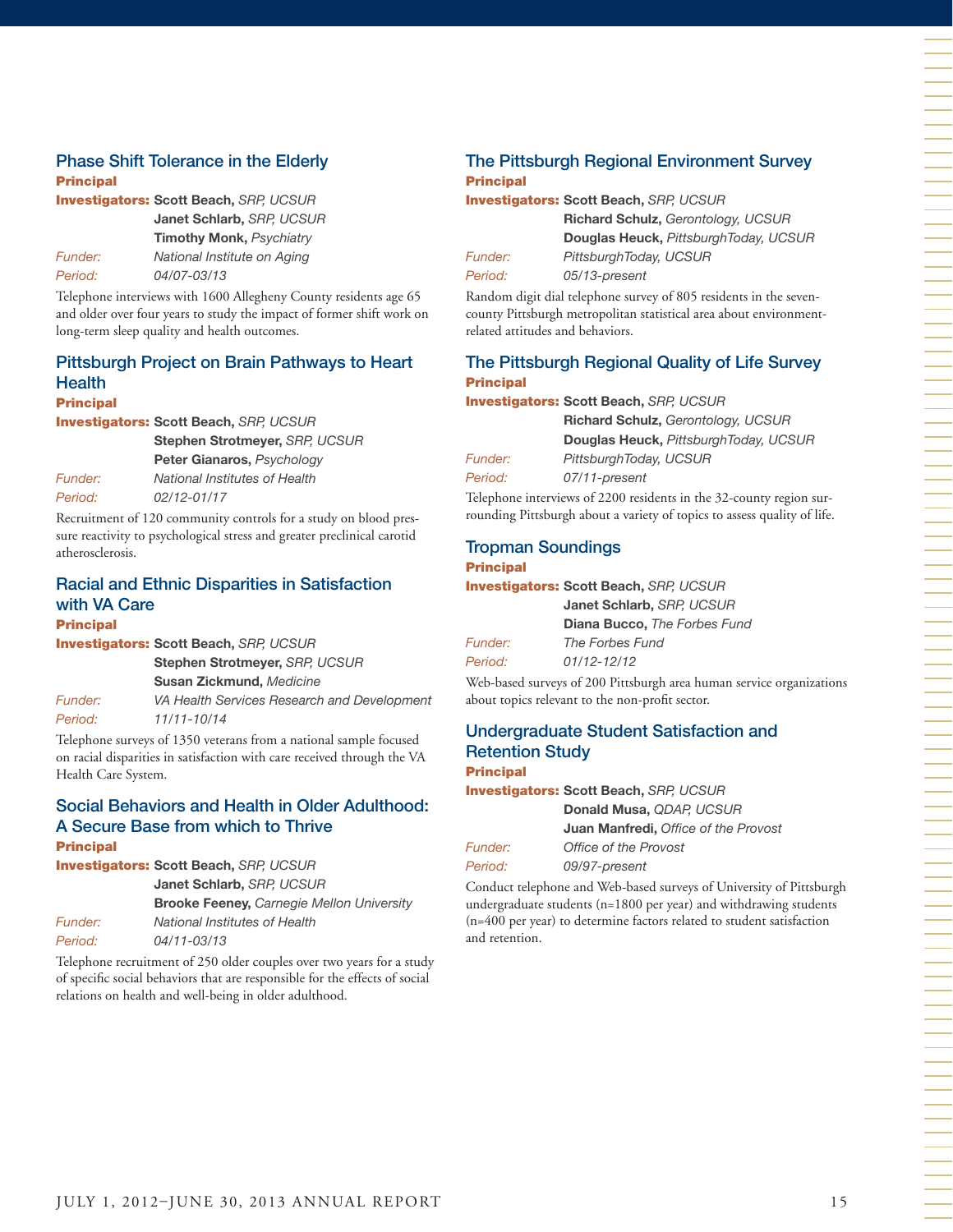## Understanding Race and Culture in Living Donor Kidney Transplantation

**Principal** 

Investigators: **Scott Beach,** *SRP, UCSUR*

**Stephen Strotmeyer,** *SRP, UCSUR* **Larissa Myascovsky,** *Pittsburgh VA Healthcare System Funder: National Institutes of Health*

*Period: 09/09-08/14*

Telephone interviews with 1200 kidney transplant candidates focusing on attitudes, knowledge, and family factors in transplant decision-making.

#### Understanding Race and Culture in Living Donor Kidney Transplantation Among Veterans Principal

Investigators: **Scott Beach,** *SRP, UCSUR*

**Stephen Strotmeyer,** *SRP, UCSUR* **Larissa Myascovsky,** *Pittsburgh VA Healthcare System Funder: Pittsburgh VA Healthcare System*

*Period: 04/10-07/12* 

Telephone interviews with 600 veteran kidney transplant candidates focusing on attitudes, knowledge, and family factors in transplant decision-making.

#### University of Pittsburgh Off-campus Living Survey **Principal**

Investigators: **Scott Beach,** *SRP, UCSUR*

**Robert Keene,** *SRP, UCSUR* **Deborah Bon,** *University of Pittsburgh* **Julie Gismondi,** *University of Pittsburgh Funder: University of Pittsburgh Period: ongoing*

Web survey of 2400 University of Pittsburgh students not residing in campus housing focused on evaluations of off-campus apartments and landlords to be used in the development of a landlord "report card" web site.

## UPMC Work Partners Survey

**Principal** 

Investigators: **Scott Beach,** *SRP, UCSUR* **Robert Keene,** *SRP, UCSUR* **Maria Henderson,** *HDM Solutions Funder: UPMC Period: 01/05-present*

Web survey of UPMC employees who have filed a disability claim evaluations of staff and experiences related to disability claim.

# USE: User Security Behavior

#### **Principal**

Investigators: **Scott Beach,** *SRP, UCSUR*

**Stephen Strotmeyer,** *SRP, UCSUR* **Rahul Telang,** *Carnegie Mellon University Funder: National Security Agency Period: 07/12-06/16*

Telephone recruitment of 600 participants over three years for a panel study of real world internet computer security behavior.

### Western Pennsylvania Manufacturing Industry Study

#### Principal

Investigators: **Scott Beach,** *SRP, UCSUR*

|                | Robert Keene, SRP, UCSUR                                                              |
|----------------|---------------------------------------------------------------------------------------|
|                | <b>Christine Kush, Katz Graduate School of</b><br><b>Business</b>                     |
|                |                                                                                       |
| <i>Funder:</i> | Katz Graduate School of Business - Institute for<br><b>Entrepreneurial Excellence</b> |
| Period:        | ongoing                                                                               |

Assist with the conduct and statistical analysis of a bi-annual Webbased survey of 100 local manufacturing firms focusing on their performance and business practices.

#### Advancing Entrepreneurship in the Mon Valley Region **Principal**

#### Investigators: **Sabina Deitrick,** *URA, UCSUR*

|         | <b>INVESUGALORS: SADINA DELITICK, UHA, UGSUR</b>                    |
|---------|---------------------------------------------------------------------|
|         | <b>Christine Kush, Katz Graduate School of</b><br><b>Business</b>   |
| Funder: | Economic Development Administration, U.S.<br>Department of Commerce |
| Period: | 09/13-08/15                                                         |

With the University of Pittsburgh Institute for Entrepreneurial Excellence, provide consulting, education, connections and research to existing small business owners and emerging entrepreneurs in the Mon Valley Region.

#### Connecting People and Place: Improving Communities Through Integrated Data Systems Principal

```
Investigator: Sabina Deitrick, URA, UCSUR
Funder: Annie E. Casey Foundation
Period: 09/13-12/13
```
Collaborate with the Allegheny County Department of Human Services and their integrated data system, the DHS Data Warehouse, to focus on school absenteeism in three area school districts.

#### PA CleanWays

#### Principal

Investigator: **Sabina Deitrick,** *URA, UCSUR Funder: PA CleanWays Period: Completed 07/12* Provide "as-needed" GIS mapping services for the PA CleanWays sites.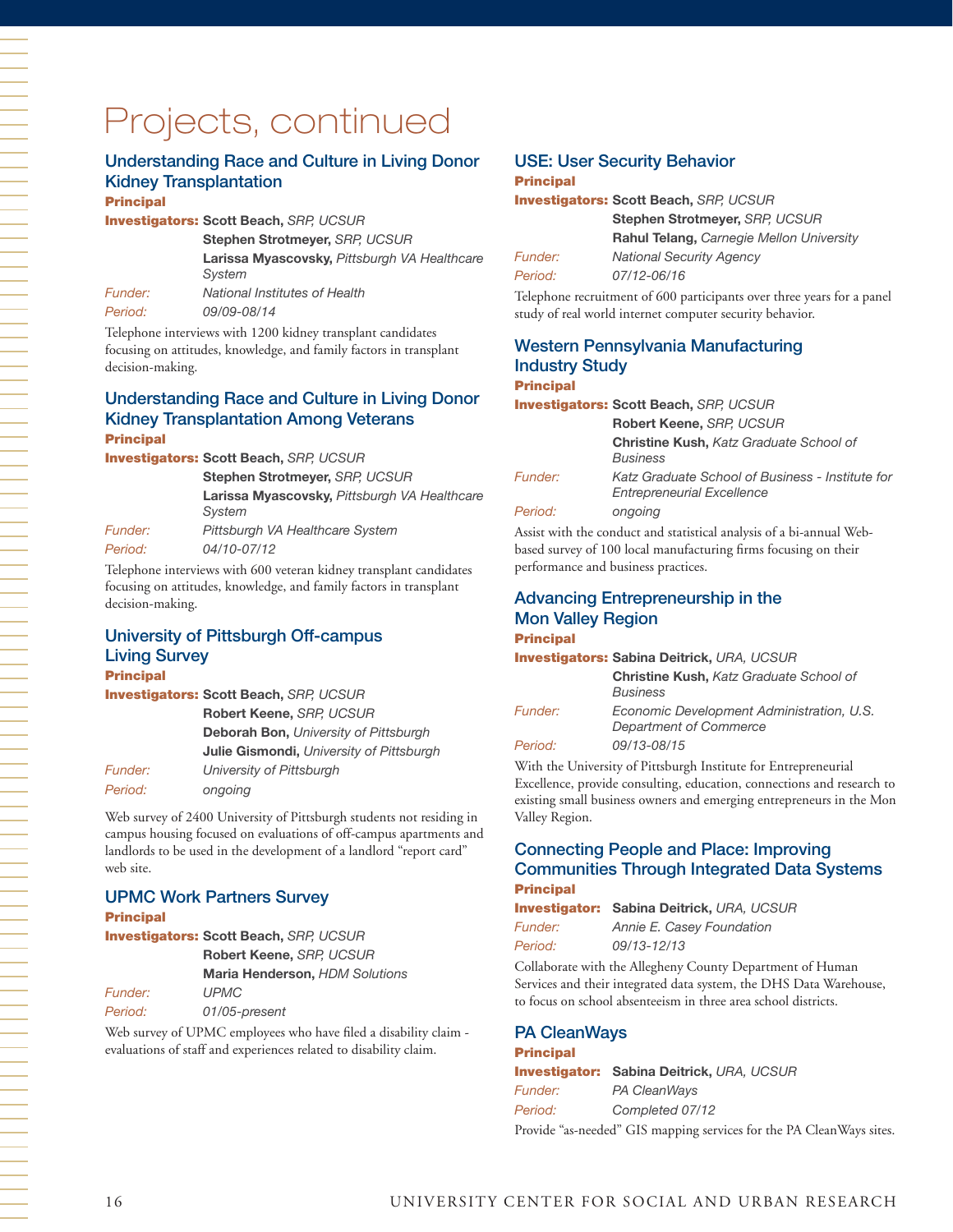#### Pittsburgh Neighborhood and Community Information System (PNCIS) **Principal**

Investigator: **Sabina Deitrick,** *URA, UCSUR Funders: Pittsburgh Partnership for Neighborhood* 

*Development, multiple funders Period: 07/03-12/12* 

Enhance and expand access to data and information to help Pittsburgh and Allegheny County residents, organizations, and governments improve their communities.

## Pittsburgh Neighborhood and Community Information System (PNCIS) Support - Hazelwood Neighborhood

**Principal** 

Investigator: **Sabina Deitrick,** *URA, UCSUR Funder: The Heinz Endowments Period: 05/13-04/14* 

PNCIS will develop new data sets, assist with data collection and storage, provide data analysis, and construct prototype evaluation frameworks for a number of projects being conducted in the Hazelwood neighborhood.

## Southwestern Pennsylvania Community Indicators Profile

Principal

Investigator: **Sabina Deitrick,** *URA, UCSUR Funder: Allegheny County Department of Human* 

*Services Integrated Fund Period: 10/13-06/14* 

Web-based software tool to present community data and indicators through visualizations, including tables, maps, graphs, and charts for 10 counties of Southwestern Pennsylvania.

#### City of Pittsburgh Land Bank Business Plan **Principal**

Investigator: **Robert Gradeck,** *URA, UCSUR*

*Funder: The Urban Redevelopment Authority of Pittsburgh Period: 03/12-11/12* 

Provide information on tax delinquent properties in support of business planning efforts for the City of Pittsburgh's land bank.

## Hill District Vacant Property Plan

Principal

Investigator: **Robert Gradeck,** *URA, UCSUR Funder: Hill District Consensus Group Period: 03/12-11/12*

Provide information on property in the Hill District in support of a plan for managing vacant land in the neighborhood.

#### Hilltop Foreclosure Analysis Principal

Investigator: **Robert Gradeck,** *URA, UCSUR Funder: NeighborWorks Western Pennsylvania Period: 04/11-10/12*

Provide a demographic profile of property owners in foreclosure using deed and mortgage data.

#### Penn Hills Neighborhood Stabilization Team Principal

Investigator: **Robert Gradeck,** *URA, UCSUR*

*Funder: Municipality of Penn Hills Period: 11/13-03/14* 

Use Neighborhood Stabilization Team approach to coordinate actions of government and community partners to prevent blight and property abandonment and guide community improvement efforts in the Frankstown West neighborhood.

#### Pittsburgh Public Schools **Principal**

|         | <b>Investigator:</b> Robert Gradeck, URA, UCSUR |
|---------|-------------------------------------------------|
| Funder: | <b>Pittsburgh Public Schools</b>                |
| Period: | 09/13-12/13                                     |

Provide assistance in redrawing school assignments for the latest round of planned changes and reconfiguring GIS software developed for redistricting.

#### Pittsburgh Public Schools Realignment **Principal**

|                | <b>Investigator: Robert Gradeck, URA, UCSUR</b> |
|----------------|-------------------------------------------------|
| <i>Funder:</i> | <b>Pittsburgh Public Schools</b>                |
| Period:        | 04/11-09/12                                     |

Provide an analysis of school enrollment data and demographic and neighborhood trends in the city of Pittsburgh; provide GIS and technical services in support of the district's realignment process.

#### Pittsburgh Youth Study

#### Principal

Investigator: **Robert Gradeck,** *URA, UCSUR*

*Funder: Life History Studies Program/WPIC Period: 04/12-12/12*

Provide geocoding services and other data to support research efforts at the Youth Study.

#### Improving Breast Cancer Survivor Medication Adherence Through Education Principal

Investigators: **David Halpern,** *QDAP, UCSUR*

|                | <b>Jenny Lin, Mount Sinai School of Medicine</b> |
|----------------|--------------------------------------------------|
| <i>Funder:</i> | <b>American Cancer Society</b>                   |
| Period:        | 11/10-10/12                                      |

Transcription of focus groups and interviews with breast cancer survivors taking long-term hormonal medications to identify barriers to medication adherence.

一个人的事情,我们就是一个人的事情。""我们,我们就是一个人的事情,我们就是一个人的事情。""我们,我们就是一个人的事情。""我们,我们就是一个人的事情。""我们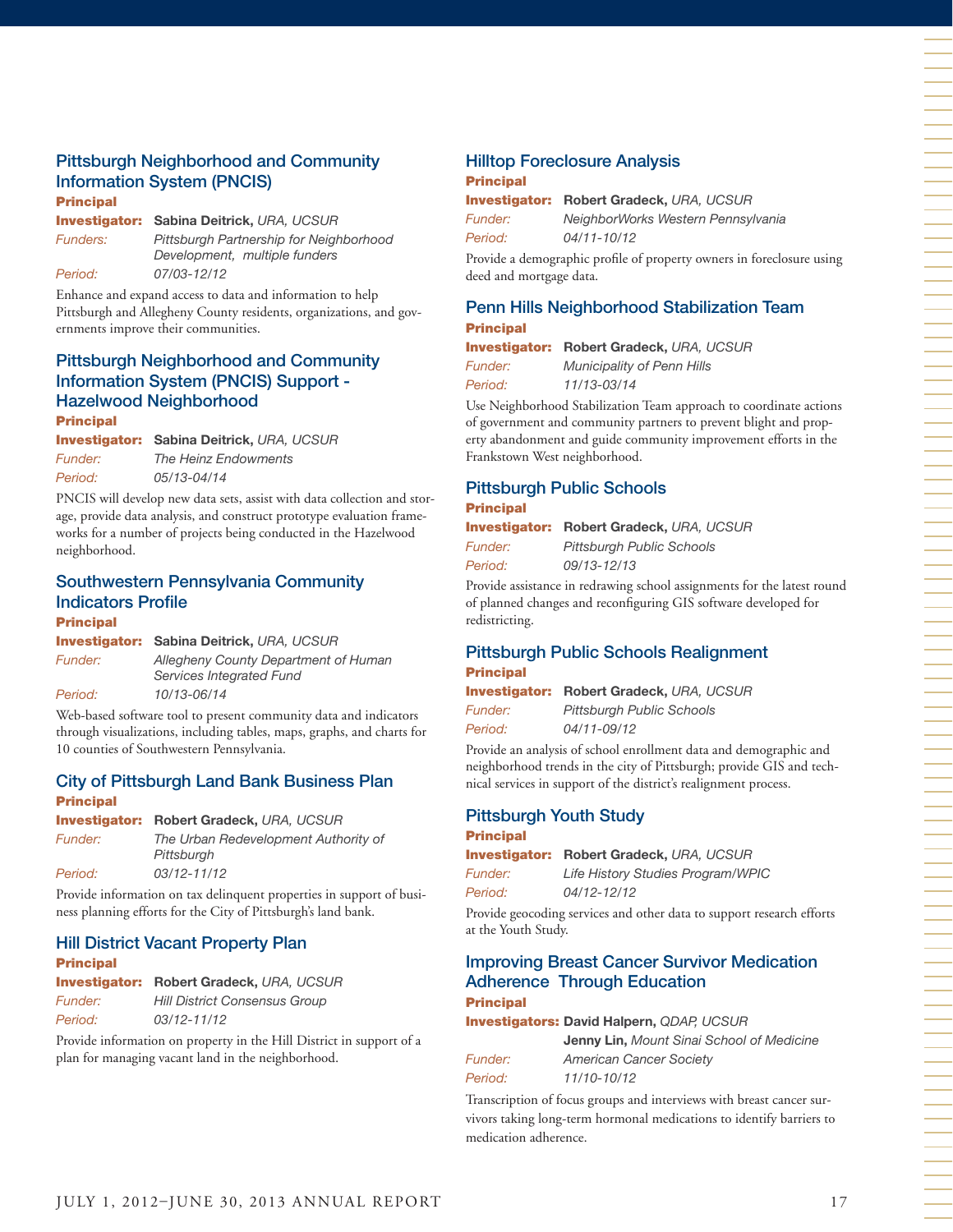#### A Tailored Technology Intervention for Diverse Family Caregivers of AD Patients **Principal**

Investigators: **Judith Matthews,** *Gerontology, UCSUR* **Sara Czaja,** *University of Miami* **Richard Schulz,** *Gerontology, UCSUR Funder: National Institute of Nursing Research Period: 04/13-03/18*

This investigation focusing on gathering systematic data on the acceptability and efficacy of a unique technology-based, culturallytailored psycho-social intervention program that targets ethnically/culturally diverse family caregivers of patients with Alzheimer's Disease.

#### Development and Refinement of a Multi-user Health Kiosk

#### Principal

Investigators: **Judith Matthews,** *Gerontology, UCSUR*

**Scott Beach,** *SRP, UCSUR* **Karen Courtney,** *University of Victoria* **Laurel Person Mecca,** *QDAP, UCSUR* **Richard Schulz,** *Gerontology, UCSUR* **Daniel Siewiorek,** *Carnegie Mellon University* **Asim Smailagic,** *Carnegie Mellon University*

*Funder: National Science Foundation Period: 06/10-05/16*

The focus of this project is the iterative design and testing of a prototype multi-user health kiosk designed to enable communityresiding older adults to self-monitor selected physical, physiologic, and psychological parameters, and to engage in evidence-based interventions that promote communication with health care providers and improved sleep, lifestyle, mobility, bladder health, and chronic disease self-management behaviors.

## First Person Vision for Objective Evaluation of Caregiving Quality

#### Principal

Investigators: **Judith Matthews,** *Gerontology, UCSUR* **Jennifer Lingler,** *Nursing* **Martial Hebert,** *Carnegie Mellon University* **Scott Beach,** *SRP, UCSUR* **Laurel Person Mecca,** *QDAP, UCSUR* **Richard Schulz,** *Gerontology, UCSUR Funder: National Institute of Nursing Research Period: 03/12-02/14* 

#### This project explores the use of first person vision (FPV) technology to assess the interaction between persons with moderate to severe dementia and their family caregivers, as a basis for nurse-delivered intervention as well as development of an automated, intelligent assessment and intervention tool to reduce problem behaviors and decrease caregiver burden.

#### Hub for Excellence in eHealth Research

| Director:        | Lora E. Burke, Nursing                                    |
|------------------|-----------------------------------------------------------|
| <b>Principal</b> |                                                           |
|                  | <b>Investigators: Judith Matthews, Gerontology, UCSUR</b> |
|                  | <b>Susan Sereika, Nursing</b>                             |
|                  | <b>Annette DeVito Dabbs, Nursing</b>                      |
|                  | Denise Charron-Prochownik, Nursing                        |
|                  | Eileen Chasens, Nursing                                   |
|                  | Heidi Donovan, Nursing                                    |
| Funder:          | University of Pittsburgh, School of Nursing               |
| Period:          | 7/1/13-6/30/14                                            |
|                  |                                                           |

The eHealth Hub provides an infrastructure for sharing dissimilar methodologies and perspectives among novice and established researchers, to advance their efforts toward scientific discovery in this highly dynamic field.

#### Monitoring Human Performance with Wearable Accelerometers **Principal**

Investigators: **Judith Matthews,** *Gerontology, UCSUR* **Jennifer Brach,** *Health and Rehabilitation Sciences*

|         | Jessica Hodgins, Carnegie Mellon University |
|---------|---------------------------------------------|
|         | Mark Redfern, Bioengineering                |
| Funder: | National Science Foundation                 |
| Period: | 09/09-08/12                                 |

Motion capture studies of persons with and without mobility disability, in order to learn how they perform complex actions involving locomotion and balance and to explore the utility of a wearable motion capture device for evaluation of mobility in non-clinical settings.

## **Enhancing Motivation for CPAP Adherence in Obstructive Sleep Apnea (OSA)**

#### **Principal**

Investigators: **Laurel Person Mecca,** *QDAP, UCSUR* **David Halpern,** *QDAP, UCSUR* **Faith Luyster,** *Nursing Funder: National Institutes of Health*

*Period: 01/12-04/13*

Facilitation, transcription, and coding of focus groups with OSA patients and their significant others to explore critical factors for adoption and use of CPAP to inform modification of a motivational intervention for CPAP.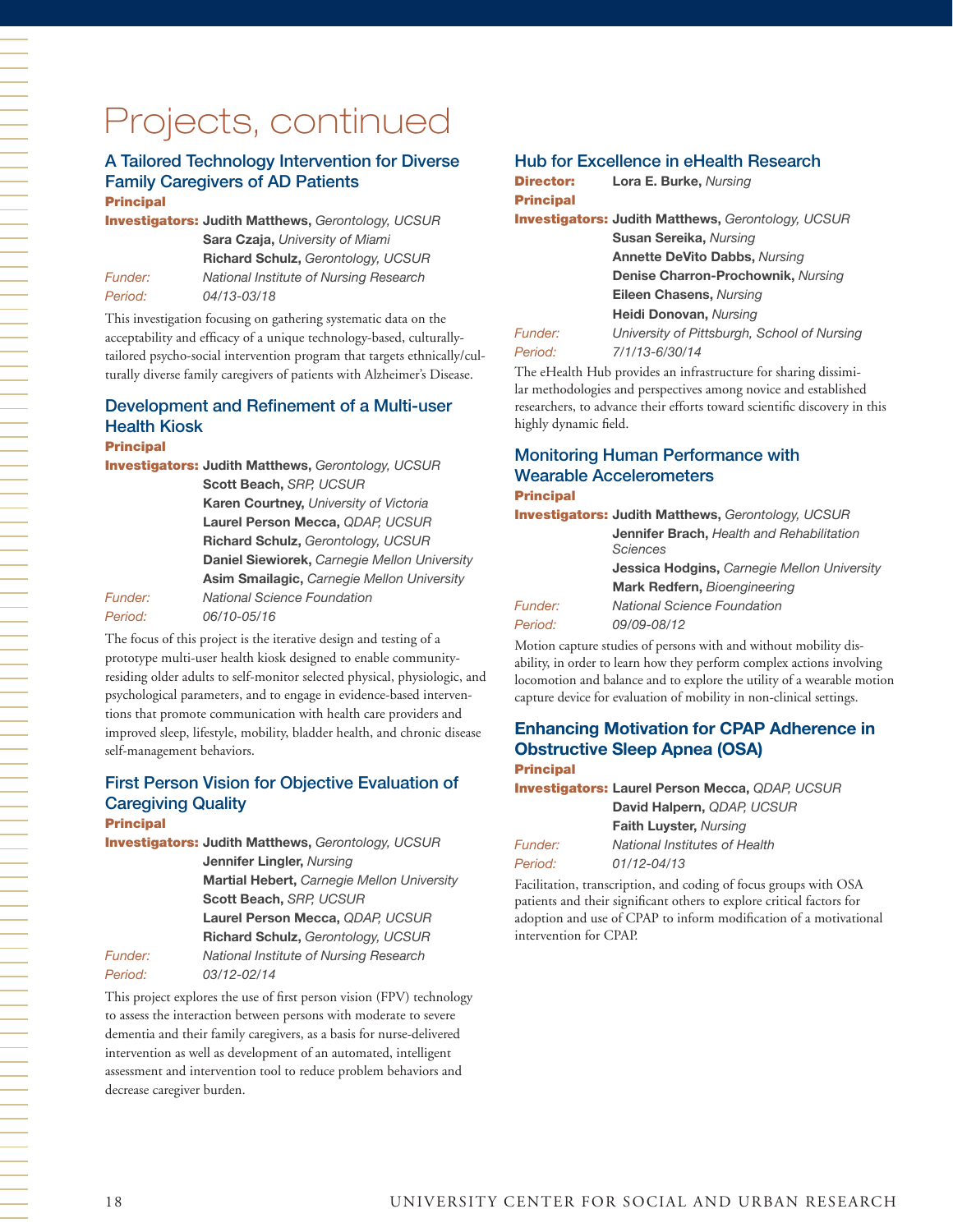#### **Freedom from Racism or Free to be Racist: Racial Harassment Policy in Higher Education** Principal

Investigators: **Laurel Person Mecca,** *QDAP, UCSUR* **David Halpern,** *QDAP, UCSUR* **Joyce Bell,** *Sociology Funder: Center on Race and Social Problems*

*Period: 04/12-10/12*

Coded the top 100 U.S. universities' anti-discrimination policies to explore how racial harassment is defined and how discrimination is balanced with freedom of speech.

#### Identification of Resources Around Dementia **Principal**

Investigators: **Laurel Person Mecca,** *QDAP, UCSUR*

**Kevan Schultz,** *QDAP, UCSUR* **Howard Degenholtz,** *Health Policy and Management Funder: Aging Institute Period: 01/13-09/13*

Facilitation, transcription, coding, analysis and reporting of focus groups with family caregivers of persons with dementia in the Pittsburgh area to explore the supports needed to meet the demands of the caregiving role.

#### Quality of Life Technology Enrichment (QuOTE) Principal

|         | <b>Investigators: Laurel Person Mecca, QDAP, UCSUR</b>    |
|---------|-----------------------------------------------------------|
|         | Kevan Schultz, QDAP, UCSUR                                |
|         | <b>Dan Ding, Rehabilitation Science and</b><br>Technology |
| Funder: | <b>National Science Foundation</b>                        |
| Period: | 01/12-present                                             |

The QuOTE project systematically focuses on transitioning students with disabilities (SWDs) from four-year college to graduate school and/or the workforce. QDAP's role entails conducting program evaluations of the QuOTE project, including collection, transcription, coding, analysis and reporting of interviews with directors, staff and participants regarding their experience with the project.

## Reaching Adolescents by Partnering with Parents (RAPP)

## **Principal**

Investigators: **Laurel Person Mecca,** *QDAP, UCSUR* **David Halpern,** *QDAP, UCSUR* **Aletha Akers,** *Obstetrics, Gynecology & Reproductive Services Funder: Robert Wood Johnson Foundation Period: 02/12-08/12*

Conducted and transcribed interviews with mothers and adolescents regarding participation in the RAPP study and ways in which the RAPP study sessions could be improved.

#### Social Policy, the State, and the Poor: An Ethnographic Examination of Policy Intersections in an Impoverished Urban Neighborhood Principal

Investigators: **Laurel Person Mecca,** *QDAP, UCSUR* **David Halpern,** *QDAP, UCSUR* **Waverly Duck,** *Sociology Funder: Center on Race and Social Problems Period: 09/12-11/12*

Transcription of interviews with residents of an urban neighborhood to examine social policies that disproportionately affect racial minorities, such as zero tolerance in schools, welfare reform, and housing reform.

#### Young Adults Report **Principal**

Investigators: **Laurel Person Mecca,** *QDAP, UCSUR*

**Kevan Schultz,** *QDAP, UCSUR* **Doug Heuck,** *PittsburghToday Funder: The Benter Foundation Period: 07/12-09/12*

Facilitation, transcription, coding, analysis, and reporting of focus groups with young adults to explore their opinions and experiences living and working in the Pittsburgh region and identify the region's strengths and weaknesses.

#### A Comparison of the Effect of Two Complementary and Alternative Therapies on the Perception of Low Breast Milk Supply **Principal**

|         | <b>Investigators: Donald Musa, QDAP, UCSUR</b> |
|---------|------------------------------------------------|
|         | Kevan Schultz, QDAP, UCSUR                     |
|         | Jill Radtke Demirci, Medicine                  |
| Funder: | Ruth Perkins Kuehn Research Award              |

*Period: 5/13-present*

Transcription of interviews with mothers who deliver late preterm and early term infants regarding their experiences participating in an intervention study examining the effect of meditation versus an herbal supplement on the perception of low breast milk supply.

#### A Statewide Trial to Compare Three Training Models for Implementing an Evidence-Based **Treatment**

**Principal** 

Investigators: **Donald Musa,** *QDAP, UCSUR* **Kevan Schultz,** *QDAP, UCSUR* **Amy Herschell,** *Psychiatry Funder: National Institute of Mental Health Period: 01/13-02/13*

Transcription and coding of interviews with Parent-Child Interaction Therapy (PCIT) master trainers to develop a state-of-the-art training protocol to be tested with clinicians across the state, and to identify "expert consensus" on PCIT training methods.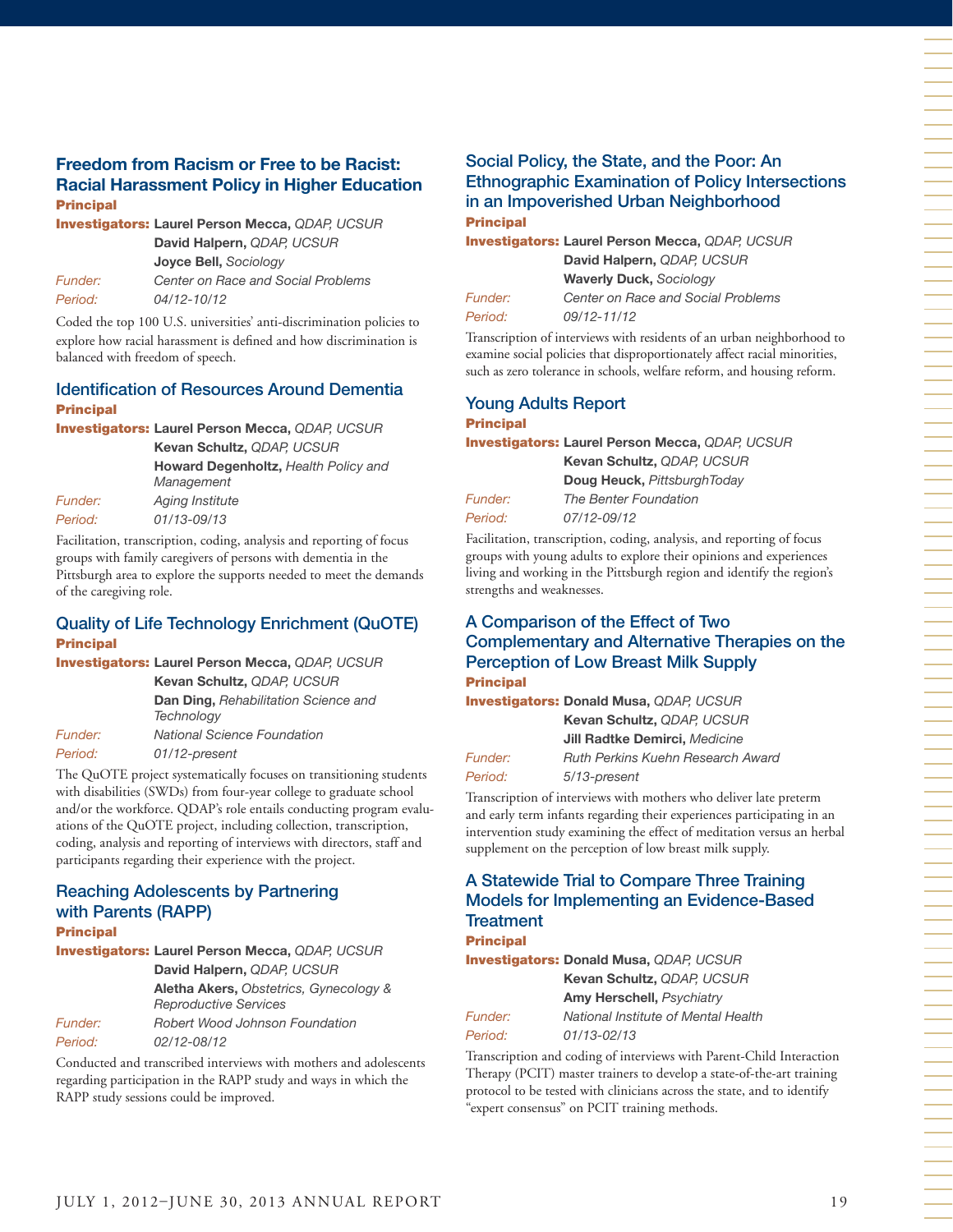#### A Vulnerable Population within a Vulnerable Population: LGBTQ Youth in Child Welfare **Principal**

Investigators: **Donald Musa,** *QDAP, UCSUR* **Kevan Schultz,** *QDAP, UCSUR* **Rachel Fusco,** *Social Work Funder: Central Research Development Fund Period: 05/12-07/12* 

Transcribed interviews to inform training for public child welfare workers and to provide the foundation for future work in improving services and outcomes for child welfare involved LGBTQ youth in Pennsylvania.

#### An Examination of Community College Black Male Student Athletes' Perceptions of Student Support Services and Identifying Methods for Improving Service Delivery Principal

Investigators: **Donald Musa,** *QDAP, UCSUR*

|                       | Kevan Schultz, QDAP, UCSUR                                      |
|-----------------------|-----------------------------------------------------------------|
|                       | <b>Charles W. Richburg, III, The College of New</b><br>Rochelle |
| <i><b>Funder:</b></i> | Self-funding                                                    |
| Period:               | 02/13-03/13                                                     |

Transcription of interviews with Black male student-athletes and Student Support Services Providers in order to identify methods for improving service delivery.

#### An Educational Intervention for Patients with Invasive Bladder Cancer **Principal**

Investigators: **Donald Musa,** *QDAP, UCSUR* **David Halpern,** *QDAP, UCSUR* **Nihal Mohamed,** *Mount Sinai Hospital Funder: American Cancer Society Period: 03/12-09/12* 

Transcribed focus groups and interviews with invasive bladder cancer patients regarding treatment decisions, self-care behavior, and subsequent quality of life.

#### Assessing the Capacity for Developing Safety Net Accountable Care Organizations Principal

Investigators: **Donald Musa,** *QDAP, UCSUR* **Kevan Schultz,** *QDAP, UCSUR* **Oliver Lontok,** *Rutgers University Funder: The Nicholson Foundation Period: 11/12-present*

Transcription of interviews with key personnel at three healthcare organizations in New Jersey to identify the current status of healthcare delivery systems for high-needs patients and opportunities for improvement through accountable care organization development.

#### Breakfast Consumption and Childhood Obesity Among Low-income, Ethnically Diverse Youth **Principal**

|         | <b>Investigators: Donald Musa, QDAP, UCSUR</b> |
|---------|------------------------------------------------|
|         | David Halpern, QDAP, UCSUR                     |
|         | <b>Gary Foster, Temple University</b>          |
| Funder: | U.S. Department of Agriculture                 |
| Period: | 07/12-08/12                                    |

Transcription of focus groups with 4-6th grade students and parents from two K-8 public schools in Philadelphia regarding breakfast habits, including existing barriers and facilitators to classroom feeding.

#### Caregivers of Persons on Prolonged Mechanical Ventilation: Mind-Body Interaction Model **Principal**

|                | <b>Investigators: Donald Musa, QDAP, UCSUR</b> |
|----------------|------------------------------------------------|
|                | Kevan Schultz, QDAP, UCSUR                     |
|                | <b>JiYeon Choi, Nursing</b>                    |
| <i>Funder:</i> | Central Research Development Fund              |
| Period:        | 06/12-08/12                                    |
|                |                                                |

Transcribed interviews with family caregivers of persons on PMV to understand the extent of negative psychological and behavioral responses in caregivers.

#### Client-Centered Assessment for Geriatric Primary Care: A Feasibility Study **Principal**

Investigators: **Donald Musa,** *QDAP, UCSUR* **Kevan Schultz,** *QDAP, UCSUR* **Pamela Toto,** *Occupational Therapy Funder: Aging Institute Period: 10/12-present*

Transcription of interviews with medically complex clients in a multidisciplinary geriatrics care center to identify themes emerging from the Goal Attainment Scaling (GAS) process in relation to coordinated care planning.

#### Comprehensive Primary Care Initiative **Principal**

#### Investigators: **Donald Musa,** *QDAP, UCSUR*

**David Halpern,** *QDAP, UCSUR* **Jesse Crosson,** *Mathematica Policy Research* **Mathematica Policy Research** 

| <i><b>Funder:</b></i> |  |
|-----------------------|--|
| Period:               |  |

primary care.

*Period: 05/13-present* Transcription of interviews with clinicians and office staff regarding their experiences participating in a multi-payer initiative fostering collaboration between public and private health care payers to strengthen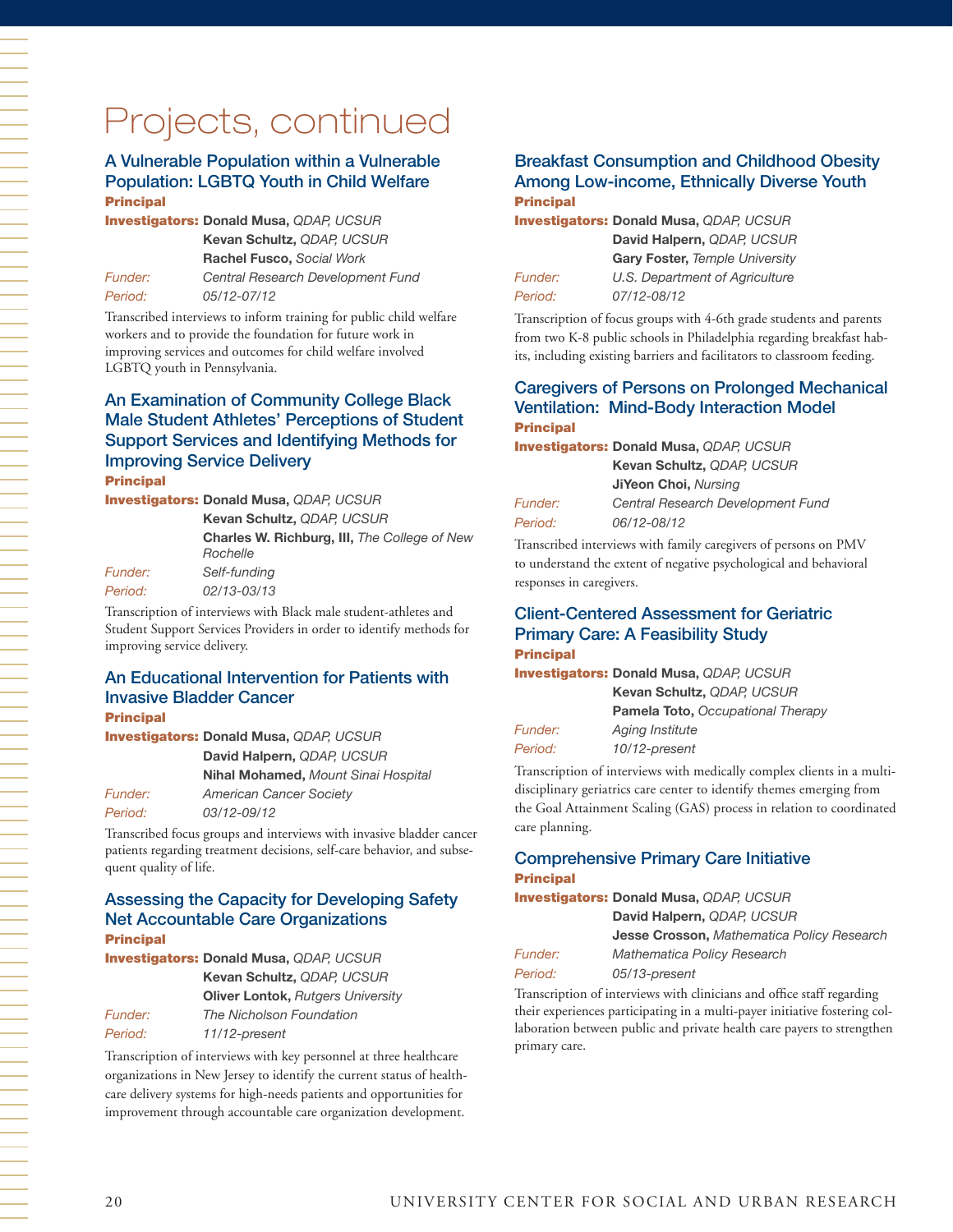#### Community Stressors and Susceptibility to Air Pollution in Urban Asthma **Principal**

|                | <b>Investigators: Donald Musa, QDAP, UCSUR</b>                          |
|----------------|-------------------------------------------------------------------------|
|                | Laurel Person Mecca, QDAP, UCSUR                                        |
|                | Kevan Schultz, QDAP, UCSUR                                              |
|                | Jane Clougherty, Environmental and<br><b>Occupational Health</b>        |
| <b>Funder:</b> | U.S. Environmental Protection Agency                                    |
| Period:        | 05/12-04/13                                                             |
|                | The contrast of the Director and according to the Character and accordi |

Transcription in English and transcription in Spanish and translation to English focus groups with New York City residents regarding key stressors in diverse NYC neighborhoods.

#### Course Curriculum and Laboratory Improvement in Engineering **Principal**

Investigators: **Donald Musa,** *QDAP, UCSUR* **David Halpern***, QDAP, UCSUR* **Mary Besterfield-Sacre***, Industrial Engineering Funder: National Science Foundation Period: 03/12-08/12* 

Transcribed recordings of teams of engineering students solving an engineering problem.

#### Evaluation of Horizon Healthcare Innovations' (HHI) Patient-Centered Medical Homes Principal

|                       | <b>Investigators: Donald Musa, QDAP, UCSUR</b>                                |
|-----------------------|-------------------------------------------------------------------------------|
|                       | Kevan Schultz, QDAP, UCSUR                                                    |
|                       | <b>Jeanne Ferrante, University of Medicine and</b><br>Dentistry of New Jersey |
| <i><b>Funder:</b></i> | Horizon Healthcare Innovations                                                |
| Period:               | 05/12-present                                                                 |
|                       |                                                                               |

Transcription of interviews with clinical staff regarding the process of transforming primary care practices into Patient-Centered Medical Homes and use of HHI's intervention.

#### Event Planning

#### Principal

#### Investigators: **Donald Musa,** *QDAP, UCSUR* **David Halpern,** *QDAP, UCSUR*

|         | <b>David Halpelli, QDAF, UCSUN</b>   |
|---------|--------------------------------------|
|         | <b>Shawn Ahearn, Student Affairs</b> |
| Funder: | <b>Student Affairs</b>               |
| Period: | 02/13-09/13                          |
|         |                                      |

Transcription of interviews with students who have graduated from Pitt within the past five years that are employed to determine how the skills they developed in planning events as an undergraduate at Pitt have helped them have success in the workplace.

#### Exploring the Life Stories of Urban Male Nonoffenders and Ex-offenders **Principal**

Investigators: **Donald Musa,** *QDAP, UCSUR* **Kevan Schultz,** *QDAP, UCSUR* **Maya Silva,** *Temple University*

*Period: 08/12-05/13* 

*Funder: Self-funding*

Transcription of interviews with approximately 40 urban men focusing on the internal nature of desistance from crime as associated with changes in personal identity and self-concept to investigate the ways in which themes of agency, communion and generativity, and the use of narrative devices such as redemption and contamination sequences, emerge in the life stories of male adults who are currently desisting from crime and a comparison group of similarly situated continuously law abiding men.

#### Faith Development in Higher Education: The Role of the Mentor **Principal**

Investigators: **Donald Musa,** *QDAP, UCSUR*

**Kevan Schultz,** *QDAP, UCSUR* **Rev. Roy Minnix,** *Concordia College - New York Funder: Self-funding Period: 01/13-02/13*

Transcription of interviews with faculty of a Christian college regarding their role as it pertains to the spiritual development and growth of students, both inside and outside the classroom, as well as the challenges faculty face integrating matters of faith and spirituality into their relationship with students.

#### Identifying Effective Strategies to Disclose Prognosis: Physician-Family Communication in Patients with Acute Lung Injury Principal

Investigators: **Donald Musa,** *QDAP, UCSUR* **David Halpern,** *QDAP, UCSUR*

**Douglas White,** *Critical Care Medicine Funder: National Institutes of Health Period: 08/12-present*

Transcription of interviews with clinicians and patient surrogates to identify disclosure strategies that effectively and sensitively convey prognostic information to family of critically ill patients, and to identify barriers to implementing these strategies into clinical practice.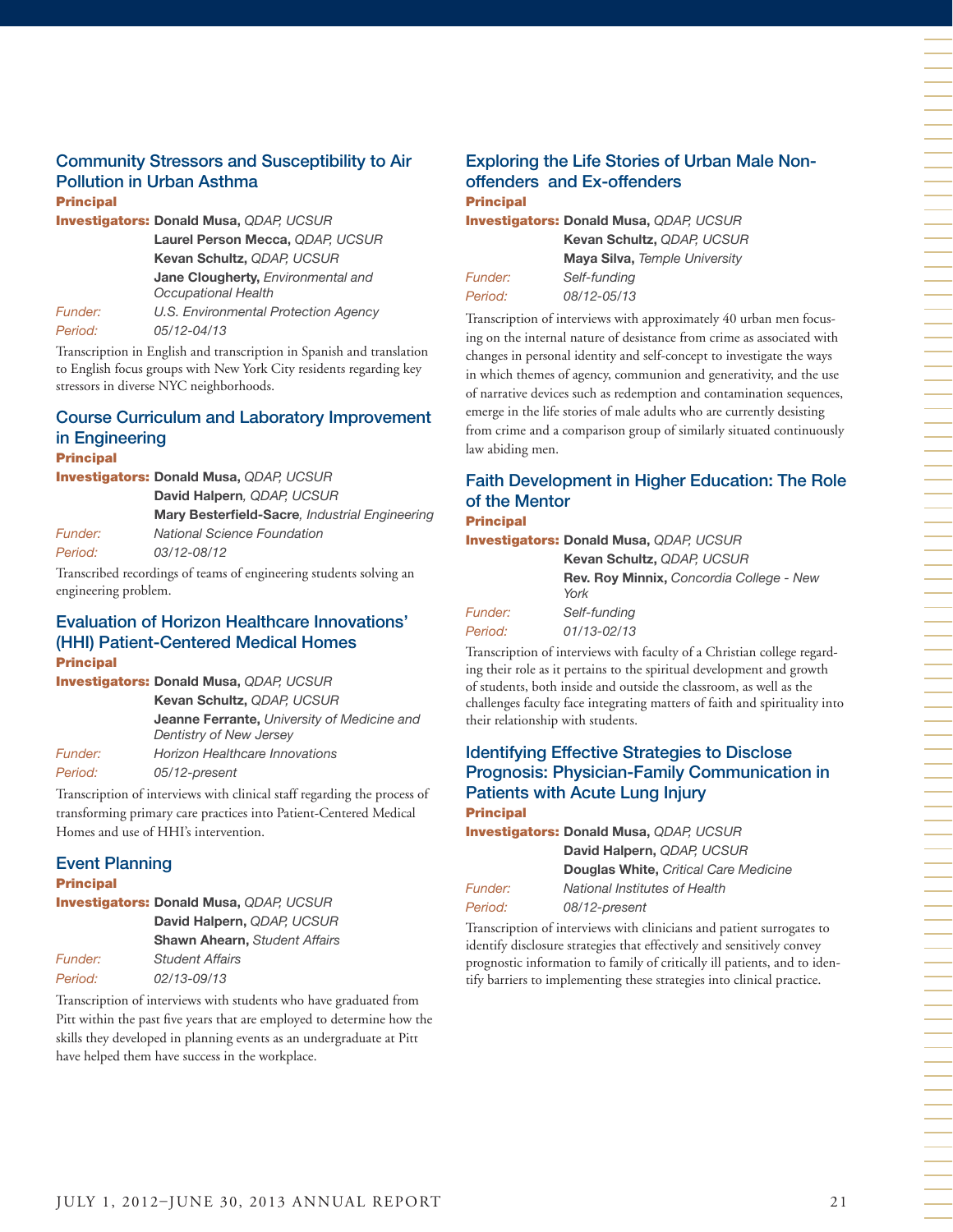#### Identifying Key Factors Associated with Successful Integration of Patient Care Services into Dispensing Workflow Principal

Investigators: **Donald Musa,** *QDAP, UCSUR* **Kevan Schultz,** *QDAP, UCSUR* **Sarah Krahe Dombrowski,** *Pharmacy Funder: American Pharmacists Association Foundation Period: 02/13-06/13*

Transcription of interviews with staff of pharmacies that have been identified as being successful in providing patient care services regarding integration of care into dispensing workflow.

## Implementation and Expansion of MTM Services in Independent Community Pharmacies in a Rural Western PA County

**Principal** Investigators: **Donald Musa,** *QDAP, UCSUR*

**David Halpern,** *QDAP, UCSUR* **Natalie Pratte,** *Pharmacy Funder: Research Development Fund*

*Period: 07/12-08/12* Transcription of interviews with pharmacists in Beaver County regard-

ing barriers and facilitators to implementing and expanding medication therapy management in independent community pharmacies.

#### **International Study of Parking Enforcement Principal**

|                       | <b>Investigators: Donald Musa, QDAP, UCSUR</b>               |
|-----------------------|--------------------------------------------------------------|
|                       | Kevan Schultz, QDAP, UCSUR                                   |
|                       | Danielle van Jaarsveld, Univerity of British<br>Columbia     |
| <i><b>Funder:</b></i> | Social Sciences and Humanities Research<br>Council of Canada |
| Period:               | 05/12-present                                                |

Transcription of focus groups with parking enforcement officers to identify factors that will improve workforce engagement, job satisfaction, job performance, and employee well-being.

#### **Internet Governance Forum**

#### **Principal**

|         | <b>Investigators: Donald Musa, QDAP, UCSUR</b>  |
|---------|-------------------------------------------------|
|         | Kevan Schultz, QDAP, UCSUR                      |
|         | <b>Victoria Nash, Oxford Internet Institute</b> |
| Funder: | Oxford Internet Institute                       |
| Period: | 04/13-present                                   |

Transcription of a policy forum, bringing together leading figures in multi-stakeholder Internet governance to discuss the future of the multi-stakeholder model in the aftermath of the World Conference on International Telecommunications (WCIT) 2012 in Dubai.

#### **Lapsed Use of the Internet Amongst Young People in the UK: Digital Choice or Digital Exclusion? Principal**

Investigators: **Donald Musa,** *QDAP, UCSUR*

| Kevan Schultz, QDAP, UCSUR              |
|-----------------------------------------|
| <b>Rebecca Eynon, Oxford University</b> |
| <b>The Nominet Trust</b>                |
| 02/12-08/12                             |
|                                         |

Transcribed interviews with individuals identified as "lapsed Internet users" regarding why they stopped using the Internet and the implications of non-use of the Internet in the daily lives of these young people.

#### Latino Parent Involvement in the United States **Principal**

Investigators: **Donald Musa,** *QDAP, UCSUR*

| Kevan Schultz, QDAP, UCSUR                  |
|---------------------------------------------|
| Marcia Lawrence, BronxWorks, The College of |
| <b>New Rochelle</b>                         |
| Self-funding                                |
| 12/12-01/13                                 |
|                                             |

Transcription of interviews and focus groups with Latino parents regarding participation in their children's schools.

## Maternal Skills for Communicating with Adolescents About Sex

#### **Principal**

*Funder:* Period:

Investigators: **Donald Musa,** *QDAP, UCSUR* **David Halpern,** *QDAP, UCSUR*

|                | Penelope Morrison, Center for Research on  |
|----------------|--------------------------------------------|
|                | <b>Health Care</b>                         |
| <i>Funder:</i> | Amy Roberts Health Promotion Research Fund |
| Period: I      | 11/12-07/13                                |

Project coordination, data collection, and transcription of conversations between mothers and their adolescent children to learn how mothers communicate with their adolescent children about sex.

#### **New Brunswick Hospital – Community Health Assessment**

#### Principal

|                       | <b>Investigators: Donald Musa, QDAP, UCSUR</b>                              |
|-----------------------|-----------------------------------------------------------------------------|
|                       | Kevan Schultz, QDAP, UCSUR                                                  |
|                       | <b>Jesse Crosson, University of Medicine and</b><br>Dentistry of New Jersey |
| <i><b>Funder:</b></i> | Center for State Health Policy, Rutgers<br>University                       |
| Period:               | 06/12-08/12                                                                 |

Transcribed interviews and focus groups to better understand community health needs; gain a firm knowledge of the scope of existing health care resources in the central New Jersey region; create more targeted services that address the top-priority needs identified by the community, and better coordinate services.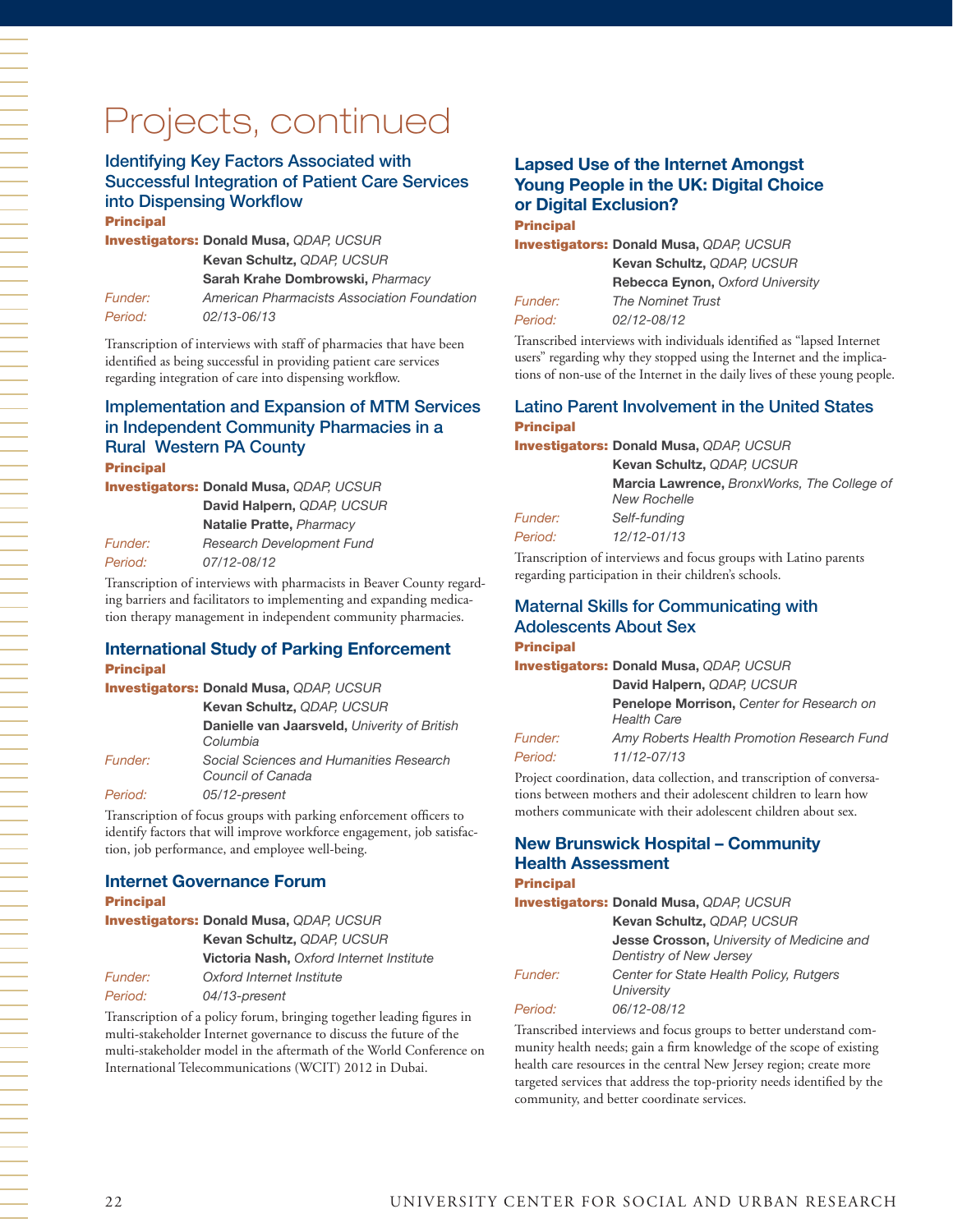## **Overcoming Failure: Successful Student Repeaters**

Principal

Investigators: **Donald Musa,** *QDAP, UCSUR*

**Kevan Schultz,** *QDAP, UCSUR* **Kathleen Karsten,** *City University of New York Funder: Self-funding Period: 04/12-01/13*

Transcription of interviews with nursing students regarding their ability to overcome a clinical course failure and go on to complete the nursing program.

#### Parent Child Dialectical Behavior Therapy for Mothers with Borderline Personality Disorder **Principal**

Investigators: **Donald Musa,** *QDAP, UCSUR* **David Halpern,** *QDAP, UCSUR*

*Period: 08/12-08/12*

**Stephanie Stepp,** *WPIC Funder: National Institute of Mental Health*

Transcription of focus groups with mothers with Borderline Personality Disorder who have young children in order to adapt Dialectical Behavior Therapy so as to reduce barriers to effective care.

# Parent Involvement

#### **Principal**

Investigators: **Donald Musa,** *QDAP, UCSUR*

**David Halpern,** *QDAP, UCSUR* **Shawn Ahearn,** *Student Affairs Funder: Student Affairs Period: 02/13-09/13*

Transcription of interviews with both students who are on the verge of graduation and one of their parents about their college experience and the impact that parents may have had in helping them overcome challenges.

#### Perceptions, Knowledge and Behaviors of Non-Diabetic African American Men having a First Degree Family **Principal**

Investigators: **Donald Musa,** *QDAP, UCSUR* 

|                | Kevan Schultz, QDAP, UCSUR                |
|----------------|-------------------------------------------|
|                | <b>Colette Allen, Columbia University</b> |
| <i>Funder:</i> | Self-fundina                              |
| Period:        | 10/12-12/12                               |

Coding of interviews with non-diabetic African American men with a first-degree family member having diabetes mellitus to explore the relationship between culture and health practices in preventing diabetes mellitus among non-diabetic African American men.

# Physician-Family Conflict

#### Principal

Investigators: **Donald Musa,** *QDAP, UCSUR* **David Halpern,** *QDAP, UCSUR* **Rachel Schuster,** *Critical Care Medicine Funder: Douglas White's Endowed Chair in Ethics Period: 09/12-03/13*

Transcription of simulations and interviews with physicians to study how physicians handle conflict with family members of patients in intensive care units.

#### Qualitative Interviews of Primary Care Clinicians About Adolescent Depression **Principal**

Investigators: **Donald Musa,** *QDAP, UCSUR*

**Kevan Schultz,** *QDAP, UCSUR* **Ana Radovic,** *Clinical and Translational Science Institute Funder: Agency for Healthcare Research and Quality Period: 10/12-present*

Transcription of interviews with pediatricians regarding their beliefs about perceived barriers for teens and their parents as well as what types of treatment decisions clinicians would make when presented with a hypothetical scenario of a teen with depression, and influential factors for making these treatment decisions.

#### **Redesigning Medicaid Payment Policies: A New Pathway for Achieving High-Value Care for Medically Complex Children Principal**

Investigators: **Donald Musa,** *QDAP, UCSUR*

**David Halpern,** *QDAP, UCSUR* **Dianna Ploof,** *Pediatrics Funder: Robert Wood Johnson Foundation Period: 06/13-09/13*

Transcription of focus groups with parents regarding their views of consumer-directed accounts to pay for their medically complex children's healthcare.

#### **Repeated Reforms of Performance Appraisal and Promotion System in the European Commission**

Principal

|                | <b>Investigators: Donald Musa, QDAP, UCSUR</b>                      |
|----------------|---------------------------------------------------------------------|
|                | Kevan Schulz, QDAP, UCSUR                                           |
|                | Carolyn Ban, Graduate School of Public and<br>International Affairs |
| <i>Funder:</i> | Graduate School of Public and International<br>Affairs              |
| Period:        | 06/13-06/13                                                         |
|                |                                                                     |

Transcription of follow-up interviews with European Commission staff regarding how repeated reforms, beginning in 2002, of the appraisal and promotion system have affected them and their organization.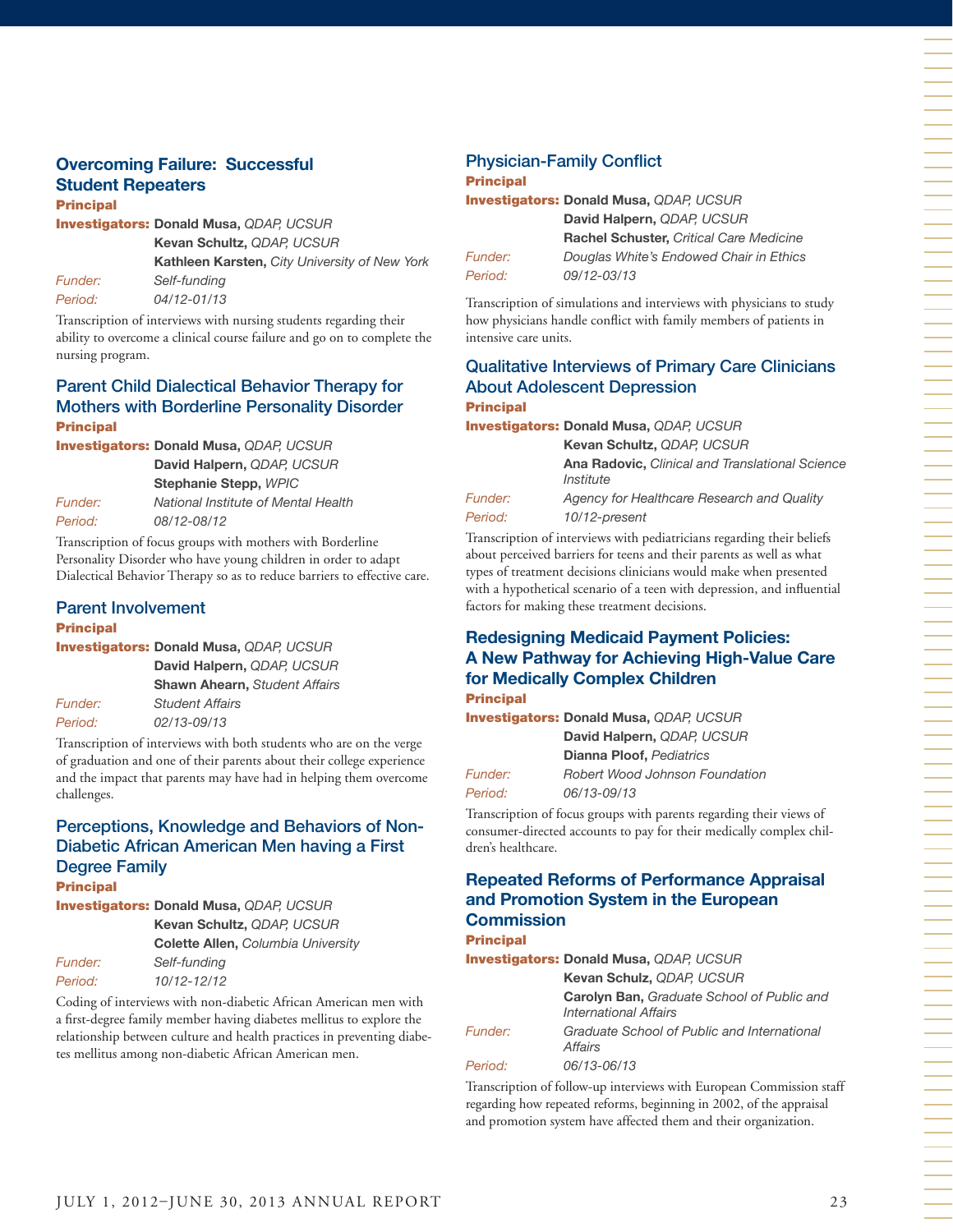#### Sensemaking Following a Work-related Trauma **Principal**

|         | <b>Investigators: Donald Musa, QDAP, UCSUR</b>       |
|---------|------------------------------------------------------|
|         | David Halpern, QDAP, UCSUR                           |
|         | <b>Sally Maitlis, University of British Columbia</b> |
| Funder: | Social Science and Humanities Research<br>Council    |
| Period: | 03/10-present                                        |
|         |                                                      |

Transcribed interviews with professional artists regarding their careers following debilitating injury.

## **Social Influences on Indoor Tanning Behavior in Young Women**

#### Principal

Investigators: **Donald Musa,** *QDAP, UCSUR*

**Kevan Schultz,** *QDAP, UCSUR*

**Jerod Stapleton,** *University of Medicine and Dentistry of New Jersey - The Cancer Institute of New Jersey*

*Funder: National Cancer Institute Period: 05/13-05/13*

Transcription of focus groups to examine understudied social motivations for engaging in indoor tanning among young women in order to develop novel interventions designed to reduce indoor tanning behavior and achieve a public health goal of reducing incidence of future skin cancers.

#### **Southwestern PA Food Security Partnership Focus Groups**

#### **Principal**

Investigators: **Donald Musa,** *QDAP, UCSUR*

**David Halpern,** *QDAP, UCSUR* **Vic Papale,** *Greater Pittsburgh Community* 

|                       | Food Bank             |
|-----------------------|-----------------------|
| <i><b>Funder:</b></i> | The McCune Foundation |
| Period:               | 07/12-12/12           |

Facilitation, transcription, coding, analysis and reporting of focus groups with those eligible for government food assistance programs who access them, and those eligible for the services who are not accessing them regarding perceptions and concerns about these programs.

#### Teachers' Perceptions of Professional Development and the Influence on School Culture **Principal**

Investigators: **Donald Musa,** *QDAP, UCSUR*

**David Halpern,** *QDAP, UCSUR* **Carol Baiocco,** *Riverside High School*

*Funder: Self-funding Period: 06/12-07/12*

Transcription of interviews with teachers after they have received professional development to understand their perceptions of professional development and its influence on school culture.

#### T**he Affect of School Principals' Perspectives of Hidden Curriculum in High-Poverty Middle Schools**

#### Principal

|                | <b>Investigators: Donald Musa, QDAP, UCSUR</b>       |
|----------------|------------------------------------------------------|
|                | David Halpern, QDAP, UCSUR                           |
|                | <b>Kimberlee Pierre, The College of New Rochelle</b> |
| <i>Funder:</i> | Self-funding                                         |
| Period:        | 02/13-04/13                                          |
|                |                                                      |

Transcription of interviews with principals of high-poverty middle schools in New York state regarding their beliefs on curriculum, leadership, discipline, testing, professional development, collaboration, and teachers' expertise.

#### The Functions of Affect in Treatment Decisions of Rising PSA Patients

#### **Principal**

|                | <b>Investigators: Donald Musa, QDAP, UCSUR</b> |
|----------------|------------------------------------------------|
|                | David Halpern, QDAP, UCSUR                     |
|                | Michael Diefenbach, Mount Sinai Hospital       |
| <i>Funder:</i> | National Institutes of Health                  |
| Period:        | 02/12-07/12                                    |

Transcribed interviews with subjects with rising PSA levels regarding their treatment decision.

# The Girlfriends Project

#### **Principal**

Investigators: **Donald Musa,** *QDAP, UCSUR*

**Kevan Schultz,** *QDAP, UCSUR* **Mary Hawk,** *Behavioral and Community Health Sciences Funder: UPMC Period: 04/12-10/12*

Transcription of interviews with women regarding participation in The Girlfriends Project, an educational intervention which focuses on HIV prevention for African American women.

#### The Lived Experience of Making a Decision Whether or Not to Undergo Genetic Testing for Alzheimer's Disease

#### **Principal**

Investigators: **Donald Musa,** *QDAP, UCSUR* **David Halpern,** *QDAP, UCSUR*

|                | <b>Ann Marie Balz, Columbia University</b> |
|----------------|--------------------------------------------|
| <i>Funder:</i> | Self-fundina                               |
| Period:        | 08/12-12/12                                |

Transcription of interviews with blood relatives of individuals with AD regarding their perceptions of the meaning of making a decision whether or not to undergo genetic testing for AD.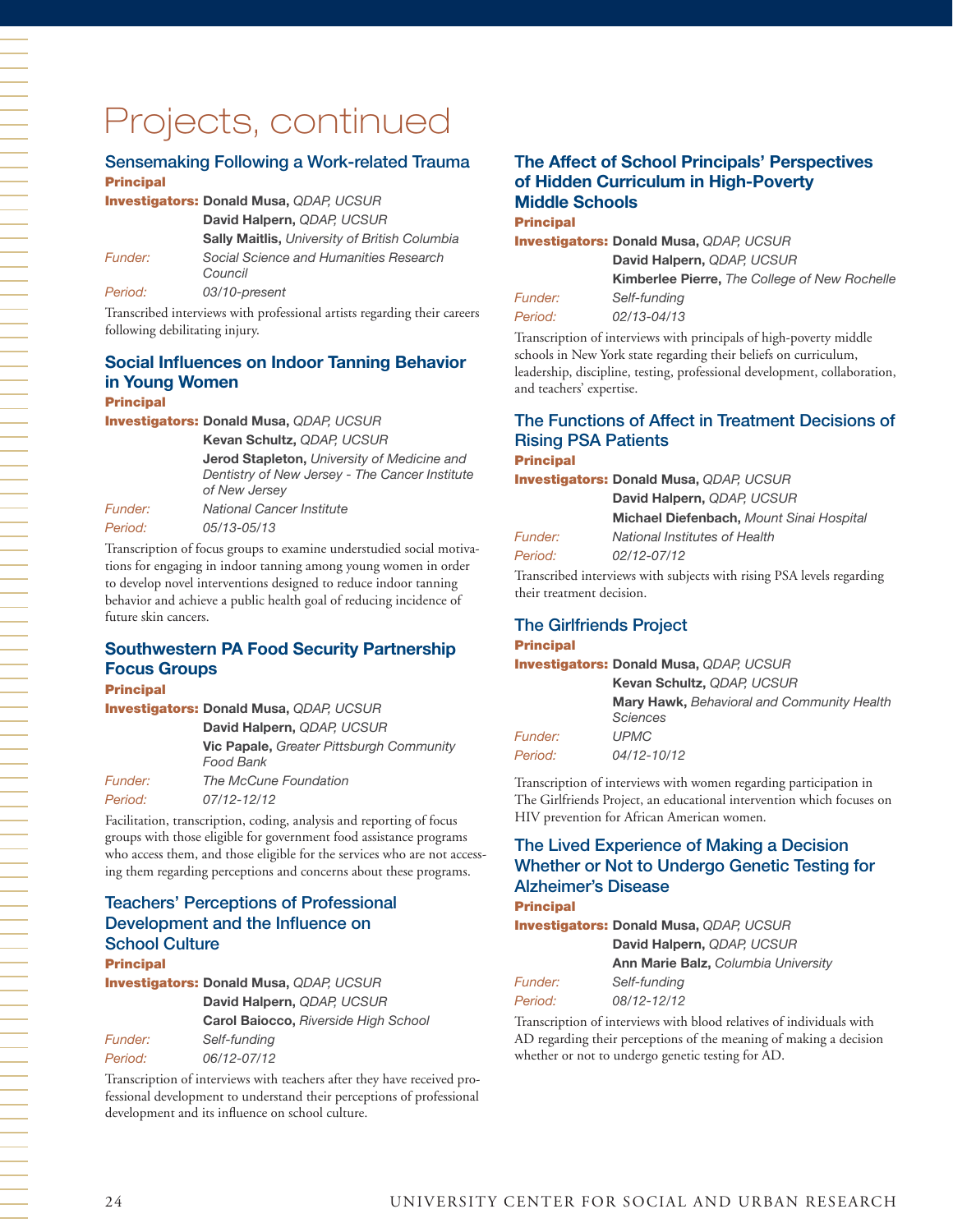#### The Lived Experience of Young Adult Burn Survivors: Use of Social Media **Principal**

Investigators: **Donald Musa,** *QDAP, UCSUR*

**David Halpern,** *QDAP, UCSUR*

**Marie Giordano,** *City University of New York Funder: Self-funding Period: 02/13-03/13*

Transcription of interviews with young adult burn survivors regarding the ways in which they use social media

#### **The Lived Experiences of Nurses Who Care for Dying Pediatric Patients Principal**

Investigators: **Donald Musa,** *QDAP, UCSUR*

**David Halpern,** *QDAP, UCSUR*

**Danna Curcio,** *City University of New York*

*Funder: Self-funding Period: 04/13-08/13*

Transcription of interviews with nurses regarding their experiences working with dying children and their families.

#### Understanding Reciprocity of Emergency Nurses Principal

Investigators: **Donald Musa,** *QDAP, UCSUR*

**David Halpern,** *QDAP, UCSUR* **Christine Corcoran,** *City University of New York Funder: Self-funding Period: 04/12-12/12*

Transcribe interviews with emergency nurses regarding their relationships among emergency department personnel.

#### Understanding the Experiences of White Mothers of Black/White Children Principal

Investigators: **Donald Musa,** *QDAP, UCSUR*

**Mary Rauktis,** *Social Work*

*Funder: Center on Race and Social Problems Period: 12/12-05/13*

Transcription of focus groups with white mothers of black/white children in the child welfare system in Allegheny County regarding their experiences.

#### Whole Brain Teaching

#### Principal

Investigators: **Donald Musa,** *QDAP, UCSUR*

**David Halpern,** *QDAP, UCSUR* **Andrea Silverstein,** *The College of New Rochelle Funder: Self-funding Period: 03/13-03/13*

Transcription of interviews with teachers regarding their experience implementing and using Whole Brain Teaching.

#### A Tailored Technology Intervention for Diverse Family Caregivers of AD Patients **Principal**

Investigators: **Richard Schulz,** *Gerontology, UCSUR* **Sara Czaja,** *University of Miami*

*Period: 04/13-03/18*

*Funder: National Institute of Nursing Research*

The aims of this project are to evaluate the acceptability and efficacy of a culturally tailored technology-based psychosocial intervention for reducing the stress and burden and enhancing quality of life of diverse family caregivers of AD patients. The target population is Black/ African American, Hispanic, and White non-Hispanic family caregivers of AD patients.

## **Daily Individual and Marital Processes in Osteoarthritis**

**Principal** 

Investigators: **Richard Schulz,** *Gerontology, UCSUR* **Lynn Martire,** *Penn State University*

*Funder: National Institute on Aging Period: 09/07-08/13*

This study focuses on the effects of spousal social support and control on older osteoarthritis patients' daily functioning, illness cognitions, and physical activity.

#### **Geriatric Education Center of Pennsylvania (GEC/PA)**

#### Principal

Investigator: **Richard Schulz,** *Gerontology, UCSUR Funder: Health Resources and Services Administration Period: 07/10-06/15*

The GEC/PA is a consortium of the University of Pittsburgh, Penn State University, and UPMC, with Pitt as the lead institution. The GEC/PA focuses on training to enhance geriatric mental health expertise throughout the state.

#### **Intervention to Facilitate Family Caregiver Adaptation to Nursing Home Transition** Principal

Investigator: **Richard Schulz,** *Gerontology, UCSUR Funder: National Institute of Nursing Research Period: 07/07-05/13*

Assess the effects of an intervention designed to enhance health and quality of life of caregivers and their placed relatives by focusing on caregivers who recently placed their relative in a long-term care facility. 一个人,我们就是一个人的事情,我们就是一个人的事情。""我们,我们就是一个人的事情,我们就是一个人的事情。""我们,我们就是一个人的事情。""我们,我们就是一个人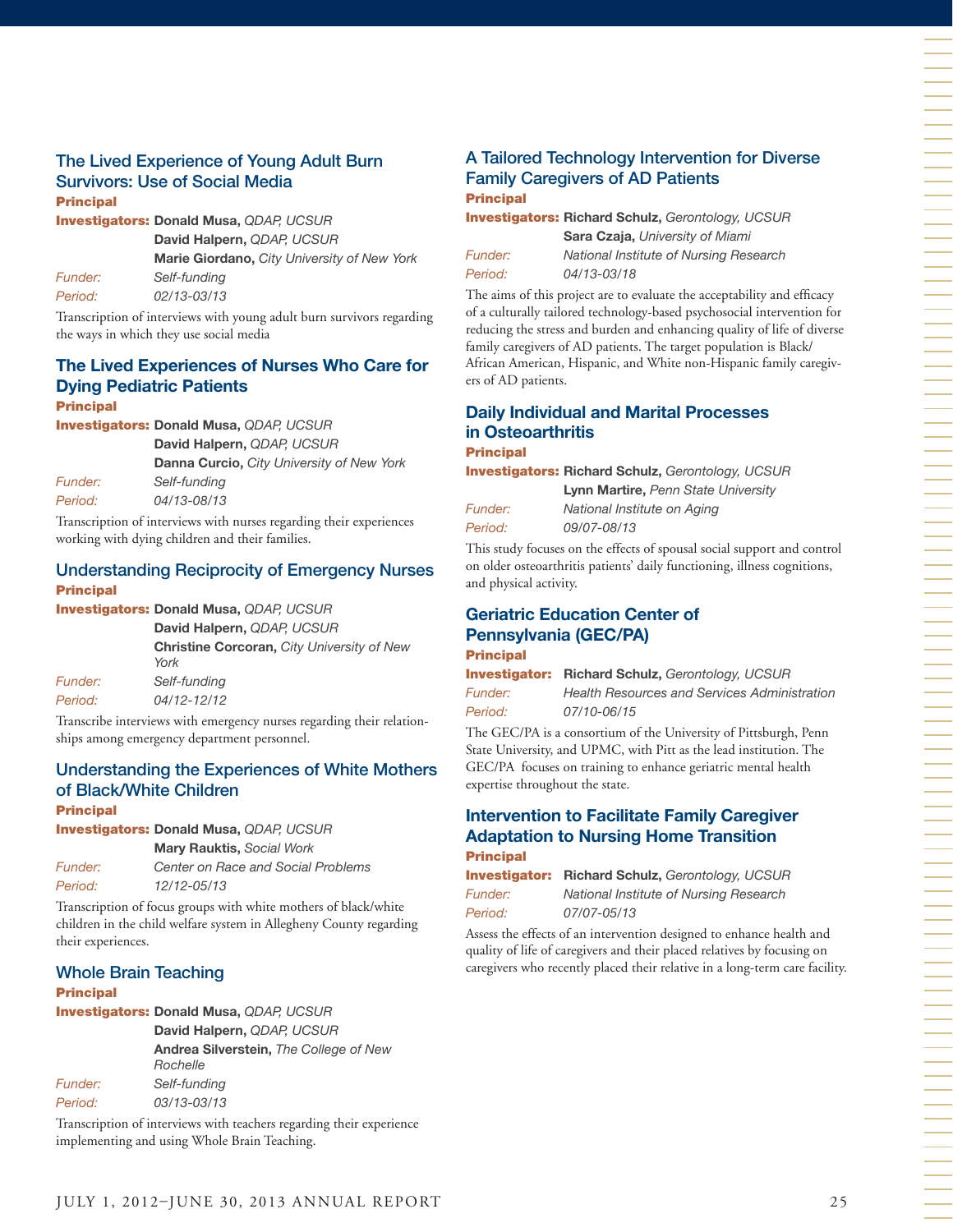### Quality of Life Technology Engineering Research Center (QoLT ERC)

#### **Principal**

Investigators: **Richard Schulz,** *Gerontology, UCSUR*

**Takeo Kanade,** *Carnegie Mellon University Period: 06/06-05/16* 

*Funder: National Science Foundation*

By integrating information technologies and biomedical innovations, the QoLT ERC will allow people to independently perform valued and necessary activities of daily living so that they can more fully participate in society.

## Smartcare: Innovations in Caregiving Interventions

#### Principal

一个人,我们就是一个人,我们就是一个人,我们就是一个人,我们就是一个人,我们就是一个人,我们就是一个人,我们就是一个人,我们就是一个人,我们就是一个人,我们就是一

Investigators: **Richard Schulz,** *Gerontology, UCSUR* **Paula Sherwood,** *Nursing Funder: National Institute of Nursing Research*

*Period: 09/12-06/17* The study addresses research priorities set by both NCI and NINR to

improve the quality of life of patients and their families and NINR's emphasis on integrating bio-behavioral science and adopting, adapting and generating new technologies.

#### Social Behaviors and Health in Older Adulthood: A Secure Base from which to Thrive **Principal**

Investigators: **Richard Schulz,** *Gerontology, UCSUR*

**Brooke Feeney,** *Carnegie Mellon University Funder: National Institutes of Health Period: 04/10-03/15*

The purpose of this study is to identify specific social behaviors that are responsible for the effects of social relations on health and wellbeing in older adulthood. In particular, focus on social behaviors that occur within the closest relationships of older adults and involve the support of older adults' exploration, goal strivings, and continued self-growth.

#### State of Aging in Allegheny County Principal

Investigators: **Richard Schulz,** *Gerontology, UCSUR* **Donald Musa,** *QDAP, UCSUR* **Scott Beach,** *SRP, UCSUR* **Chris Briem,** *URA, UCSUR Funder: UCSUR, Aging Institute, Allegheny County Area Agency on Aging, United Way of Allegheny County Period: 04/13-06/14*

Project to update UCSUR's 2003 study of older adults and the state of aging in Allegheny County. Project characterizes older adults across a broad range of dimensions including demographics, income and poverty, health, work and retirement, living arrangements, housing and neighborhood conditions, caregiving and volunteering, aging service use, and overall well-being. Includes both secondary analysis of multiple data sources and primary data collection through a population-based survey and follow-up, in-depth interviews.

#### **The Advanced Center for Intervention and Services Research, Research Methods Core Principal**

Investigators: **Richard Schulz,** *Gerontology, UCSUR*

|                | <b>Charles F. Reynolds III, Psychiatry</b> |
|----------------|--------------------------------------------|
| <i>Funder:</i> | National Institute of Mental Health        |
| Period:        | 07/11-06/16                                |

Focus on the social, psychological, and behavioral factors relevant to understanding the interactive nature of physical illness and depression in late life.

#### Symptom Management and Psychosocial Needs of Patients with Acute Leukemia **Principal**

Investigators: **Kevan Schultz,** *QDAP, UCSUR*

|                | Tara Albrecht, Virginia Commonwealth<br>University |
|----------------|----------------------------------------------------|
| <i>Funder:</i> | Sigma Theta Tau International                      |
| Period:        | 11/10-10/12                                        |

Transcription of interviews with acute leukemia (AL) patients to examine the symptoms experienced by patients diagnosed with AL across the disease trajectory and to explore recommendations for nurse-provided support.

#### **Competiveness Research Principal**

Investigators: **Vijai Singh,** *Office of the Chancellor*

*Funders: Heinz Endowments, Consolidated Natural Gas Period: ongoing*

Projects include analysis of factors which promote regional competiveness of the biotech industry in Pittsburgh. Partner in a research network with Transatlantic Comparison of Continental Innovation Models. Project Director: Professor Ulrich Hilpert, University of Jena, Germany.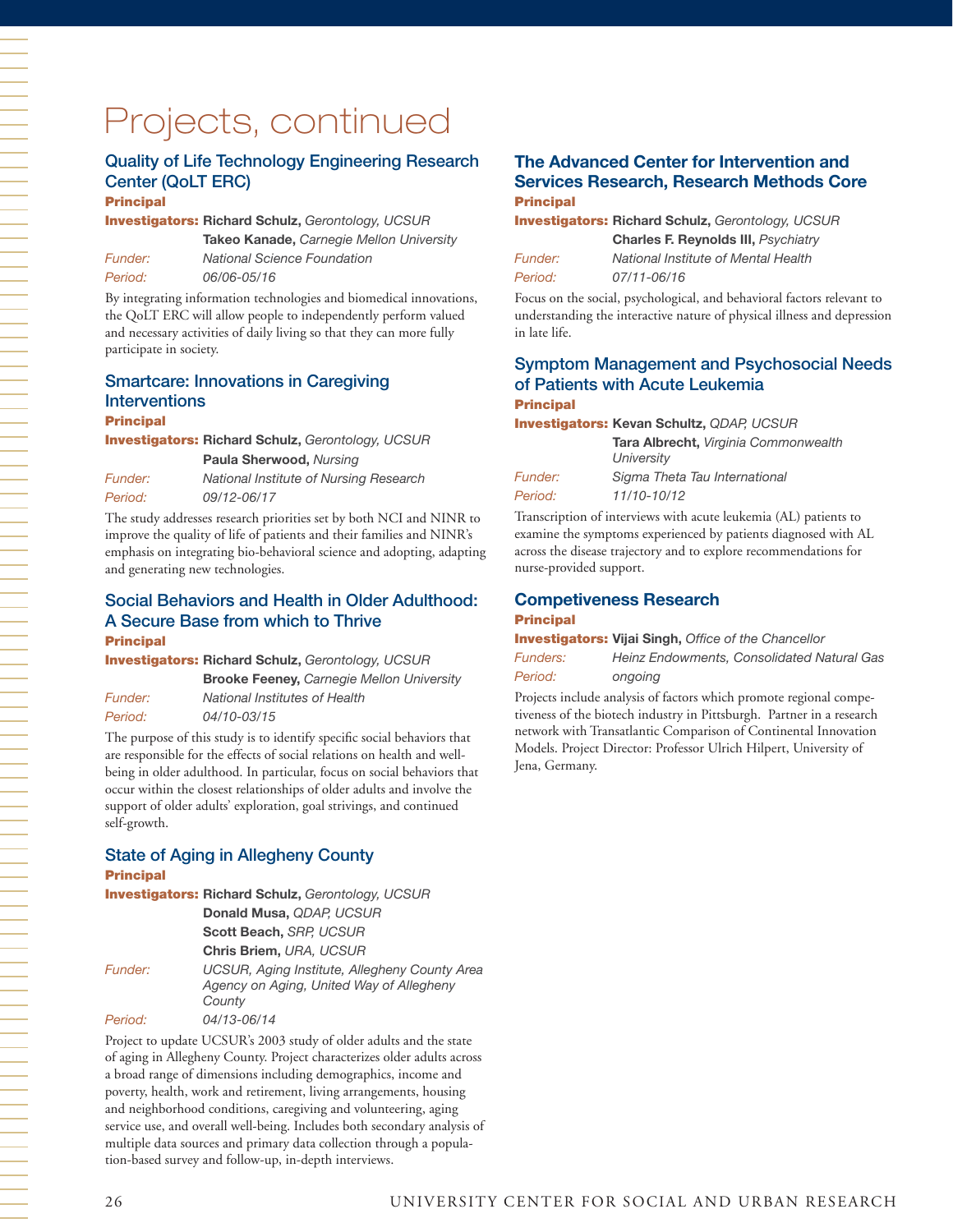# Publications 2012–13

# **Journals**

Beach, S.R. Schulz, R., Matthews, J.T., Courtney, K., & Dabbs, A.D. (in press).

Preferences for technology versus human assistance and control over technology in the performance of kitchen and personal care tasks in baby boomers and older adults. *Disability and Rehabilitation: Assistive Technology.*

Castle, N., & Beach, S. (2013). Elder abuse in assisted living. *Journal of Applied Gerontology,* 32, 248-267.

Choi, J., Hoffman, L.A., Schulz, R., Ren, D., Donahoe, M.P., Given, B., & Sherwood, P. R.

(2013). Health risk behaviors in family caregivers during patients' stay in intensive care units: A pilot analysis. *American Journal of Critical Care,* 22(1), 41-45.

Choi, J., Hoffman, L.A., Schulz, R., Tate, J.A., Donahoe, M.P., Ren, D., Given, B., & Sherwood, P.R. (in press). Self-reported physical symptoms in intensive care unit (ICU) survivors: Pilot exploration over four months post-ICU discharge. *Journal of Pain and Symptom Management.*

Choi, C.W., Sherwood, P.R., Schulz, R., Ren, D., Donahoe, M.P., Given, B., & Hoffman, L.A. (2012). Patterns of depressive symptoms in caregivers of mechanically ventilated critically ill adults from ICU admission to two months post-ICU discharge: A Pilot Study. *Critical Care Medicine,* 40(5), 1546-1553.

Choi, C.W., Stone, R.A., Kim, K.H., Ren, D., Schulz, R., Given, B.A., & Sherwood, P.R. (2012). Group-based trajectory modeling of caregiver psychological distress over time. *Annals of Behavioral Medicine,* 44(1), 73-84.

Choi, J., Tate, J.A., Hoffman, L.A., Schulz, R., Ren, D., Donahoe, M.P., Given, B.A., & Sherwood, P.R. (in press). Fatigue in family caregivers of adult intensive care unit survivors. *Journal of Pain and Symptom Management.* 

Cooper, R.A., Grindle, G.G., Vazquesz, J.J., Xu, J., Wang, H., Candiotti, B., Salatin, E., Houston, A., Kelleher, A., Cooper, R., Teodorski, E., & Beach, S. (2012). Personal mobility and manipulation appliance – design, development, and initial testing. Proceedings of the IEEE, 100, 2505-2511.

Courtney, K.L., Jiang, Y., Beach, S.R., Matthews, J.T., & Schulz, R. (2013). Clinician variations in data trust and use. *Studies in Health Technology and Informatics,* 183, 189-194.

Czaja, S.J., Loewenstein, D., Schulz, R., Nair, S.N., & Perdomo, D. (2013). A videophone psychosocial intervention for dementia caregivers. *American Journal of Geriatric Psychiatry,* 21(11), 1071-1081.

Deitrick, S., & Briem, C. (2012). Employer support for vanpooling and future opportunities: Survey results from south central Pennsylvania. *Pennsylvania Geographer,*  50(1/2), 106-131.

Freimuth, V.S., Musa, D., Hilyard, K.M., Quinn, S.C., & Kim, K.H. (in press). Trust during the early stages of the 2009 H1N1 Pandemic. *Journal of Health Communication.* 

Garand, L., Lingler, J.H., Deardorf, K., Reynolds, C.F. III, DeKosky, S.T., Schulz, R., & Dew, M.A. (2012). Anticipatory grief in new family caregivers of persons with mild cognitive impairment and dementia. *Alzheimer Disease & Associated Disorders,* 26, 159-165.

Groffen, D., Koster, A., Bosma, H., van den Akker, M., Kempen, G., van Eijk, J., van Gool, C., Penninx, B., Harris, T., Rubin, S., Pahor, M., Schulz, R., et al. (2013). Unhealthy lifestyles do not mediate the relationship between socioeconomic status and incident depressive symptoms: The Health ABC study. *American Journal of Geriatric Psychiatry,* 21(7), 664-674.

Heckhausen, J., Wrosch, C., & Schulz, R. (2013). A lines of defense model for managing health threats. *Gerontology,* 59(5), 438-447.

Hilyard, K., Freimuth, V.S., Quinn, S.C., Kim, K., & Musa, D. (in press). Parental acceptance of the H1N1 Vaccine. *Health Education and Behavior.*

Joling, K.J., Smit, F., van Marwijk, H.W.J., van der Horst, H.E., Scheltens, P., Schulz, R., & van Hout, H.P.J. (2012). Identifying target groups for the prevention of depression among caregivers of dementia patients. *International Psychogeriatrics,* 24(2), 298-306.

Kim, Y., Carver, C.S., Schulz, R., Lucette, A., & Cannady, R.S. (2013). Finding benefit in bereavement among family cancer caregivers. *Journal of Palliative Medicine,* 16(9), 1040-1047.

Kondziolka, D., Nawn, D., Zimmerman, B., & Sochats, K. (2012). Knowledge network for authoring, reviewing, editing, searching, & using scientific or other credible information. *Disruptive Science and Technology,* 1(1), 3-10.

Kriesky, J., Goldstein, B.D., Zell, K., & Beach, S. (in press). Differing opinions about natural gas drilling in two adjacent counties with different levels of drilling activity. Energy Policy.

Kumar, S., Quinn, S.C., Kim, K.H., Musa, D., Hilyard, K.M., & Freimuth, V.S. (2012). The social ecological model as a framework for determinants of 2009 H1N1 Influenza vaccine uptake in the United States. *Health Education and Behavior,* 39(2), 229-243.

Lokkerbol, J., Adema, D., Cuijpers, P., Reynolds, C.F., Schulz, R., Weehuizen, R, & Smit, F. (in press). Improving the cost-effectiveness of a healthcare system for depressive disorders by implementing telemedicine: A health economic modeling study. *American Journal of Geriatric Psychiatry.* 

Martire, L.M., Keefe, F.J., Schulz, R., Stephens, M.A.P., & Mogle, J.A. (2013). The impact of daily arthritis pain on spouse sleep. *Pain,* 154(9), 1725-1731.

Martire, L.M., Stephens, M.A.P., Mogle, J.A., Schulz, R., Brach, J., & Keefe, F.J. (2013). Daily spousal influence on physical activity in knee osteoarthritis. *Annals of Behavioral Medicine,* 45(2), 213-223.

McMillan, J. M., Courtney, K. L., Matthews, J. T., Smailagic, A., & Siewiorek, D. (2013). Designing the community multi-user health kiosk. Studies in *Health Technology and Informatics,* 183, pp. 79-83. IOS Press Ebooks.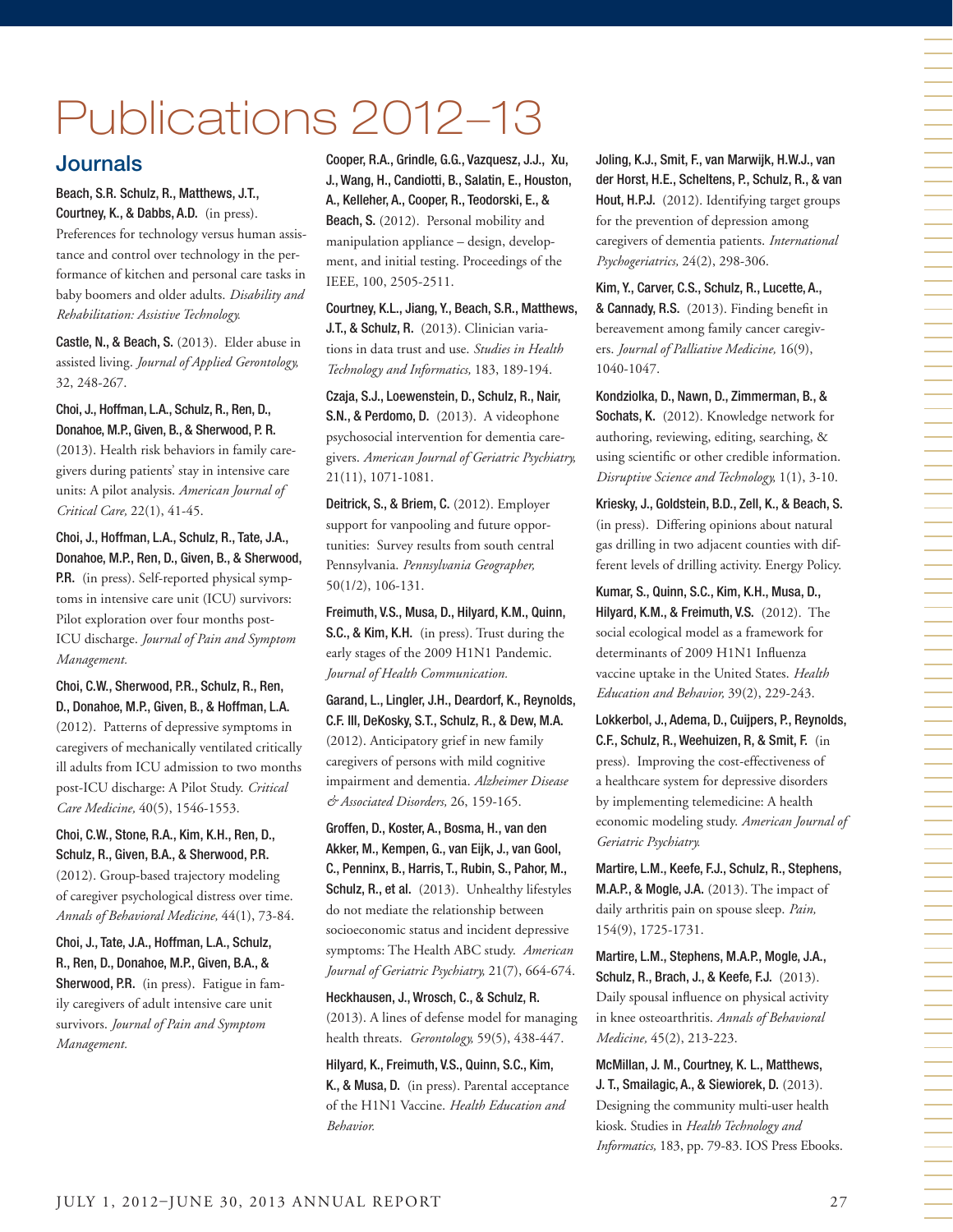# Publications 2012–13, continued

Monin, J., Feeney, B., & Schulz, R. (2012). Attachment orientation and reactions to anxiety expression in close relationships. *Personal Relationships,* 19, 535-550.

Monin, J.K., Schulz, R., Feeney, B.C. (in press). Compassionate love in individuals with Alzheimer's disease and their spousal caregivers: Associations with caregivers' psychological health. *The Gerontologist.* 

Monin, J.K., Schulz, R., & Kershaw, T.S. (2013). Caregiving spouses' attachment orientations and the physical and psychological health of individuals with Alzheimer's disease. *Aging and Mental Health,* 17(4), 508-516.

Monin, J.K., Schulz, R., Lemay, E.P., Jr., & Cook, T.B. (2012). Linguistic markers of emotion regulation and cardiovascular reactivity among older caregiving spouses. *Psychology and Aging,* 27(4), 903-911.

Monin, J.K., Schulz, R., Martire, L.M., Connelly, D., & Czaja, S.J. (in press). The personal importance of being independent: Associations with chages in disability and depressive symptoms. *Rehabilitation Psychology.* 

Monk, T.H., Buysse, D.J., Billy, B.D., Fletcher, M.E., Kennedy, K.S., Begley, A.E., Schlarb, J.E., & Beach, S.R. (2013). Shiftworkers report worse sleep than day workers, even in retirement. *Journal of Sleep Research,* 22, 201-208.

Morse, J.Q., Shaffer, D.R., Williamson, G.M., Dooley, W.K., & Schulz, R. (2012). Models of self and others and their relation to positive and negative caregiving responses. *Psychology and Aging,* 27(1), 211-218.

Myaskovsky, L., Posluszny, D.M., Schulz, R., DiMartini, A.F., Switzer, G.E., Dabbs, A.D., McNulty, M.L., Kormos, R.L., Toyoda, Y., & Dew, M.A. (2012). Predictors and outcomes of health related quality of life in caregivers of cardiothoracic transplant recipients. *American Journal of Transplantation,* 12(12), 3387-3397. Newberry, A., Choi, C.J., Donovan, H., Schulz, R., Bender, C., Given, B., & Sherwood, P. (2013). Exploring spirituality in family caregivers of patients with primary malignant brain tumors across the disease trajectory. *Oncology Nursing Forum,* 40(3), E119-125.

Newberry, A., Kuo, J., Donovan, H., Given, B., Given, C.W., Schulz, R., & Sherwood, P. (2012). Identifying family members who are likely to perceive benefits from providing care to a person with a primary malignant brain tumor. *Oncology Nursing Forum,* 39(3), E226-232.

Newman, S., Hatton-Yeo, A., & Thang, L.L. (Eds.). (2012-2013). *Journal of Intergenerational Relationships,* Volumes 10 and 11. Philadelphia, PA: Taylor & Francis Group, LLC.

Quinn, S.C., Parmer, J., Freimuth, V.S., Musa, D., Hilyard, K., & Kim, K.H. (2013). Exploring communication, trust in government and vaccine intention later in the 2009 H1N1 Pandemic: Results of a National Survey. *Biosecurity and Bioterrorism: Biodefense Strategy, Practice, and Science.* 11(2):96-106.

Reininger, B., Person Mecca, L., Stine, K.M., Schultz, K., Ling, L. & Halpern, D. (2013). Formative evaluation of a Type 2 Diabetes prevention website for African Americans, Caucasians and Mexican-Americans. J*MIR Research Protocols,* 2(2): e24.

Rodakowski, J., Schulz, R., Gentry, A., Garand, L., & Lingler, J.H. (in press). Attribution of mild cognitive impairment etiology in individuals with mild cognitive impairment and their care-partners. *International Journal of Geriatric Psychiatry.* 

Rodakowski, J., Skidmore, E.R., Rogers, J.C., & Schulz, R. (2013). Does social support impact depression in caregivers of adults ageing with spinal cord injuries? *Clinical Rehabilitation,* 27(6), 565-575.

Rodakowski, J., Skidmore, E.R., Rogers, J.C., & Schulz, R. (2012). Role of social support in predicting caregiver burden. Archives of *Physical Medicine and Rehabilitation,* 93, 2229-2236.

Saunders, C.L., Landis, A.E., Mecca, L.P., Jones, A.K., Schaefer, L.A., & Bilec, M.M. (2013). Analyzing the Practice of Life Cycle Assessment: Focus on the Building Sector. *Journal of Industrial Ecology,* 17(5), 777-788.

Scharp, V.L. & Tompkins, C.A. (in press). Suppression and narrative time shifts in right hemisphere brain damage. *American Journal of Speech-Language Pathology.*

Schulz, R. (2013). Research priorities in geriatric palliative care: informal caregiving. *Journal of Palliative Medicine,* 16(9), 1008-1112.

Schulz, R., Beach, S.R., Cook, T.B., Martire, L.M., Tomlinson, J.M., & Monin, J.K. (2012). Predictors and consequences of perceived lack of choice in becoming an informal caregiver. *Journal of Aging and Mental Health*, 16(6), 712-721.

Schulz, R., Beach, S.R., Matthews, J.T., Courtney, K.L., & De Vito Dabbs, A.J. (2012). Designing and evaluating quality of life technologies: An interdisciplinary approach. Proceedings of the IEEE, 100(8), 2397-2409.

Schulz, R., Beach, S., Matthews, J., Courtney, K., Dabbs, A. D., Mecca, L. P., & Sankey, S. (in press). Willingness to pay for quality of life technologies to enhance independent functioning among baby boomers and the elderly. *The Gerontologist.*

Schulz, R., Cook, T.B., Beach, S.R., Lingler, J.H., Martire, L.M., Monin, J.K., & Czaja, S.J. (2013). Magnitude and causes of bias among family caregivers rating Alzheimer's Disease patients. *American Journal of Geriatric Psychiatry,* 21(1), 14-25.

Stahl, S.T., & Schulz, R. (in press). The effect of widowhood on husbands' and wives' physical activity: The Cardiovascular Health Study. *Journal of Behavioral Medicine.* 

Stahl, S., & Schulz, R. (in press). Changes in routine health behaviors following late-life bereavement: A systematic review. *Journal of Behavioral Medicine.*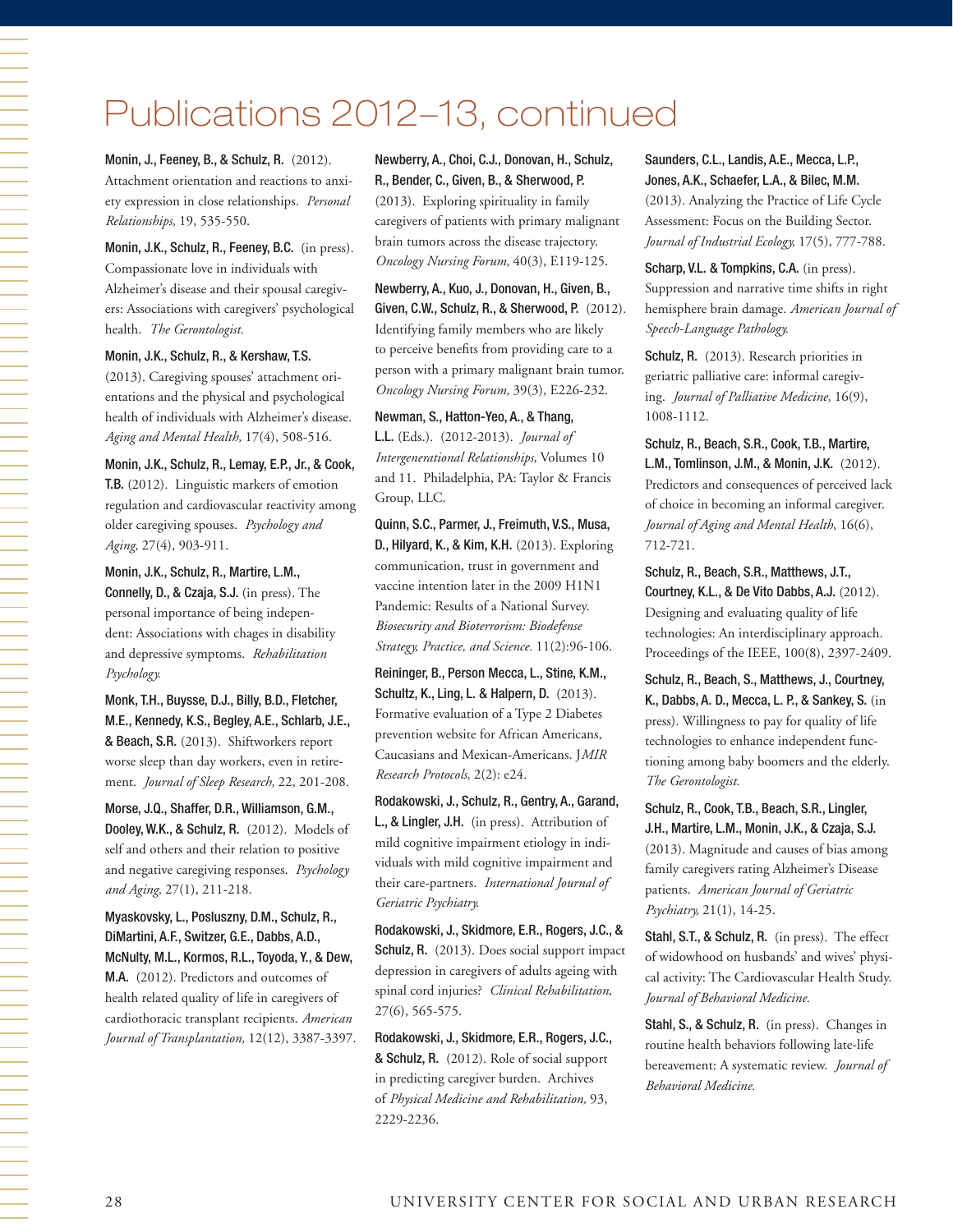Thorpe, J.M., Thorpe, C.T., Kennelty, K.A., Gellad, W.A., & Schulz, R. (2012). The impact of family caregivers on potentially inappropriate medication use in non-institutionalized older adults with dementia. *The American Journal of Geriatric Pharmacotherapy,* 10(4), 230-241.

Tompkins, C.A. (2012). Rehabilitation for cognitive-communication disorders in right hemisphere brain damage. *Archives of Physical Medicine and Rehabilitation,* 93(1 Suppl), S61-69.

Wallace, M.L., Dombrovski, A.Y., Morse, J.Q., Houck, P.R., Frank, E., Alexopoulos, G.S., Reynolds III, C.F., & Schulz, R. (2012). Coping with health stresses and remission from latelife depression in primary care: A two-year prospective study. *International Journal of Geriatric Psychiatry,* 27(2), 178-186.

Wang, J., Matthews, J.T., Sereika, S.M., Chasens, E. R., Ewing, L.E., & Burke, L. E. (2013). Psychometric evaluation of the Social Problem-Solving Inventory-Revised among overweight or obese adults. *Journal of Psychoeducational Assessment,* 31(6), 585-590.

Wang, J., Sereika, S.M., Chasens, E.R., Ewing, L. E., Matthews, J.T., & Burke, L.E. (2012). Effect of adherence to self-monitoring of diet and physical activity on weight loss in a technology supported behavioral intervention. *Patient Preference and Adherence*, 6, 221-226.

Wang, J., Zgibor, J., Matthews, J., Charron-Prochownik, D., Sereika, S. M., & Siminerio, L. M. (2012). Self-monitoring of blood glucose is associated with problem-solving skills in hyperglycemia and hypoglycemia. *Diabetes Educator,* 38(2), 207-218.

Wilson, S.J., Martire, L.M., Keefe, F.J., Mogle, J.A., Stephens, M.P., & Schulz, R. (2013). Daily verbal and nonverbal expression of osteoarthritis pain and spouse responses. *Pain,* 154(10), 2045-2053. P

Yang, K., Woomer, G.R., & Matthews, J.T. (2012). Collaborative learning among undergraduate students in community health nursing. *Nursing Education in Practice,* 12(2), 72-76.

# Books/Book Chapters/ Other Publications

Beach, S.R. (2013). Assessing needs, preferences, and attitudes using survey methods. In R. Schulz (Ed.), *Quality of Life Technology Handbook* (pp. 65-85). Boca Raton, FL: CRC Press/Taylor & Francis Group.

Czaja, S.J., Beach, S., Charness, N., & Schulz, R. (2013). Older adults and adoption of healthcare technology: Opportunities and challenges. In A. Sixsmith & G. Gutman (Eds.), *Technologies for Active Aging* (pp. 27-46). International Perspectives on Aging, Vol. 9. New York, NY: Springer.

Czaja, S.J., Lee, C.C., & Schulz, R. (2013). Quality of life technologies in supporting family caregivers. In R. Schulz (Ed.), *Quality of Life Technology Handbook* (pp. 245-260). Boca Raton, FL: CRC Press/Taylor & Francis Group.

Dabbs, A.D., Beach, S.R., Courtney, K.L., & Matthews, J.T. (2013). Evaluating quality of life technologies (pp. 147-160). In R. Schulz (Ed.). *Quality of Life Technology.* Boca Raton, FL: CRC Press/Taylor & Francis Group.

Deitrick, S. (2012). Pittsburgh goes high tech. In A. Mallach (Ed.), *Developing Effective Strategies for Shrinking American Cities.* New York: The American Assembly, Columbia University.

Gitlin, L.N., & Schulz, R. (2012). Family caregiving of older adults. In T.R. Prohaska, L.A. Anderson, & R.H. Binstock (Eds.), *Public Health for an Aging Society.* Baltimore, MD: The Johns Hopkins University Press.

Martire, L.M., & Schulz, R. (2012). Caregiving and care receiving in later life: Health effects and promising interventions. In A. Baum, T. Revenson, & J. Singer (Eds.), *Handbook of Health Psychology,* 2nd ed. New York, NY: Psychology Press/Taylor and Francis.

Matthews, J.T., & Courtney, K.L. (2013). Fostering teamwork and community partnerships (pp.133-145). In R. Schulz (Ed.). *Quality of Life Technology.* Boca Raton, FL: CRC Press/Taylor & Francis Group.

Matthews, J.T., Courtney, K.L., & Dabbs, A.D. (2013). Design and development process (pp. 87-106). In R. Schulz (Ed.). *Quality of Life Technology.* Boca Raton, FL: CRC Press/ Taylor & Francis Group.

Matthews, J. T., Simmons, R., Almeida, G. J. M., da Silva, R. R., Taylor, P., & Schlenk, E. (2012). Usability of a virtual coach system for therapeutic exercise for osteoarthritis of the knee. IEEE/RSJ International Conference on Intelligent Robots and Systems (IROS), Workshop on Motivational Aspects of Robotics in Physical Therapy.

Newman, S. (Chair), Kopera-Frye, K. (Co-Chair), Donorfio, L.K.M., Haslem, H., Manning, L.K., McMullen, T., & Rodzwicz, C.A. (2012). Association for Gerontology in Higher Education's Intergenerational Learning and Research Initiative: Interactive Intergenerational Online Bibliography.

Schulz, R. (Editor in Chief). (2013). *Quality of Life Technology Handbook.* Boca Raton, FL: CRC Press/Taylor & Francis Group.

Schulz, R. (2013). Current issues in informal caregiving research: Prevalence, health effects, and intervention strategies. In H. Lavretsky, M. Sajatovic, & C.F. Reynolds III (Eds.), *Late-life Mood Disorders* (pp. 236-253). New York, NY: Oxford University Press.

Schulz, R. (2013). Facilitators and barriers to technology uptake: Organizational and societal perspectives. In R. Schulz (Ed.), *Quality of Life Technology Handbook* (pp. 17-27). Boca Raton, FL: CRC Press/Taylor & Francis Group.

Schulz, R., & Beach, S.R. (2013). Who can benefit from Quality of Life Technology? In R. Schulz (Ed.), *Quality of Life Technology Handbook* (pp. 3-16). Boca Raton, FL: CRC Press/Taylor & Francis Group.

Schulz, R., Beach, S.R., Dabbs, A.D., Matthews, J.T., Courtney, K.L., Seelman, K.D., & Mecca,

L.P. (2013). Preface: Introduction and overview: What do we mean by quality of life technologies? In R. Schulz (Ed.). *Quality of Life Technology Handbook* (pp. vii-xiv). Boca Raton, FL: CRC Taylor & Francis Group.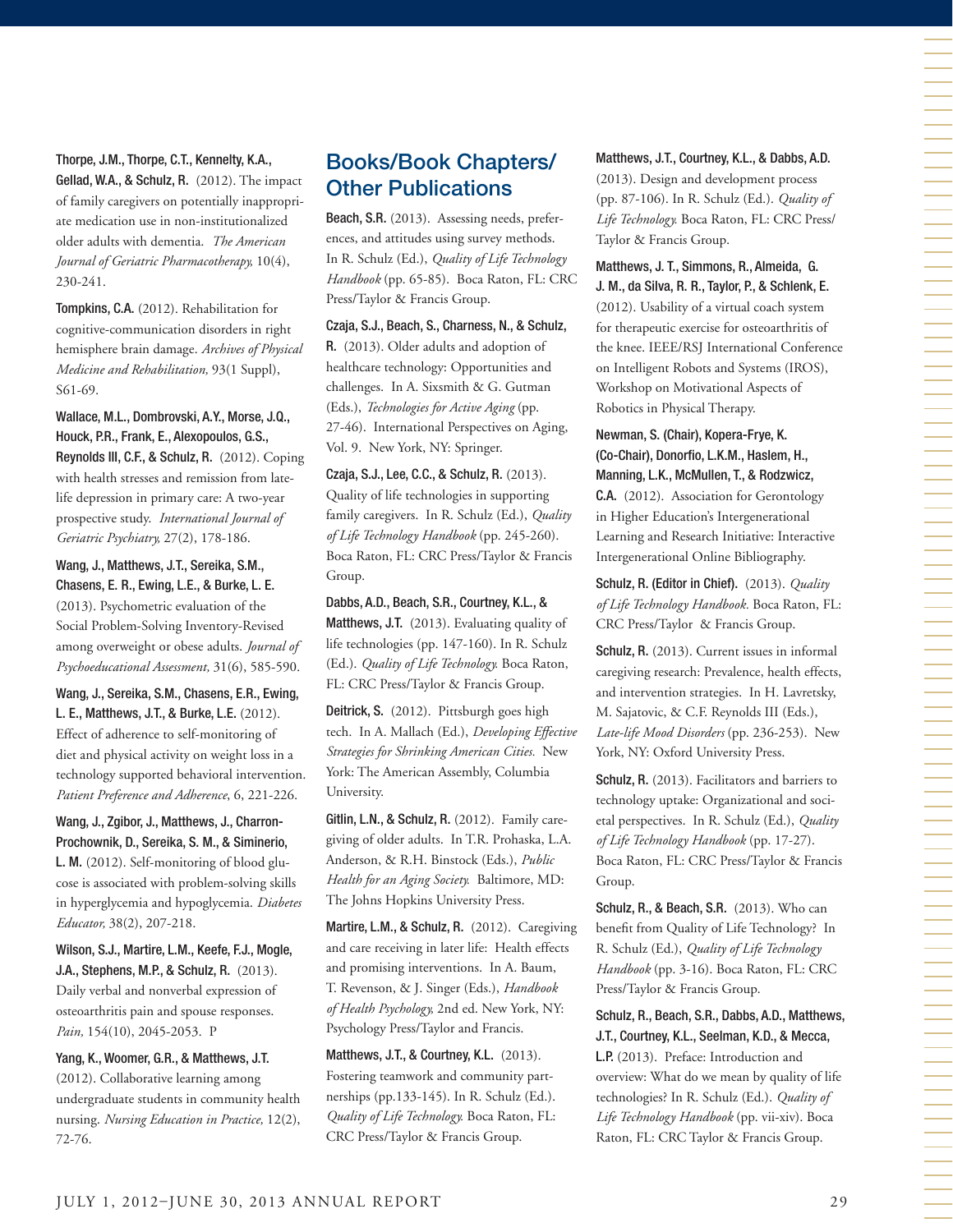# Publications 2012–13, continued

Schulz, R., & Morycz, R. (2013). Psychosocial factors, health, and quality of life. In M.D. Miller & L.K. Solai (Eds.), *Geriatric Psychiatry* (pp. 343-371). New York, NY: Oxford University Press.

Singh, V., and Briem, C. (2012). Metropolitan area migration patterns of the scientific and engineering workforce within the United States. In U. Hilpert and H.L. Smith (Eds.), *Networking Regionalised Innovative Labour Markets.* London: Routledge.

Tompkins, C.A., Klepousniotou, E., & Scott,

A.G. (2012). Nature and assessment of right hemisphere disorders. In I. Papathanasiou, P. Coppens, & C. Potagas (Eds.), *Aphasia and Related Neurogenic Communication Disorders* (pp. 297-343). Sudbury, MA: Jones & Bartlett.

Tompkins, C.A., & Scott, A.G. (2012). Treatment of right hemisphere disorders. In I. Papathanasiou, P. Coppens, & C. Potagas (Eds.), *Aphasia and Related Neurogenic Communication Disorders* (pp. 345-364). Sudbury, MA: Jones & Bartlett.

# Technical Reports

一个人,我们就是一个人,我们就是一个人,我们就是一个人,我们就是一个人,我们就是一个人,我们就是一个人,我们就是一个人,我们就是一个人,我们就是一个人,我们就是一

Beach, S., and Schlarb, J. (2012). Health care consumer survey: Final report. UCSUR, University of Pittsburgh.

Deitrick, S. (Ed.). (Ongoing). Pittsburgh Economic Quarterly (PEQ), a publication of the Urban and Regional Analysis Program at UCSUR covering economic conditions/ changes in the Pittsburgh region.

Deitrick, S., Lafe, W., & Briem, C. (2012). Economic and Community Impacts of the University of Pittsburgh at Bradford, 2012. UCSUR, University of Pittsburgh

Gradeck, R. (2013). Hilltop housing market analysis. UCSUR, University of Pittsburgh.

Gradeck, R. (2012). The Hazelwood neighborhood, 2010. UCSUR, University of Pittsburgh.

Gradeck, R. (2012). Who moves to Lawrenceville and why? UCSUR, University of Pittsburgh.

The Regional Indicators, PittsburghTODAY. (2012). African Americans in Pittsburgh. UCSUR, University of Pittsburgh.

The Regional Indicators, PittsburghTODAY. (2012-2013). Marcellus Shale series. UCSUR, University of Pittsburgh.

The Regional Indicators, PittsburghTODAY. (2012). Pittsburgh's new immigrants. UCSUR, University of Pittsburgh.

The Regional Indicators, PittsburghTODAY. (Ongoing). Pittsburgh today & tomorrow: The facts and the future of our region. UCSUR, University of Pittsburgh.

The Regional Indicators, PittsburghTODAY. (2013). The Pittsburgh regional environment survey. UCSUR, University of Pittsburgh.

The Regional Indicators, PittsburghTODAY. (2012). The Pittsburgh regional quality of life survey. UCSUR, University of Pittsburgh.

The Regional Indicators, PittsburghTODAY. (2013). The STEM gap. UCSUR, University of Pittsburgh.

The Regional Indicators, PittsburghTODAY. (2012). Venture city series. UCSUR, University of Pittsburgh.

The Regional Indicators, PittsburghTODAY. (2012). Young adult report 2012, UCSUR, University of Pittsburgh.